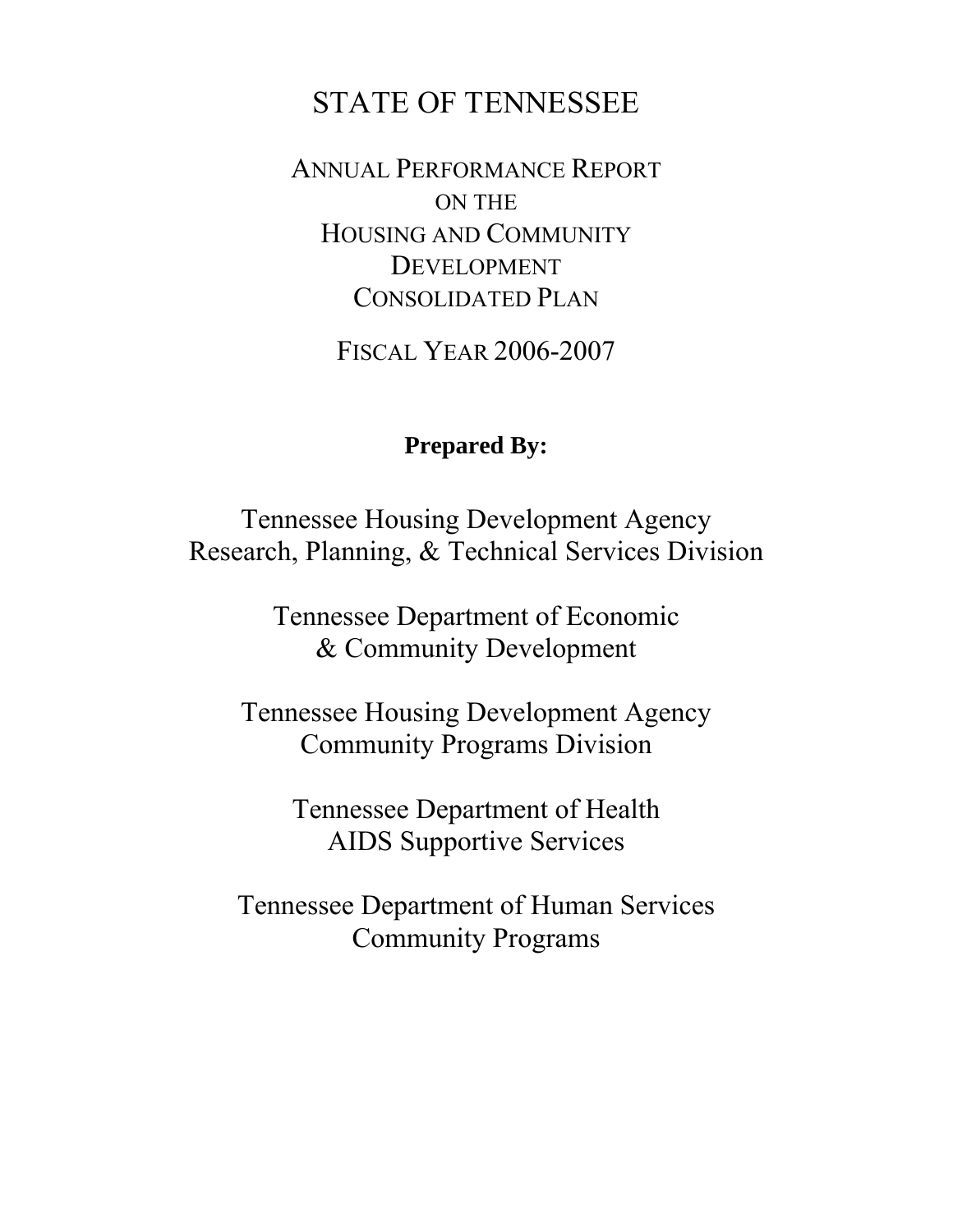# **FY 2006-2007 Annual Performance Report on the Consolidated Plan**

#### **Part I**

#### **Introduction**

On January 5, 1995, a final rule titled Consolidated Submission for Community Planning and Development Programs was published in the Federal Register under the U.S. Department of Housing and Urban Development (HUD). The rule became effective February 5, 1995, and amended HUD's existing regulations to completely replace regulations for Comprehensive Housing Affordability Strategies (CHAS) with a single rule that consolidated into a single submission the planning, application, and reporting aspects of the following formula programs:

| Name of Formula Program                            | <u>Acronym</u> | <b>Administering State Agency</b>                                    | Acronym     |
|----------------------------------------------------|----------------|----------------------------------------------------------------------|-------------|
| <b>Community Development</b><br><b>Block Grant</b> | CDBG           | Tennessee Department of Economic and<br><b>Community Development</b> | TECD        |
| <b>HOME</b> Investment Partnership                 | HOME           | <b>Tennessee Housing Development Agency</b>                          | THDA        |
| <b>Emergency Shelter Grants</b>                    | <b>ESG</b>     | Tennessee Department of Human Services                               | <b>TDHS</b> |
| Housing Opportunities for<br>Persons with AIDS     | <b>HOPWA</b>   | Tennessee Department of Health                                       | TDOH        |

This new consolidated submission replaced the CHAS, the HOME program description, the Community Development Plan and CDBG final statement, and the ESG and HOPWA applications. The consolidated submission is known as the Consolidated Plan and will be referred to as such throughout this document. The rule also consolidated the reporting requirements for these programs, replacing five general performance reports with one performance report, forcing the four state agencies to decide on a coinciding fiscal year. For this year, the annual reports for each program as prepared by each agency in prior years are included as Exhibits to this document. The annual planning and reporting period for this Consolidated Annual Performance Evaluation Report for the State of Tennessee is July 1, 2006 – June 30, 2007.

This document discusses performance by the State of Tennessee utilizing the four HUD programs mentioned above in meeting the policy initiatives contained in the Consolidated Plan. In addition, other resources were made available that also played a role in, or had an impact on, the State's performance. This report is divided into sections which describe the resources made available, the investment of those resources, the geographic distribution of those resources by grand division of the state, and the persons and families who benefit from these programs, including information on race and ethnicity. Each section concludes with a table summarizing the data presented in that section. In addition, this report discusses actions taken to affirmatively further fair housing, and other actions taken toward achieving the goals of the Consolidated Plan. Finally, an assessment of accomplishments is discussed.

#### **Amendments**

No amendments were made to the Consolidated Plan during the fiscal year.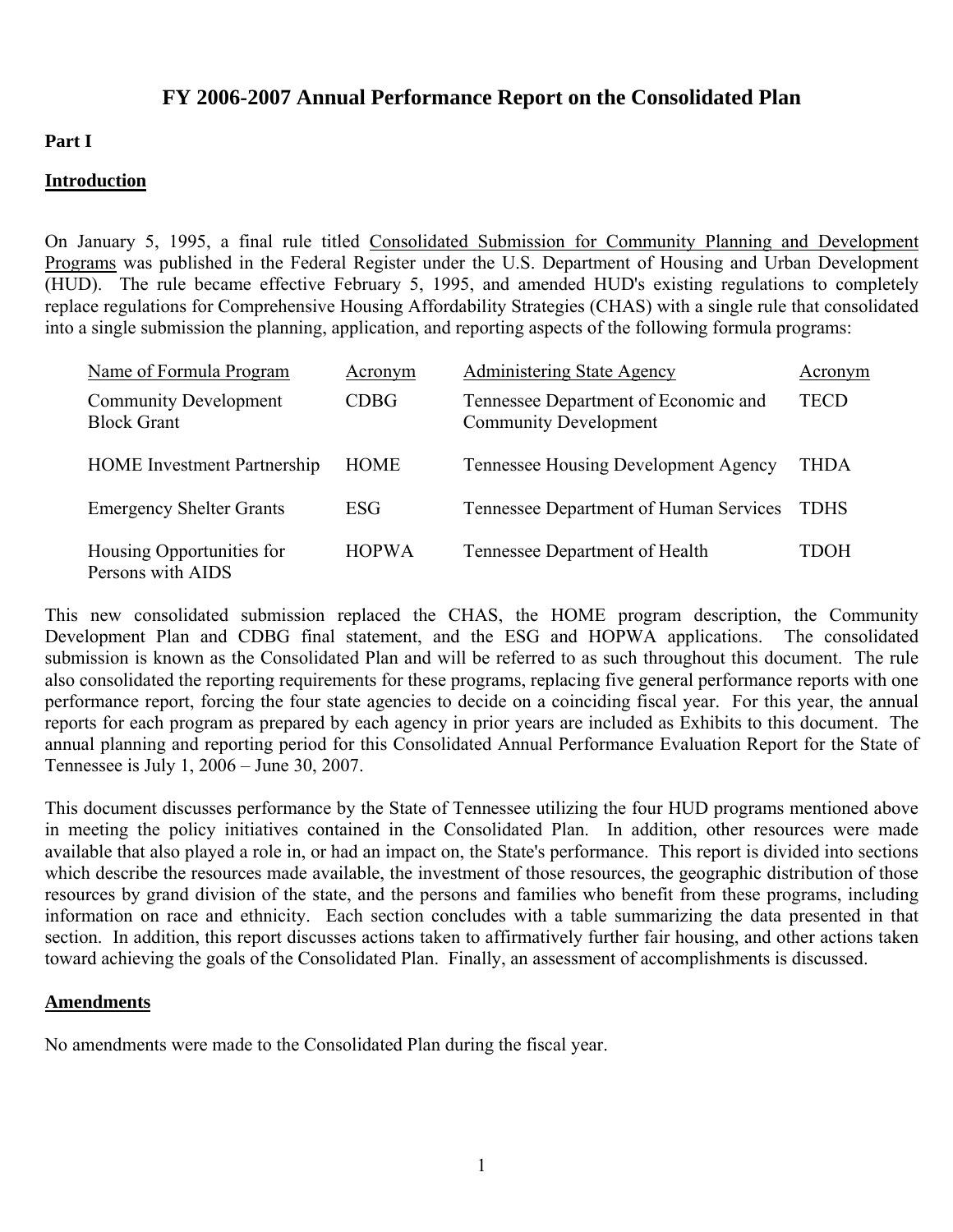# **A) A DESCRIPTION OF THE RESOURCES MADE AVAILABLE**

# **HUD Resources Required Under Consolidating Planning**

# **1. Community Development Block Grant (CDBG) Small Cities Program**

The Community Development Block Grant program is a multi-faceted federal program that allows numerous activities. Each activity conducted must address, at a minimum, one of three national objectives: 1) Benefit to Low and Moderate Income Persons, 2) Prevention or Elimination of Slum and Blight, or 3) Urgent Need. The State, through the Department of Economic and Community Development, administers the Small Cities CDBG program for all jurisdictions in the state except for the thirteen Entitlement areas. The CDBG Small Cities program received a \$26,912,038 allocation from HUD for Fiscal Year 2006-2007. In addition to administering the program, TECD prepares the State Grant Performance/Evaluation Report (PER) each year. TECD prepared this report as in past years and said report is included in this document as Exhibit A.

# **2. HOME Investments Partnership (HOME)**

The HOME program is an affordable housing program that provides federal funds to states and local participating jurisdictions (PJs) to carry out multi-year housing strategies. The purpose of the program is to expand the supply of decent, safe, sanitary, and affordable housing for low-and very-low-income households. In Tennessee, eight (8) local PJs and one consortium receive direct HUD funding for this program, and THDA administers the program for the remainder of the State. For Fiscal Year 2006-2007, the state received \$16,041,905 HOME allocation to use in the competitive annual grant program and for administration. Local governments, public agencies, and private, nonprofit organizations are all eligible applicants for HOME funds.

This fiscal year marked the third year of the new Amerian Dream Downpayment Initiative (ADDI), administered as part of the HOME Program and designed to promote homeownership. In this second year of the program, the state received \$234,329 in ADDI funds.

As in past years, THDA prepared the HOME annual report which is included in this document as Exhibit B.

# **3. Housing Opportunities for Persons with AIDS (HOPWA)**

The HOPWA program provides funding to nonprofit service providers to assist HIV infected individuals and their family members threatened with homelessness. The Tennessee Department of Health (TDOH) administers the program, and funds are awarded through a competitive application process. HOPWA funds are used to provide funding in five (5) categories. These categories are:

- 1) Housing Information Services
- 2) Housing Assistance
- 3) Supportive Services
- 4) Grantee Administrative Costs
- 5) Project Sponsor Administrative Costs

During the reporting period, HUD made available \$747,000 for the program. TDOH prepared the annual HOPWA report as in past years and said report is included in this document as Exhibit C.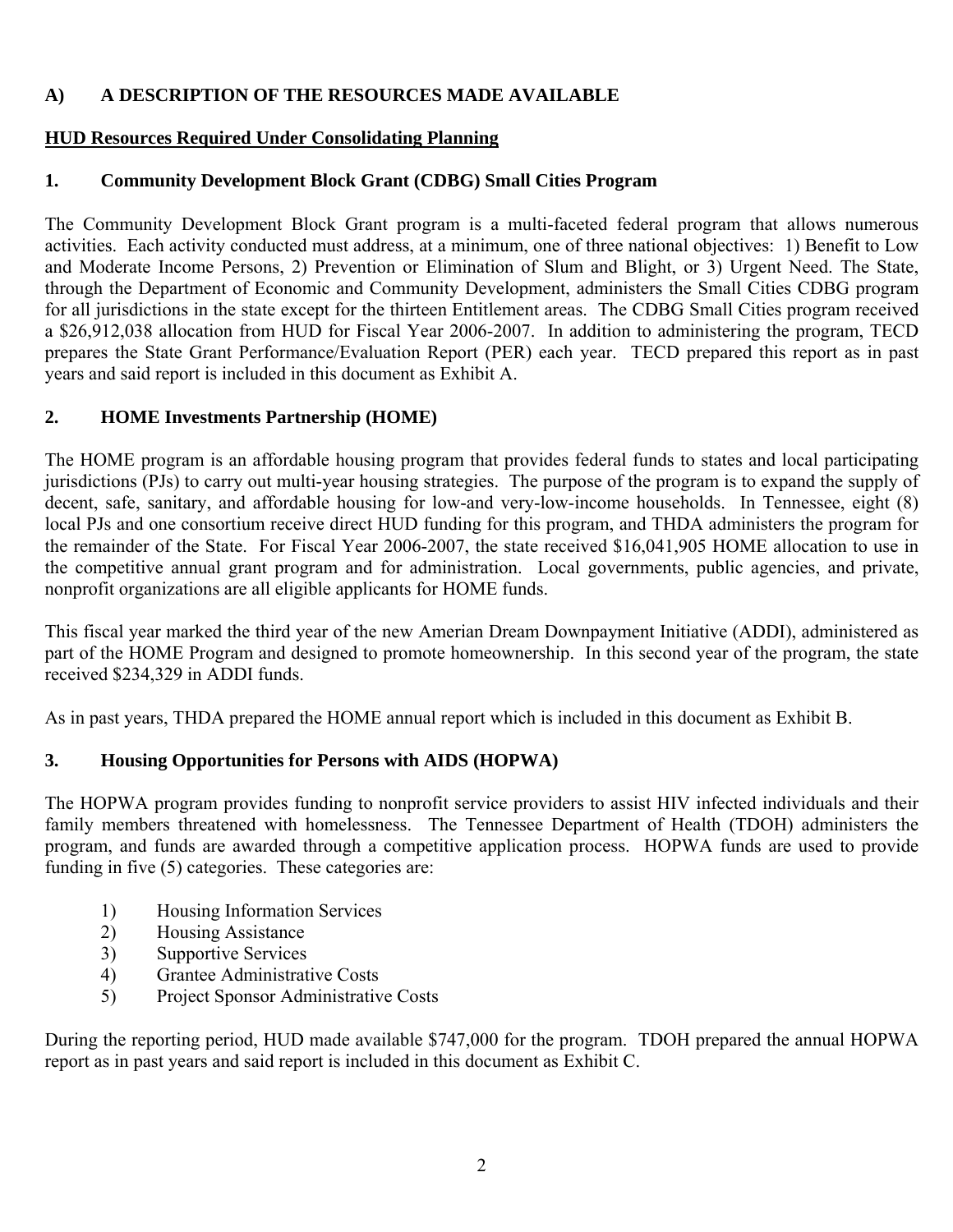#### **4. Emergency Shelter Grants (ESG) Program**

The Emergency Shelter Grants Program provides funding to local governments and private, non-profit service providers to assist homeless persons in Tennessee. The program is administered by the Tennessee Department of Human Services (TDHS) and makes awards on a competitive basis to entities throughout the State. During the reporting period, \$1,414,939 was made available for homeless shelters, service providers, and program administrative costs. TDHS Community Services Section prepared the ESGP report as in past years and said report is included in this document as Exhibit D.

#### **Other Resources Made Available**

#### **5. HUD Section 8 Tenant-Based and Project-Based Rental Assistance Program**

The Section 8 Tenant-Based Rental Assistance Program is administered by THDA and is authorized to operate in all 95 counties in Tennessee. Currently, Tenant-Based Section 8 operates in 75 of the 95 counties. During the reporting period \$30,000,000 was made available for the Section 8 Tenant Based program.

The Contract Administration Division of THDA administers Section 8 Project Based contracts and is responsible for the monthly Housing Assistance Payments (HAP) to Section 8 properties throughout the state. At the end of the reporting period 28,014 units of affordable housing were provided. Housing Assistance Payments for the year were \$107,373,109.

#### **6. THDA Homeownership Programs**

The Great Rate, Great Start, Great Advantage and New Start homeownership programs provide opportunities for low- and moderate-income persons to purchase their first home. Great Rate is the basic homeownership program. Great Start provides four percent of the purchase price in down payment or closing cost assistance in exchange for a slightly higher interest rate. Great Advantage offers a below market interest rate set at one half  $(1/2)$  of a percentage point above Great Rate, and borrowers receive two (2) percent of the mortgage amount to be used for downpayment and/or closing costs. The New Start 0% Mortgage Loan Program is delivered through non-profit organizations that have established programs for the construction of single family housing for low- and very-low income households. It is designed to promote single family construction for very low income families. All four programs include limitations on eligibility based on household income and acquisition costs.

THDA is not a direct lender to borrowers, but works with approximately 90 approved mortgage lenders across the State to originate the loans. THDA either provides funds to approved mortgage lenders to close pre-approved THDA loans, or purchases pre-approved loans from the lenders after the loans are closed.

At the end of the reporting period, THDA mortgage loans totaled \$428,862,557.

#### **7. THDA House Repair Program**

During the fiscal year, THDA continued to partner with the Rural Housing Service (RHS) of U. S. Department of Agriculture to provide funds for the House Repair Program. During the reporting period, THDA provided \$666,267 to the program to be used with RHS Section 504 program funds. The THDA loan is restricted to 30% of the RHS approved repair costs and cannot exceed \$5,000 per household.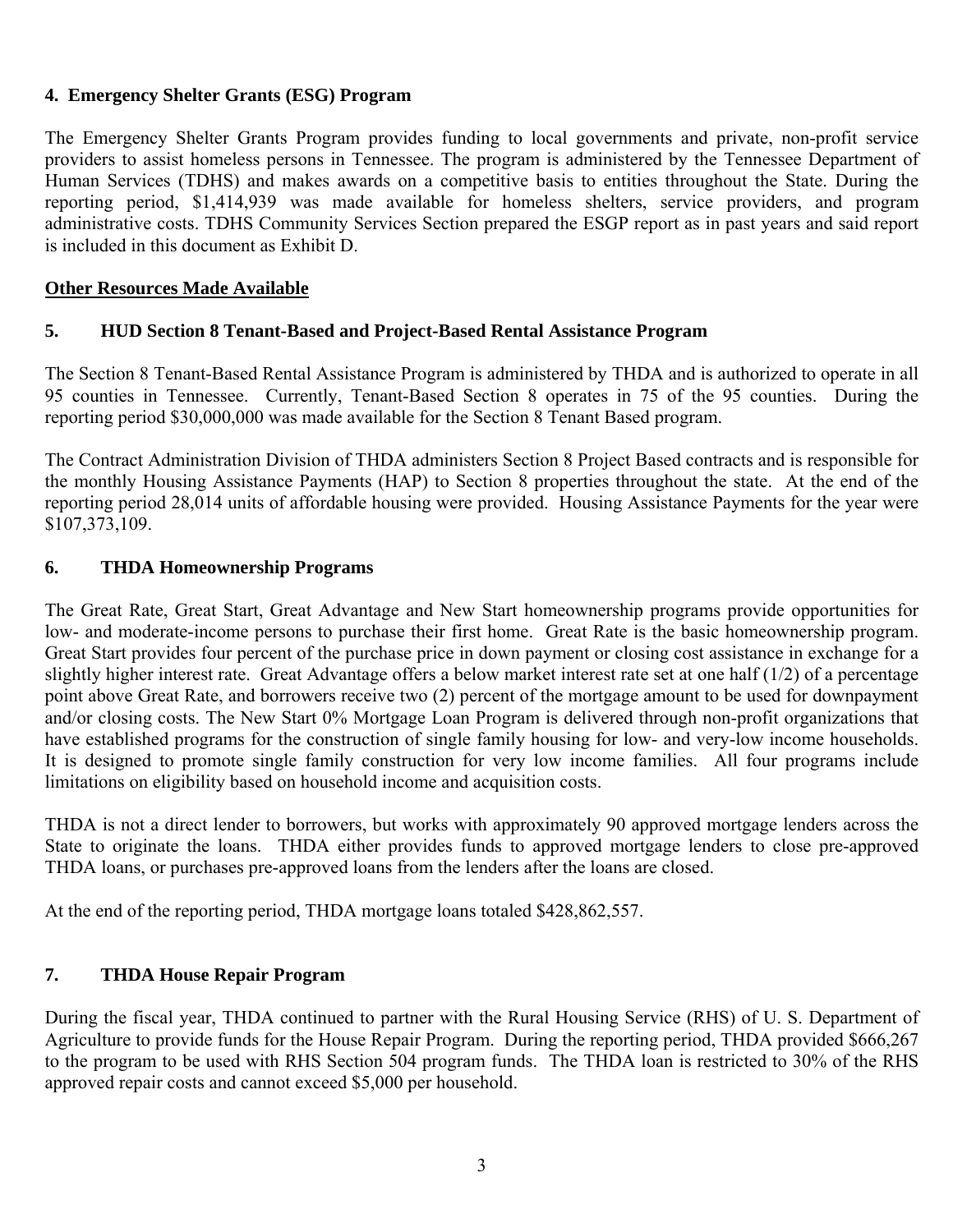# **8. Low Income Housing Tax Credit Program (LIHTC)**

The Low-Income Housing Tax Credit (LIHTC) program is authorized under Section 42 of the Internal Revenue Code, as amended, and is administered by THDA. The program offers owners of and investors in low-income rental housing a reduction in federal income tax liability over a period of ten years. The Internal Revenue Service allocates tax credit authority to states on a calendar year basis. The State of Tennessee does not receive actual dollars but rather receives tax credit authority. In calendar year 2006, the state had tax credit authority in the amount of \$14,745,162 to be issued to for-profit developers of low-income housing. In addition the state had \$3,882,274 available for non-profit developers. The total allocation for the year was \$18,627,436.

#### **9. Multi-Family Bond Authority**

THDA authorizes allocation of tax-exempt bond authority to local issuers for permanent financing of multi-family housing units in the state. The authority can be used to provide permanent financing for new construction of affordable rental housing units, conversion of existing properties through adaptive reuse, or acquisition and rehabilitation of rental units. Applications are scored and points are awarded based on certain conditions. In addition, some units must be rented to persons of low income. In 2006, THDA made \$150,000,000 million of authority available to local issuers.

#### **Summary**

As the following Table 1 demonstrates, the State of Tennessee had over \$780 million available to assist its low- and moderate-income citizens in housing and community development. Federal assistance through the Consolidated Plan programs amounted to over \$45 million. Other resources totaled over \$735 million. The following sections of this report will demonstrate how these programs assist low and moderate income citizens in Tennessee.

| PROGRAM                                         | <b>FUNDS MADE AVAILABLE</b> |  |  |  |  |
|-------------------------------------------------|-----------------------------|--|--|--|--|
| HUD RESOURCES REQUIRED IN THE CONSOLIDATED PLAN |                             |  |  |  |  |
| <b>CDBG</b>                                     | \$26,912,038                |  |  |  |  |
| <b>HOME</b>                                     | \$16,041,905                |  |  |  |  |
| <b>ADDI</b>                                     | \$234,329                   |  |  |  |  |
| <b>HOPWA</b>                                    | \$747,000                   |  |  |  |  |
| <b>ESG</b>                                      | \$1,414,939                 |  |  |  |  |
| <b>Subtotal of HUD Resources Required</b>       | \$45,350,211                |  |  |  |  |
| <b>OTHER RESOURCES MADE AVAILABLE</b>           |                             |  |  |  |  |
| <b>Section 8 Rental Assistance</b>              | \$30,000,000                |  |  |  |  |
| <b>Section 8 Contract Administration</b>        | \$107,373,109               |  |  |  |  |
| Homeownership                                   | \$428,862,557               |  |  |  |  |
| THDA House Repair Program                       | \$666,267                   |  |  |  |  |
| <b>LIHTC</b>                                    | \$18,627,436                |  |  |  |  |
| Multi-Family Bond Authority                     | \$150,000,000               |  |  |  |  |
| <b>Subtotal Other Resources</b>                 | \$735,529,369               |  |  |  |  |
| <b>Grand Total</b>                              | \$780,879,580               |  |  |  |  |

# **Table 1. Recap of Resources Made Available All Programs: FY 2006-2007**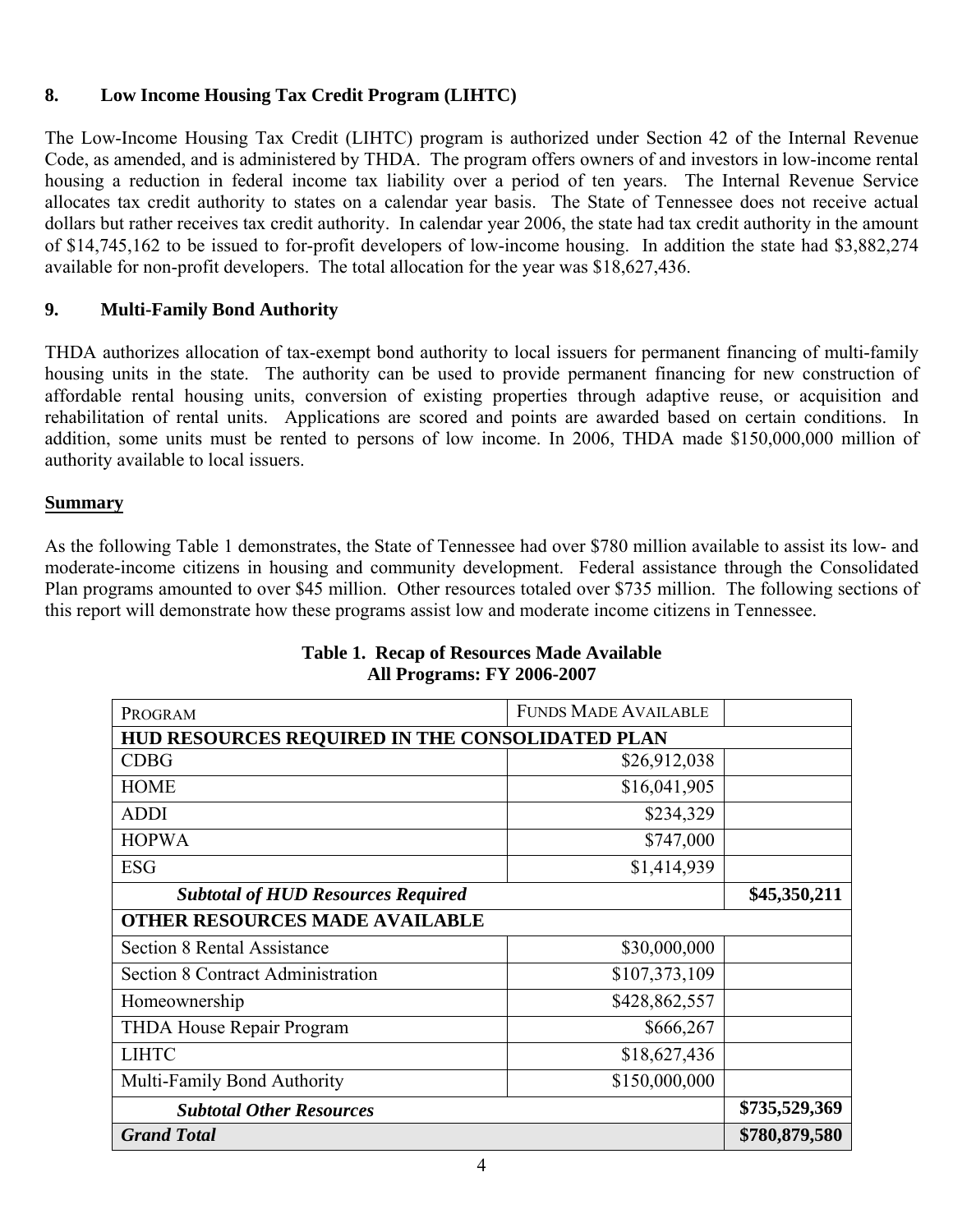# **B) INVESTMENT OF AVAILABLE RESOURCES**

#### **1. Community Development Block Grant (CDBG) Small Cities Program**

During the reporting period, 56 awards were made to new recipients, city or county governments, totaling \$22,965,571 of which \$16,302,225 was from FY 06-07 funding and the balance from funds of previous years. Proposed activities of new recipients are summarized in Table 2 below. Each number in the Frequency column represents a local government recipient carrying out said activity, and each local government may carry out multiple activities. More detailed information is contained in the PER (Exhibit A).

The CDBG program allows contracts between TECD and local governments to vary in term, and many contracts continue into subsequent fiscal years.

|                                               | <b>Activity</b> | <b>Frequency</b> | <b>Funds Awarded</b> | % of Total |
|-----------------------------------------------|-----------------|------------------|----------------------|------------|
| <b>Acquisition of Real Property</b>           |                 |                  | \$21,000             | $0.09\%$   |
| <b>Public Facilities: Water/Sewer</b>         | 4A, 4B          | 39               | \$16,916,026         | 73.66%     |
| <b>Public Facilities: Water/Sewer</b>         | 4C              |                  | \$281,500            | 1.23%      |
| <b>Public Facilities - Other</b>              | 6               | 9                | \$1,857,248          | 8.09%      |
| Relocation                                    | 8, 8(P)         | 4                | \$778,400            | 3.39%      |
| Rehabilitation: Residential                   | 9A, 9a(P)       | 4                | \$967,551            | 4.21%      |
| Administration, Planning, & Management        | 13, 13(P)       | 54               | \$1,346,246          | 5.86%      |
| Economic Development Activities to For-Profit |                 |                  |                      |            |
| Entities                                      | 14A             |                  | \$468,500            | $2.04\%$   |
| Economic Development Activities to For-Profit |                 |                  |                      |            |
| Entities                                      | 14B(P)          |                  | \$329,100            | 1.43%      |
| <b>TOTAL</b>                                  |                 | 115              | \$22,965,571         | 100.00%    |

**Table 2. CDBG Awards by Type of Activity: FY 2006-2007** 

As was the case in previous years, the largest portion of CDBG funds awarded, 82.98% was designated for public facilities improvements.

#### **2. HOME Investments Partnership (HOME)**

With the HOME Program, the State may spend up to ten percent of its allocation for administrative and planning expenses. The State may use three percent of these funds for its own administrative expenses. The remaining seven percent is available to pay the administrative cost of local governments and non-profit grant recipients. The State may also spend up to six percent for CHDO operating expenses. The balance of the State HOME allocation was divided programmatically as follows:

With the addition of reallocated funds from previous years, the HOME program provided \$16,926,123 to fund 50 applicants and to provide 422 units of affordable housing. The majority of those units, 70%, will be rehabbed owner occupied units. The following table provides a breakdown by activity of the awards made from 2006 HOME Program funds.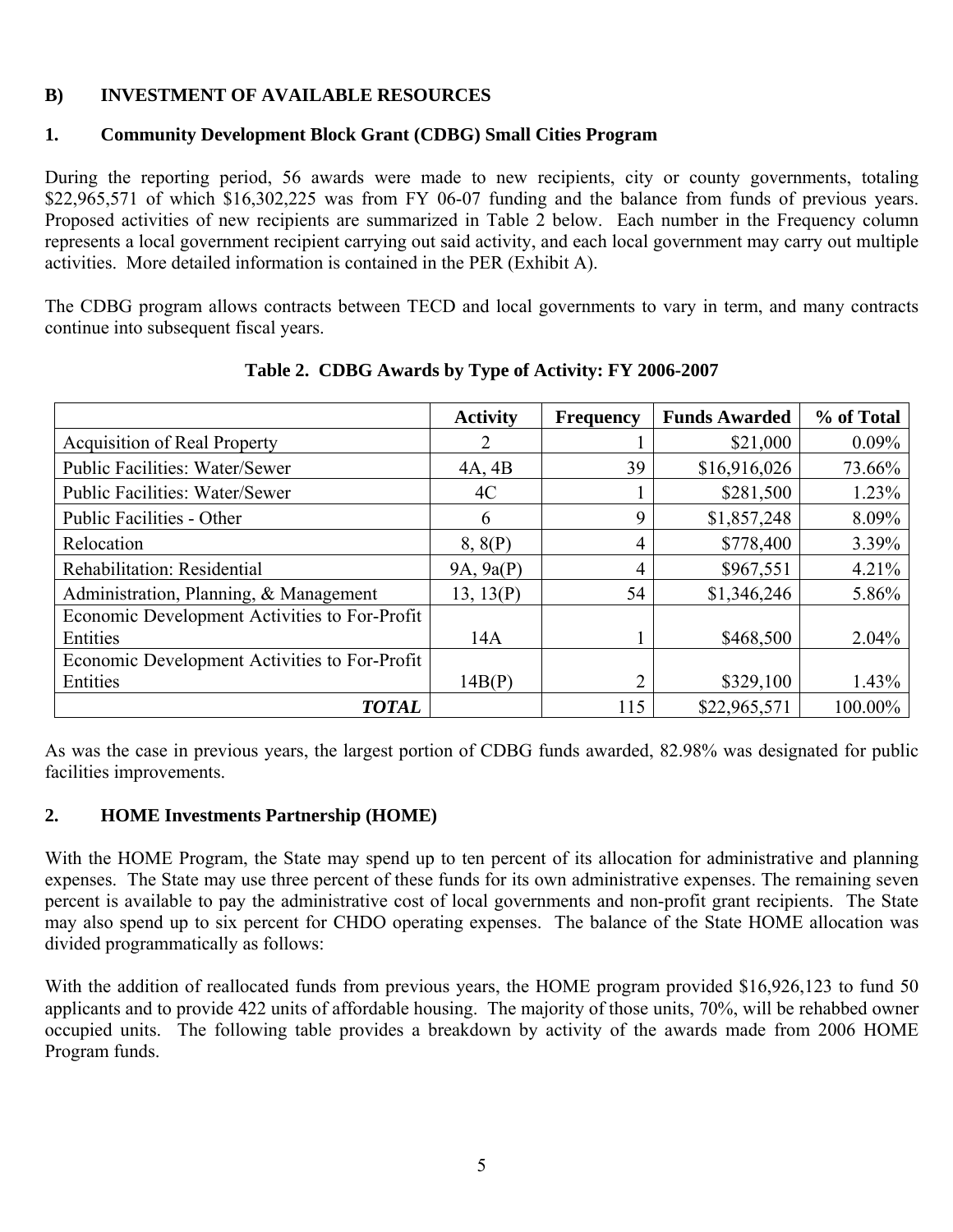| <b>Type of Activity (1 Activity Per Application)</b>     | Total Applications Awarded $= 50$ |              |              |
|----------------------------------------------------------|-----------------------------------|--------------|--------------|
|                                                          | Apps.                             | <b>Units</b> | Total \$     |
| Acquisition & Rental Rehab                               |                                   | 6            | \$500,000    |
| Homeownership*                                           | $\mathcal{E}$                     | 16           | \$630,891    |
| New Construction Rental                                  |                                   | 25           | \$1,643,231  |
| <b>Owner-Occupied Rehab</b>                              |                                   | 291          | \$11,382,976 |
|                                                          |                                   |              |              |
| <b>Type of Activity (&gt;1 Activity Per Application)</b> | 7                                 |              |              |
| Homeownership*                                           |                                   | 61           | \$1,380,024  |
| <b>New Construction Rental</b>                           |                                   | 17           | \$974,001    |
| Owner-Occupied Rehab                                     |                                   | 6            | \$415,000    |
| <b>Total</b>                                             | 50                                | 422          | \$16,926,123 |

# **Table 3. HOME Awards by Type of Activity: FY 2006-2007**

*\*Homeownership activities may include acquisition and rehabilitation of single family homes for homeownership, new construction, and/or homeownership down payment assistance.* 

The new American Dream Downpayment Initiative (ADDI) is funded by HUD as part of the HOME Program and administered by THDA. During the reporting period, THDA provided \$280,671 in additional funding and loaned a total of \$515,000 to assist 103 first time homebuyers with downpayment and closing cost assistance. Provided the family remains in the home for at least five years, the ADDI loan is forgiven at a rate of 20% per year.

# **3. Housing Opportunities for Persons with AIDS (HOPWA)**

For the Fiscal Year 2006-2007 the State Department of Health awarded \$756,364 to nonprofit project sponsors, and retained \$0 for state administration. In addition to the \$747,000 HUD allocation, \$9,364 was extra money left over from a previous year. Contracts between the Department of Health and the project sponsors are for one-year terms and coincide with the state's fiscal year. Table 4 which presents the amount awarded to each sponsor.

| <b>Grand Division</b>                         | <b>Awarded</b> |
|-----------------------------------------------|----------------|
| East                                          |                |
| Chattanooga Cares                             | \$182,100      |
| East TN Human Resource Agency                 | \$210,100      |
| Project HOPE                                  | \$77,100       |
| <b>Total East</b>                             | \$469,300      |
| <b>Middle</b>                                 |                |
| Columbia CARES                                | \$70,362       |
| <b>Nashville CARES</b>                        | \$28,000       |
| <b>Upper Cumberland Human Resource Agency</b> | \$59,038       |
| <b>Total Middle</b>                           | \$157,400      |
| West                                          |                |
| <b>West TN Legal Services</b>                 | \$129,664      |
| <b>Total West</b>                             | \$129,664      |
| <b>Grand Total</b>                            | \$756,364      |

#### **Table 4. HOPWA Awards FY 2006-2007 by Grand Division**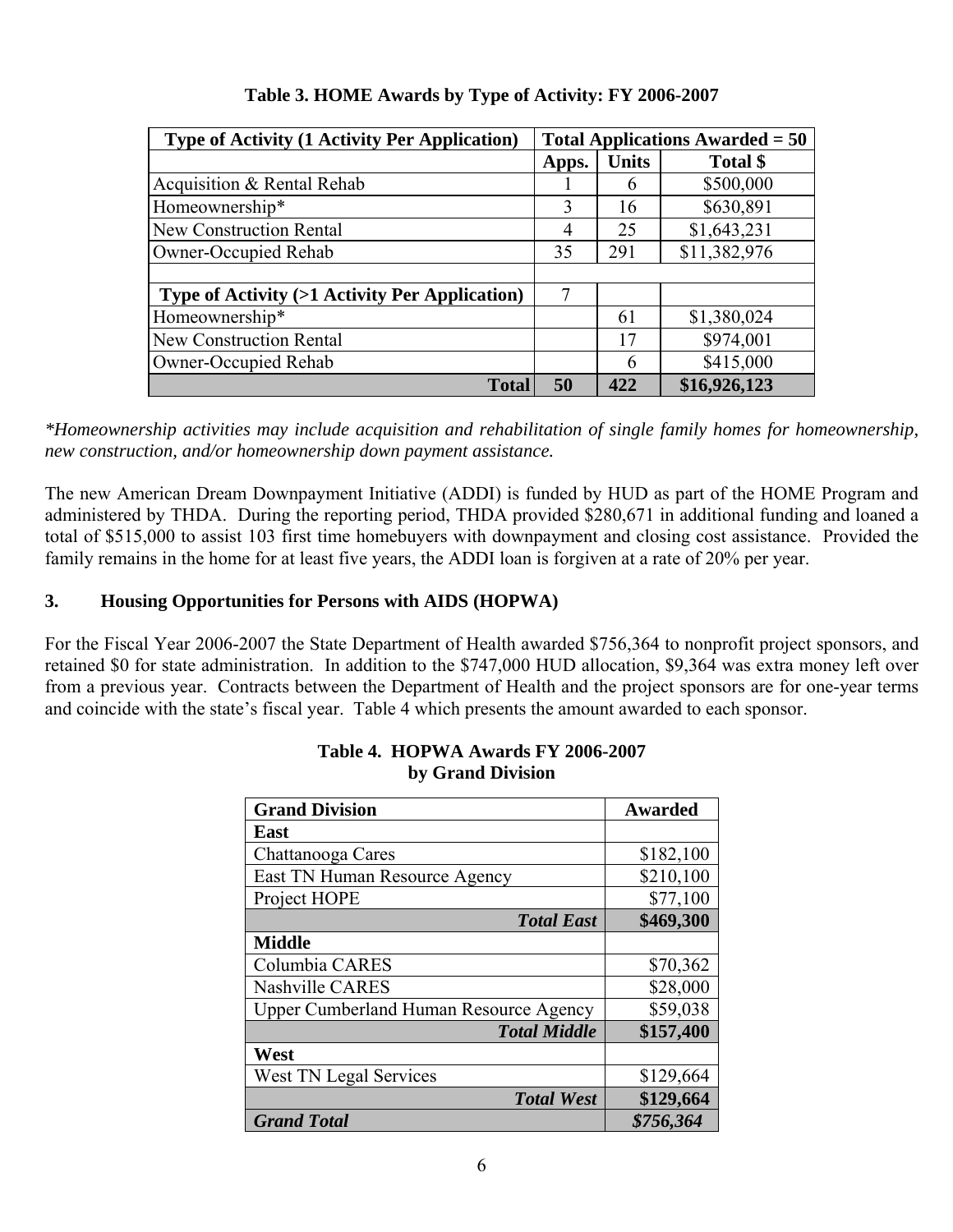#### **4. Emergency Shelter Grants (ESG)**

The State was allocated \$1,414,939 in the FY 2006-2007 for the ESG Program. This amount was subdivided as follows:

| <b>ESG Regular Program</b>       | \$897,179   |
|----------------------------------|-------------|
| <b>Small Cities Set-A-Side</b>   | \$343,000   |
| <b>Prevention Discretionary</b>  | \$99,995    |
| <b>Program Total</b>             | \$1,340,174 |
| <b>State Administration</b>      | \$70,746    |
| Sub-total                        | \$1,410,920 |
| Unobligated This Contract Period | \$4,019     |
| <b>Total FY 2006-2007</b>        | \$1,414,939 |

Contracts between TDHS and eligible entities are for one–year terms and coincides with the State's fiscal year. The State received a total of 45 applications for this fiscal year with requests totaling \$2,105,795. A total of 21 applications were received from the East Region of the State, 16 from the Middle Region of the State and 8 from the West Region. The State completed a total of 43 contracts with 29 private, non profit agencies both providing homeless assistance services through shelter and non-shelter based programs. Each of the seven local government agencies sub-contracted with local non profit agencies. Prevention discretionary funds of \$99,995 (HUD does not require a match) was used for a statewide Homeless Prevention Project through the contracts with 7 Regional Housing Agencies providing housing assistance for persons with mental health issues. This activity will meet HUD's Discharge Planning requirement to ensure that persons being released from hospitals, prisons and mental health facilities are not discharged with no place to go.

There were 11 beds added during the year, leading to a total of 592 beds available at the end of the reporting period. More detailed information can be found in the ESGP Annual Report (Exhibit D).

#### **5. HUD Section 8 Tenant-Based and Project-Based Rental Assistance Programs**

The THDA Rental Assistance Division administers the Section 8 Tenant-Based assistance program through nine (9) field offices throughout the State with staff who provide services to families participating in the tenant-based program. In Fiscal Year 2006-2007, the Rental Assistance Division had \$26,251,723 for tenant based assistance.

The THDA Contract Administration division continued administration of project based units during this fiscal year. At the end of the year, the Housing Assistance Payments (HAP) totaled \$107,373,109.

#### **6. THDA Homeownership Programs**

During the reporting period, there were 3,999 loans made through the THDA homeownership programs totaling \$428,862,557. The basic homeownership program is known as Great Rate. Great Start offers borrowers an amount equal to 4% of the loan amount for down payment and closing cost, with a higher interest rate applied to the loan. Great Advantage offers a rate set at one half (1/2) of a percentage point above Great Rate and two (2) percent of the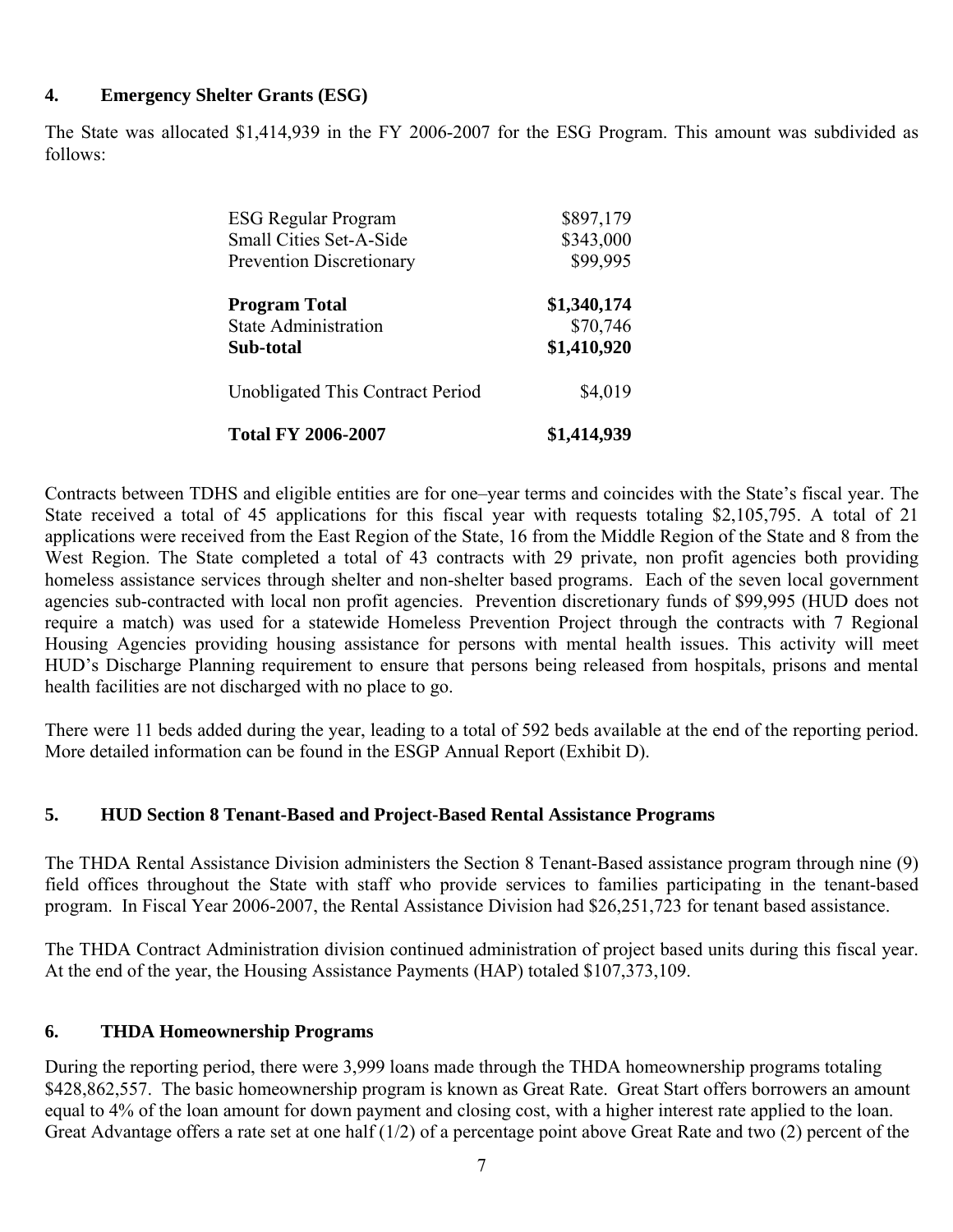mortgage amount to be used for downpayment and/or closing costs. The New Start program, delivered through nonprofit organizations, promotes construction of new homes for very low income Tennesseans. Loans are available to first-time homebuyers for primary residences only, and limits on household income and acquisition price varies by county.

|                 |       | <b>Mortgages</b> | Average       |           |
|-----------------|-------|------------------|---------------|-----------|
| <b>Program</b>  | #     | $\frac{6}{9}$    |               |           |
| Great Start     | 799   | 20.0%            | \$82,965263   | \$103,836 |
| Great Advantage | 204   | 5.1%             | \$22,875,111  | \$112,133 |
| Great Rate      | 2,905 | 72.6%            | \$316,874,930 | \$109,079 |
| New Start       | 91    | 2.3%             | \$6,147,253   | \$67,552  |
| All             | 3,999 | 100.0%           | \$428,862,557 | \$107,242 |

# **Table 5. THDA Single Family Loans FY 2006-2007**

# **7. THDA House Repair Program**

The THDA House Repair Program continued in partnership with the Rural Housing Service (RHS) of the U. S. Department of Agriculture. The program provides funds for the repair of the homes of low-income people. The THDA loan is restricted to 30% of the RHS approved repair costs and cannot exceed \$5,000 per household. Provided the family remains in the home, the THDA loan is forgiven at the rate of one-third per year. During the fiscal year, THDA made 158 loans totaling \$666,267.

#### **8. Low Income Housing Tax Credit Program (LIHTC)**

The State of Tennessee received tax credit authority (not actual dollars) in calendar year 2006 in the amount of \$14,745,162 to be allocated to for-profit and non-profit developers of low-income housing (excluding applications for Extraordinary Relief Tax Credit under the amended 2006 QAP). Applications were received from throughout the State requesting \$22,586,243 in tax credit authority. The State's tax credit authority covered 65% of the requests, based on dollars. In addition the state allocated a total of \$3,882,274 in non-competitive tax credits. The competitive and non-competitive LIHTCs totaled \$18,627,436.

# **9. Multi-Family Bond Authority**

THDA allocates a maximum of \$11,500,000 of tax-exempt bond authority to a development. The cost per unit must not exceed \$126,500. Points are awarded to applications demonstrating that developments address certain conditions – meeting housing needs, meeting energy/maintenance standards, serving special populations, and increasing housing stock. In calendar year 2006, a total of \$88,745,000 was allocated.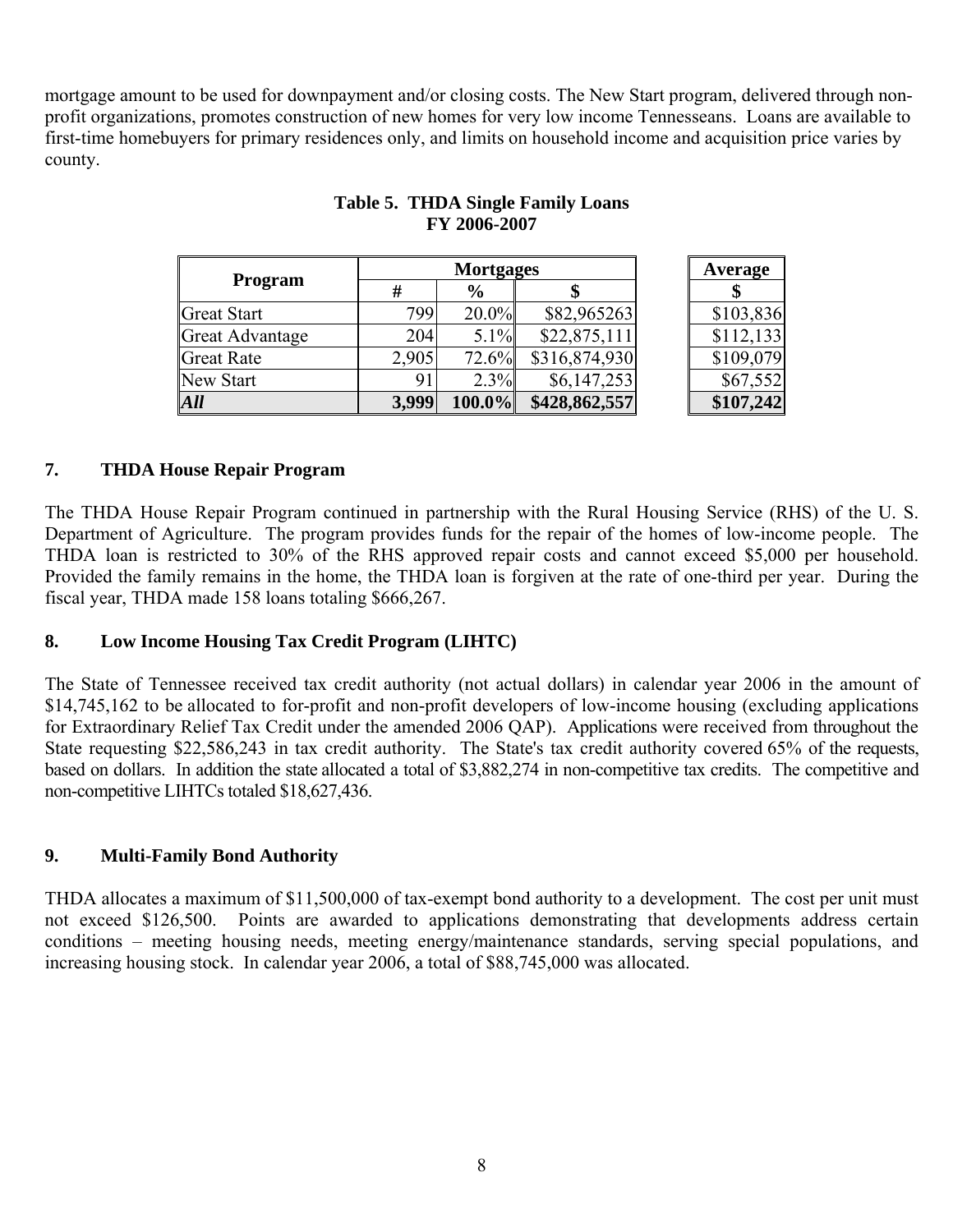# **Summary – All Programs**

For Fiscal Year 2006-2007, the State expended a total of \$713,104,089 in funds for community development and housing programs in Tennessee.

| PROGRAM                                                              | FUNDS AWARDED/GRANTED/LOANED |  |
|----------------------------------------------------------------------|------------------------------|--|
| <b>INVESTMENT OF HUD RESOURCES REQUIRED IN THE CONSOLIDATED PLAN</b> |                              |  |
| <b>CDBG</b>                                                          | \$22,965,571                 |  |
| <b>HOME</b>                                                          | \$16,926,123                 |  |
| <b>ADDI</b>                                                          | \$515,000                    |  |
| <b>HOPWA</b>                                                         | \$756,364                    |  |
| <b>ESG</b>                                                           | \$1,414,939                  |  |
| <b>Subtotal</b>                                                      | \$42,577,997                 |  |
| <b>INVESTMENT OF OTHER RESOURCES MADE AVAILABLE</b>                  |                              |  |
| <b>Section 8 Rental Assistance</b>                                   | \$26,251,723                 |  |
| Section 8 Contract Administration                                    | \$107,373,109                |  |
| Homeownership                                                        | \$428,862,557                |  |
| THDA House Repair Program                                            | \$666,267                    |  |
| <b>LIHTC</b>                                                         | \$18,627,436                 |  |
| Multi-Family Bond Authority                                          | \$88,745,000                 |  |
| <b>Subtotal</b>                                                      | \$670,526,092                |  |
| <b>Grand Total</b>                                                   | \$713,104,089                |  |

# **Table 6. Recap of Investments All Programs: FY 2006-2007**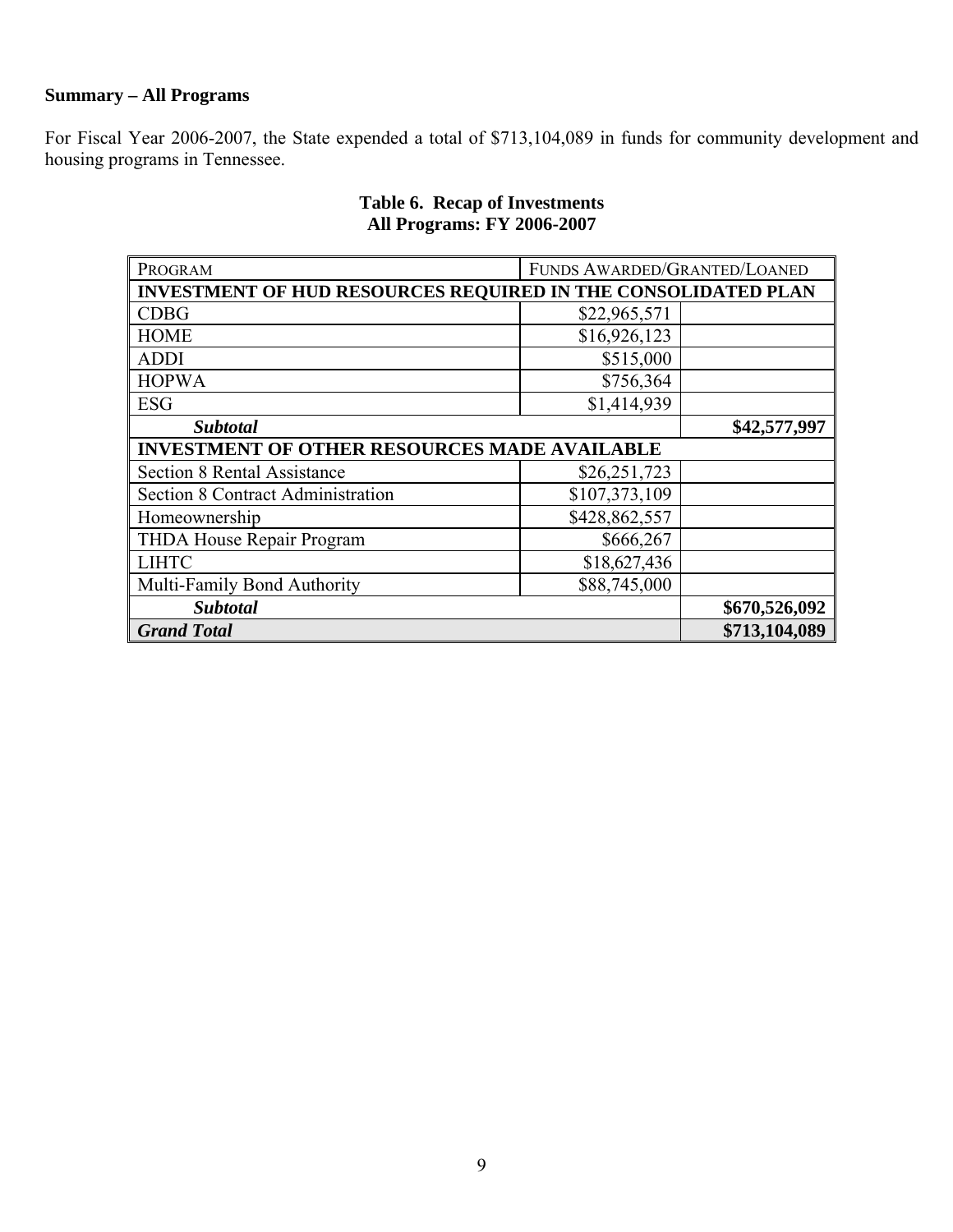#### **C) GEOGRAPHIC DISTRIBUTION AND LOCATION OF INVESTMENTS**

# **1. Community Development Block Grant (CDBG) Small Cities Program**

ECD administers the CDBG program and prepared the state PER which is presented in Exhibit A. The following table, derived from the PER, summarized information on the location of new recipients and on funding amounts by grand division. An expanded version of this table is presented in Exhibit A.

| <b>Grand Division</b> | <b>New Recipients</b> | <b>Total Dollars</b> | $\frac{6}{9}$ |
|-----------------------|-----------------------|----------------------|---------------|
|                       |                       |                      |               |
| <b>Total East</b>     | 19                    | \$8,629,233          | 37.57%        |
|                       |                       |                      |               |
| <b>Total Middle</b>   | 19                    | \$8,085,130          | 35.21%        |
|                       |                       |                      |               |
| Total West            | 18                    | \$6,251,208          | 27.22%        |
|                       |                       |                      |               |
| <b>GRAND TOTAL</b>    |                       | \$22,965,571         | 100.00%       |

**Table 7. CDBG Funding By Grand Divisions: FY 2006-2007**

#### **2. HOME Investments Partnership (HOME)**

During the reporting period, THDA awarded HOME funds in the amount of \$16,926,123 to 50 new grantees which propose to construct or improve 422 housing units. The following table presents the geographic distribution of HOME awards for the CHDO, Special Needs (SN), and Regional categories. The total award to CHDOs was \$2,634,459, the total award to Special Needs was \$2,423,688, and the total of the Regional awards was \$11,867,976.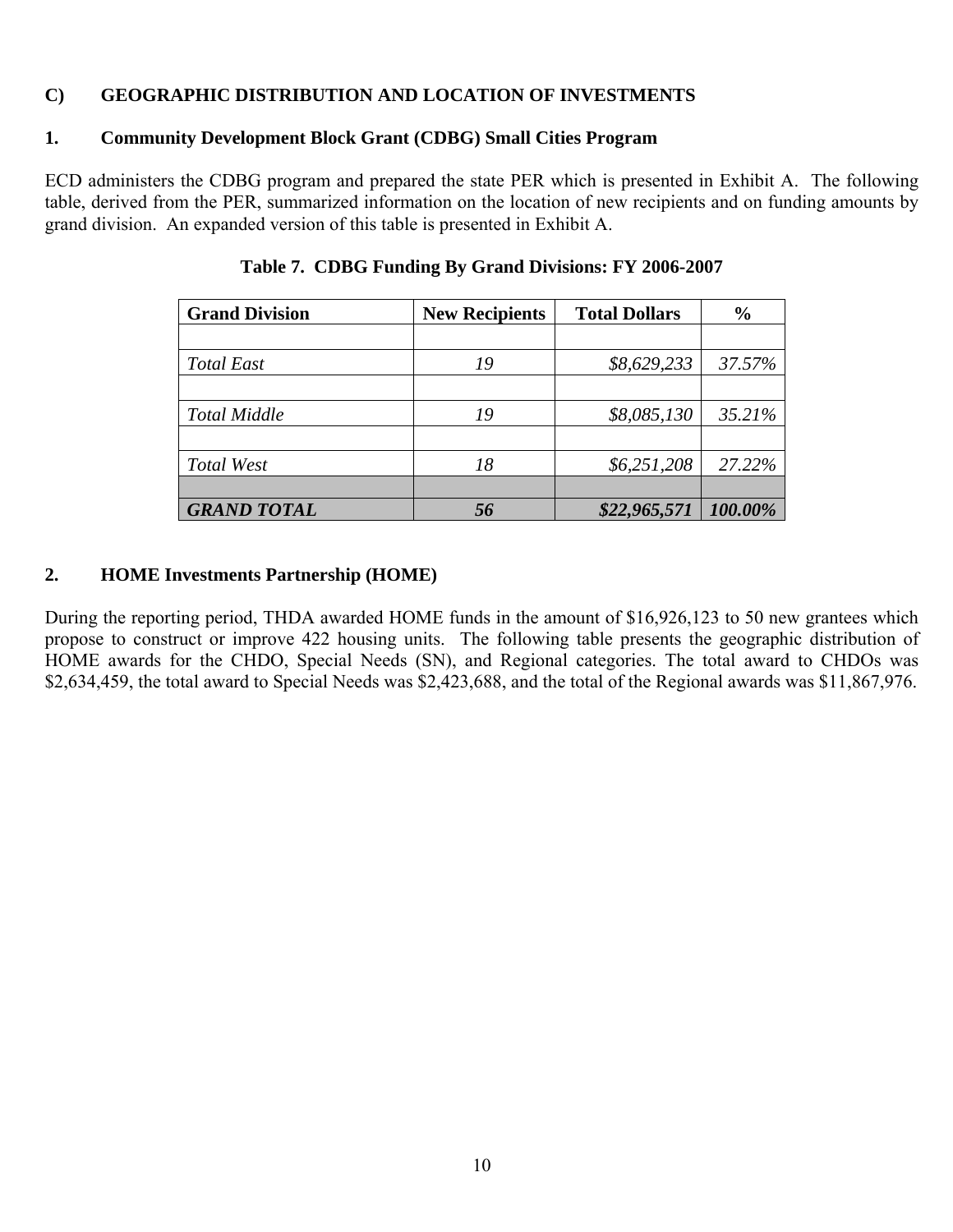| Grand<br><b>Division</b> | Program                  | <b>Activity</b>                    | # of Apps<br><b>Funded</b> | <b>Total</b><br><b>Units</b> | Total \$     |
|--------------------------|--------------------------|------------------------------------|----------------------------|------------------------------|--------------|
| East                     | <b>CHDO</b>              | Homeownership                      |                            | 12                           | \$383,171    |
|                          | <b>SN</b>                | Homeownership,<br><b>NC</b> Rental | 3                          | 39                           | \$1,112,343  |
|                          | Regional                 | Homeownership,<br>Owner Rehab      | 17                         | 138                          | \$4,993,701  |
|                          | <b>Total</b>             |                                    | 21                         | 189                          | \$6,489,215  |
| <b>Middle</b>            | <b>CHDO</b>              | Homeownership,<br><b>NC</b> Rental | 3                          | 25                           | \$1,276,458  |
|                          | SN                       | Homeownership,<br><b>NC</b> Rental | $\overline{2}$             | 13                           | \$746,169    |
|                          | Regional                 | Owner Rehab                        | 12                         | 123                          | \$4,824,834  |
|                          | <b>Total</b>             |                                    | 17                         | 161                          | \$6,847,461  |
| West                     | <b>CHDO</b>              | Homeownership,<br><b>NC</b> Rental | $\overline{2}$             | 12                           | \$974,830    |
|                          | <b>SN</b>                | Homeownership,<br><b>NC</b> Rental | $\overline{2}$             | 20                           | \$565,176    |
|                          | Regional                 | Owner Rehab                        | 8                          | 40                           | \$2,049,441  |
| <b>Total</b>             |                          |                                    |                            | 72                           | \$3,589,447  |
|                          | <b>Funded Apps Total</b> |                                    | 50                         | 422                          | \$16,926,123 |

#### **Table 8. HOME Awards FY 2006-2007 Type of Activity & Dollar Amount by Grand Division**

The American Dream Downpayment Initiative (ADDI) program makes funds available for downpayment and closing cost assistance to first time homebuyers. The following table presents program activity at the end of the reporting period. Loans were made in 30 of the 95 counties in the State with the greatest number of loans, 46%, made in East Tennessee. An expanded version of this table is presented in Exhibit B.

#### **Table 9. ADDI Program Activity by Grand Division FY 2006-2007**

|                     | # of  |           |
|---------------------|-------|-----------|
| County              | Loans | Total \$  |
| <b>Total East</b>   | 48    | \$240,000 |
| <b>Total Middle</b> | 42    | \$210,000 |
| <b>Total West</b>   | 13    | \$65,000  |
| <b>Grand Total</b>  | 103   | \$515,000 |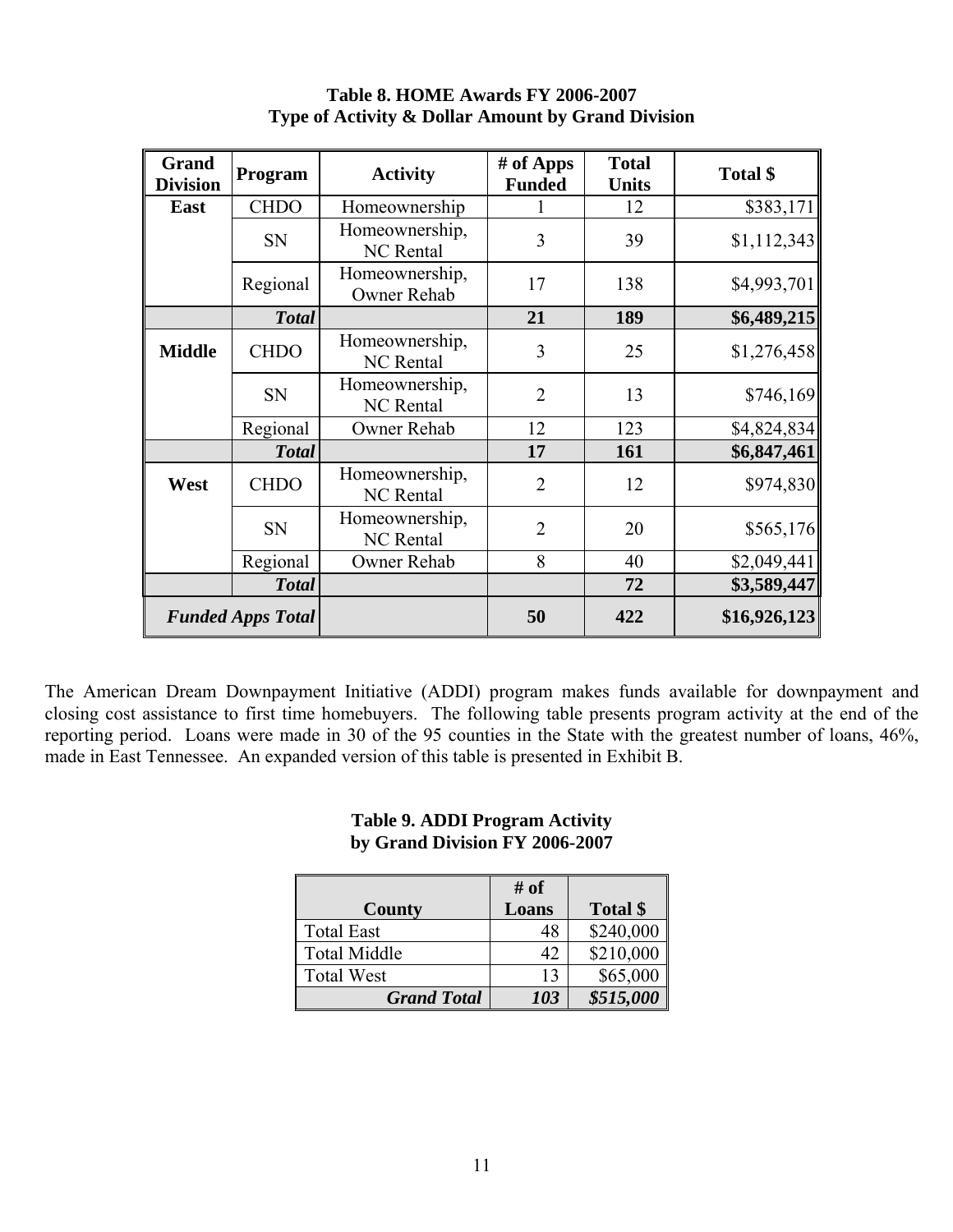#### **3. Housing Opportunities for Persons with AIDS (HOPWA)**

The State Department of Health provided \$756,364 to seven nonprofit service providers covering 77 counties in Tennessee. At the end of the reporting period, the project sponsors had expended \$753,750 with the majority of funds, 56.54%, on Supportive Services, and 36.89% of the funds for housing assistance. Awards are made to sponsors in each of the three grand divisions, based on the number of clients to be served. East Tennessee received 62.05%, Middle Tennessee, 20.80%, and West Tennessee, 17.15%. The following table presents, by grand division, the amount expended by each project sponsor in each service category.

| <b>Grand Division</b>  | <b>Housing</b><br><b>Info</b> | <b>Housing</b><br><b>Assistance</b> | <b>Supportive</b><br><b>Services</b> | <b>Sponsor</b><br>Admin. | <b>Total</b> |
|------------------------|-------------------------------|-------------------------------------|--------------------------------------|--------------------------|--------------|
| <b>EAST</b>            |                               |                                     |                                      |                          |              |
| Chattanooga Cares      | \$0                           | \$46,500                            | \$122,900                            | \$12,700                 | \$182,100    |
| ETHRA / PL             | \$0                           | \$71,682                            | \$124,903                            | \$13,515                 | \$210,100    |
| Project HOPE           | \$0                           | \$41,332                            | \$30,968                             | \$4,800                  | \$77,100     |
| <b>Total East</b>      | \$0                           | \$159,514                           | \$278,771                            | \$31,015                 | \$469,300    |
| <b>MIDDLE</b>          |                               |                                     |                                      |                          |              |
| Columbia CARES         | \$0                           | \$22,396                            | \$43,704                             | \$4,262                  | \$70,362     |
| Nashville CARES        | \$0                           | \$16,948                            | \$9,352                              | \$1,700                  | \$28,000     |
| <b>UCHRA</b>           | \$0                           | \$23,127                            | \$29,236                             | \$4,133                  | \$56,496     |
| <b>Total Middle</b>    | \$0                           | \$62,471                            | \$82,292                             | \$10,095                 | \$154,858    |
| <b>WEST</b>            |                               |                                     |                                      |                          |              |
| West TN Legal Services | \$0                           | \$56,034                            | \$65,080                             | \$8,478                  | \$129,592    |
| <b>Total West</b>      | \$0                           | \$56,034                            | \$65,080                             | \$8,478                  | \$129,592    |
| <b>Grand Total</b>     | \$0                           | \$278,019                           | \$426,143                            | \$49,588                 | \$753,750    |

#### **Table 10. HOPWA Program – FY 2006-2007 Types of Services by Grand Division**

**\*These expended amounts may not match the awarded amounts depending upon whether the grantee spent the entire amount awarded.** 

**Totals may not match because not all project sponsors have spent their full award.** 

#### **4. Emergency Shelter Grants (ESG)**

During the reporting period, there were 43 contracts completed for the ESG Program. Of these, twenty-one (21) were located in East Tennessee; sixteen (16) were in Middle Tennessee and six (6) in the West Tennessee Region. Of the total amount of ESG funds 47% were awarded in East Tennessee, 38% were in Middle Tennessee and 15% in West Tennessee. Table 11 shows amounts and location of awards. Greater detail is provided in Exhibit D.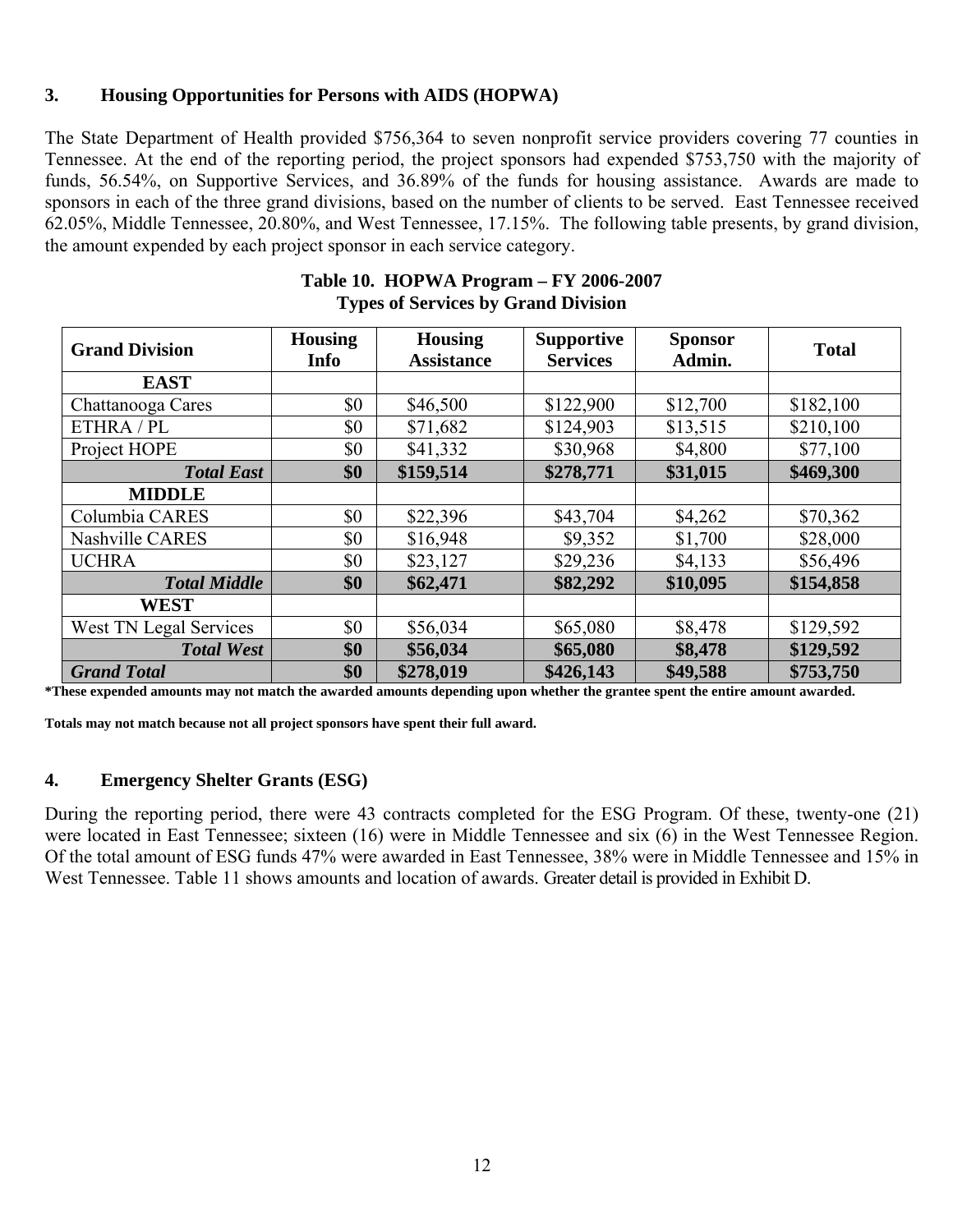| <b>East Tennessee</b>                       | <b>Amount of Award</b> |
|---------------------------------------------|------------------------|
| <b>AIM</b>                                  | \$14,285               |
| Associated Catholic Charities of East TN    | \$38,842               |
| <b>CEASE</b>                                | \$36,210               |
| Change is Possible, Inc.                    | \$11,000               |
| <b>Cleveland Emergency Shelter</b>          | \$30,526               |
| <b>Family Resource Agency</b>               | \$21,289               |
| Frontier Health                             | \$14,285               |
| Genesis House                               | \$14,577               |
| <b>Greeneville Greene County Ministries</b> | \$23,684               |
| H.O.P.E. Center                             | \$36,105               |
| <b>Interfaith Hospitality</b>               | \$39,434               |
| Johnson County Safe Haven                   | \$42,716               |
| M.A.T.S., Inc                               | \$59,587               |
| Partnership for Adults, Families & Children | \$26,661               |
| <b>REACHES</b>                              | \$21,352               |
| Ridgeview                                   | \$14,285               |
| <b>Youth Emergency Shelter</b>              | \$50,631               |
| City of Bristol                             | \$37,000               |
| City of Johnson City                        | \$48,000               |
| City of Kingsport                           | \$43,000               |
| City of Oak Ridge                           | \$24,000               |
| <b>Total For East Tennessee</b>             | \$647,469              |

| Table 11. ESG Recipients by Grand Division: FY 2006-2007 |  |  |
|----------------------------------------------------------|--|--|
|----------------------------------------------------------|--|--|

| <b>Middle Tennessee</b>                            | <b>Amount of Award</b> |
|----------------------------------------------------|------------------------|
| Avalon                                             | \$41,587               |
| <b>Bridges of Williamson County</b>                | \$15,052               |
| <b>Buffalo Valley</b>                              | \$45,155               |
| Centerstone                                        | \$14,285               |
| <b>Cumberland Regional Development Corporation</b> | \$15,305               |
| Downtown Ministry Center, Inc.                     | 56,621<br>\$           |
| Families In Crisis                                 | \$46,587               |
| Good Neighbor Mission                              | 19,094<br>\$           |
| Gracemoor, Inc.                                    | 10,000                 |
| Haven of Hope                                      | \$22,997               |
| HomeSafe, Inc.                                     | 10,548                 |
| Park Center                                        | 14,285                 |
| The Shelter                                        | \$27,398               |
| <b>Upper Cumberland Dismas House</b>               | \$48,116               |
| The City of Clarksville                            | 78,000                 |
| The City of Murfreesboro                           | \$46,000               |
| <b>Total For Middle Tennessee</b>                  | \$511,030              |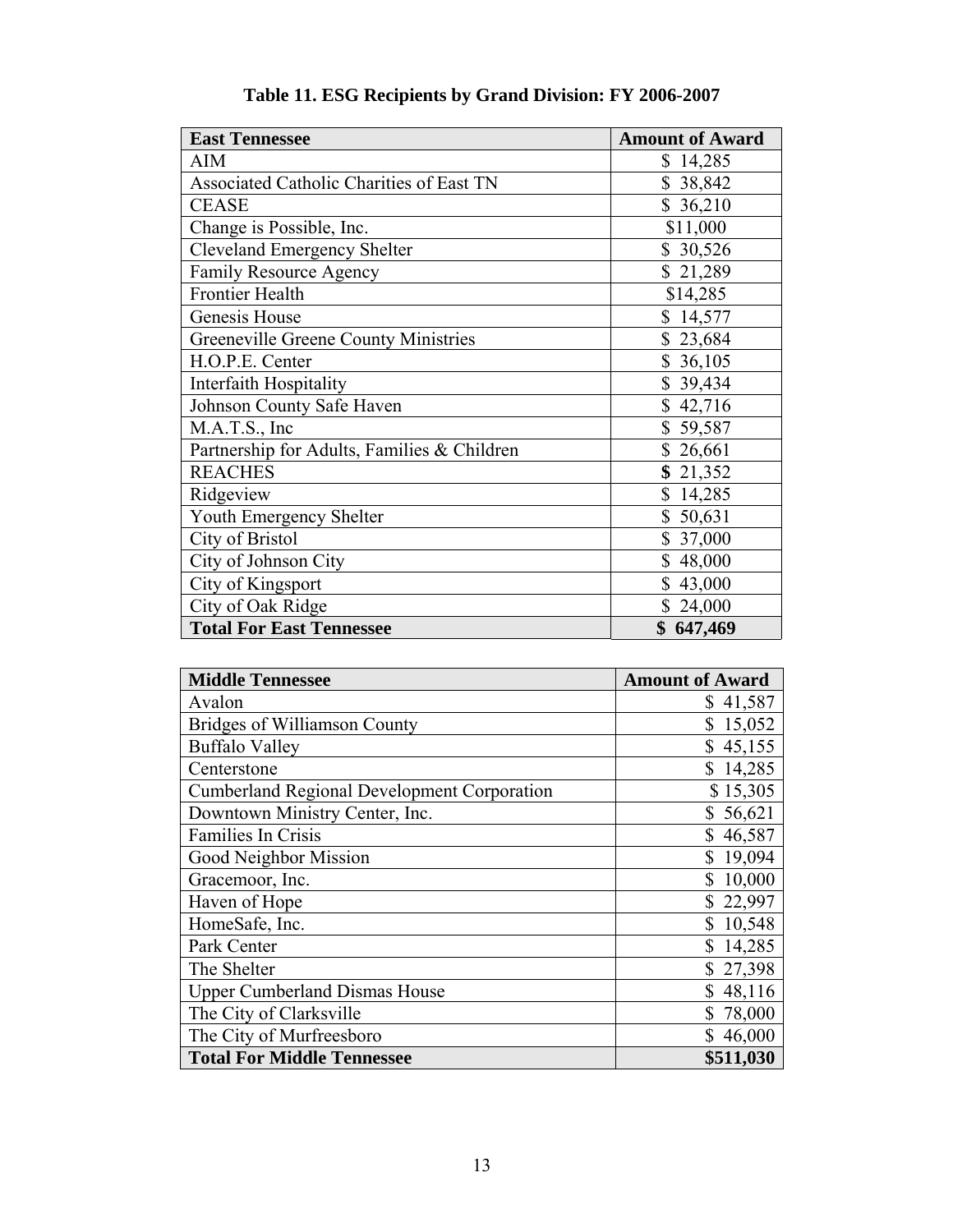| <b>West Tennessee</b>                   | <b>Amount of Award</b> |
|-----------------------------------------|------------------------|
| <b>BHI</b>                              | \$14,285               |
| Carey Counseling                        | \$14,285               |
| Damascus Road Inc                       | \$50,474               |
| Matthew 25:40                           | \$20,157               |
| Northwest Safeline                      | \$15,474               |
| City of Jackson                         | \$67,000               |
| <b>Total For West Tennessee</b>         | \$181,675              |
| <b>TOTAL FOR ALL GRANTS</b>             | \$1,340,174            |
| <b>State Administration Funds</b>       | \$53,596               |
| <b>Unobligated This Contract Period</b> | \$4,019                |
| <b>TOTAL FUNDS ALLOCATED</b>            | \$1,414,939            |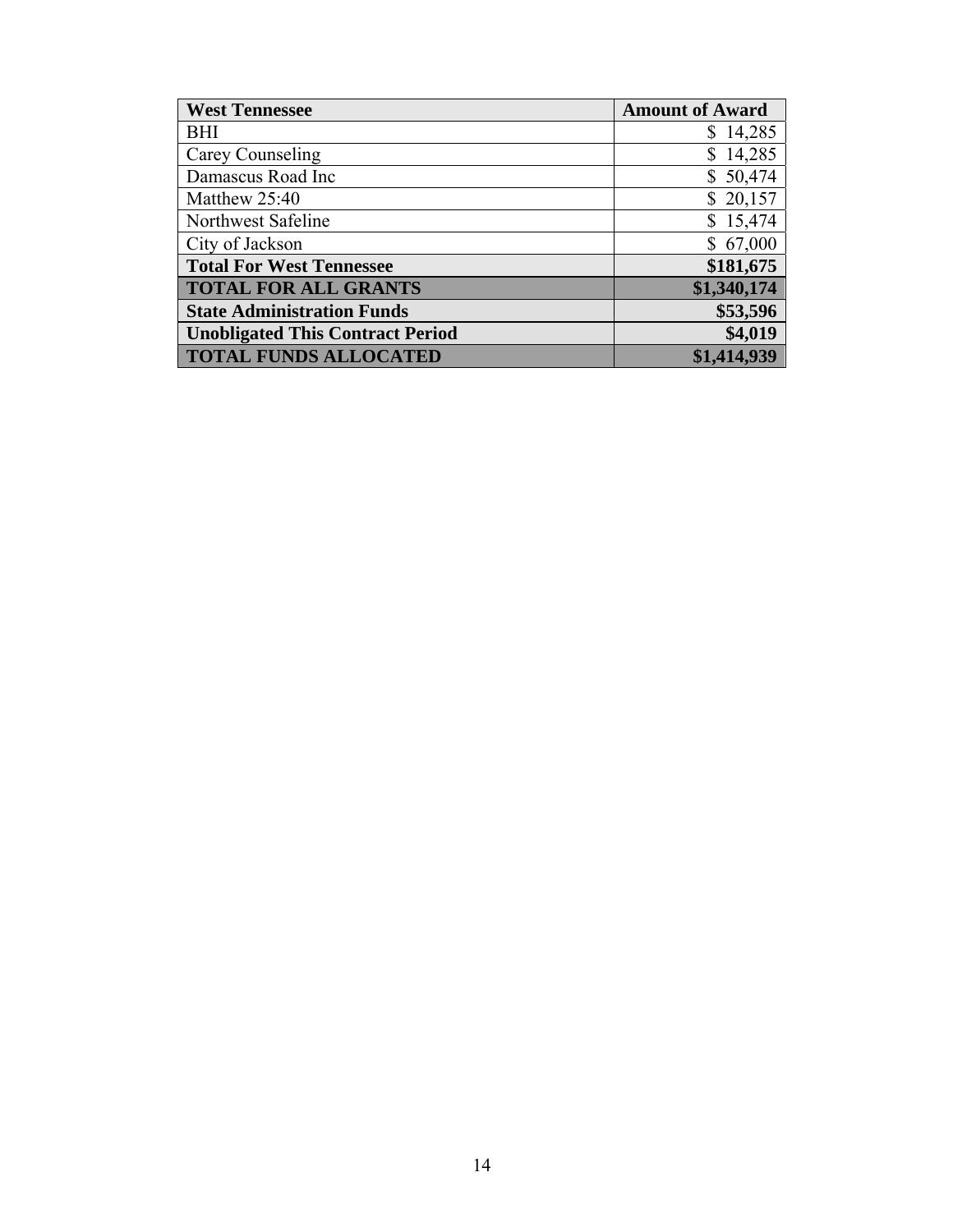#### **5. HUD Section 8 Tenant-Based Rental Assistance and Section 8 Contract Administration**

During the reporting period, \$26,251,723 was made available for the Section 8 Tenant Based program, with \$3,447,880 in East Tennessee, \$13,798,595 in Middle Tennessee, and \$9,005,248 in West Tennessee.

THDA Contract Administration Division has the responsibility for the administration of Section 8 Project Based contracts throughout the state. At the end of the fiscal year, the Division reported 28,014 units under contract, 36.2% in East Tennessee, 33.0% in Middle Tennessee, and 30.8% in West Tennessee. Table 12 presents the location of these units. HAPs by grand division are not available.

| East TN         | Contract         |
|-----------------|------------------|
| <b>Counties</b> | <b>Units</b>     |
| Anderson        | 405              |
| <b>Bledsoe</b>  | 50               |
| <b>Blount</b>   | 310              |
| <b>Bradley</b>  | 430              |
| Campbell        | 286              |
| Carter          | 215              |
| Claiborne       | $\overline{30}$  |
| Cocke           | 144              |
| Cumberland      | 56               |
| Grainger        | 24               |
| Greene          | 314              |
| Hamblen         | 193              |
| Hamilton        | 1,467            |
| Hawkins         | 119              |
| Jefferson       | $\overline{45}$  |
| Johnson         | $\overline{123}$ |
| Knox            | 3,164            |
| Loudon          | 250              |
| Marion          | 60               |
| McMinn          | 218              |
| Meigs           | 24               |
| Monroe          | 139              |
| Morgan          | $\overline{54}$  |
| Polk            | 24               |
| Roane           | 321              |
| Scott           | 39               |
| Sevier          | $\overline{87}$  |
| Sullivan        | 784              |
| Unicoi          | 89               |
| Washington      | 678              |
| <b>TOTAL</b>    | 10,142           |

|                                           | <b>Table 12. Section 8 Contract Administration Units</b> |
|-------------------------------------------|----------------------------------------------------------|
| By Grand Division and County FY 2006-2007 |                                                          |

| <b>East TN</b>  | <b>Contract</b> | <b>Middle TN</b> | <b>Contract</b> | <b>West TN</b>  | Contract         |
|-----------------|-----------------|------------------|-----------------|-----------------|------------------|
| <b>Counties</b> | <b>Units</b>    | <b>Counties</b>  | <b>Units</b>    | <b>Counties</b> | <b>Units</b>     |
| Anderson        | 405             | Bedford          | 108             | Benton          | 60               |
| <b>Bledsoe</b>  | 50              | Coffee           | 292             | Carroll         | 40               |
| Blount          | 310             | Davidson         | 5,381           | Chester         | 195              |
| <b>Bradley</b>  | 430             | Dekalb           | 72              | Crockett        | 24               |
| Campbell        | 286             | Dickson          | 131             | Decatur         | $\overline{50}$  |
| Carter          | 215             | Franklin         | 152             | Dyer            | 303              |
| Claiborne       | 30              | Giles            | 181             | Fayette         | 217              |
| Cocke           | 144             | Grundy           | $\overline{30}$ | Gibson          | 199              |
| Cumberland      | 56              | Hickman          | 75              | Hardeman        | 55               |
| Grainger        | 24              | Humphreys        | 92              | Hardin          | 50               |
| Greene          | 314             | Lewis            | $\overline{36}$ | Haywood         | 50               |
| Hamblen         | 193             | Lincoln          | $\overline{53}$ | Henderson       | 110              |
| Hamilton        | 1,467           | Marshall         | 203             | Henry           | 244              |
| Hawkins         | 119             | Maury            | 155             | Lake            | 179              |
| Jefferson       | 45              | Montgomery       | 334             | Lauderdale      | $\overline{145}$ |
| Johnson         | 123             | Overton          | $\overline{50}$ | Madison         | 324              |
| Knox            | 3,164           | Perry            | 24              | McNairy         | 105              |
| Loudon          | 250             | Pickett          | 24              | Obion           | 316              |
| Marion          | 60              | Putnam           | 80              | Shelby          | 5,706            |
| McMinn          | 218             | Robertson        | 99              | Tipton          | 237              |
| Meigs           | 24              | Rutherford       | 726             | Weakley         | $\overline{28}$  |
| Monroe          | 139             | Stewart          | 17              | <b>TOTAL</b>    | 8,637            |
| Morgan          | 54              | Sumner           | 419             |                 |                  |
| Polk            | $\overline{24}$ | Van Buren        | $\overline{25}$ |                 |                  |
| Roane           | 321             | Warren           | 252             |                 |                  |
| Scott           | 39              | White            | 48              |                 |                  |
| Sevier          | 87              | Williamson       | $\overline{50}$ |                 |                  |
| Sullivan        | 784             | Wilson           | 126             | <b>GRAND</b>    |                  |
| Unicoi          | 89              | <b>TOTAL</b>     | 9,235           | <b>TOTAL</b>    | 28,014           |
|                 |                 |                  |                 |                 |                  |

| <b>West TN</b>  | <b>Contract</b> |
|-----------------|-----------------|
| <b>Counties</b> | <b>Units</b>    |
| Benton          | 60              |
| Carroll         | 40              |
| Chester         | 195             |
| Crockett        | 24              |
| Decatur         | 50              |
| Dyer            | 303             |
| Fayette         | 217             |
| Gibson          | 199             |
| Hardeman        | 55              |
| Hardin          | 50              |
| Haywood         | 50              |
| Henderson       | 110             |
| Henry           | 244             |
| Lake            | 179             |
| Lauderdale      | 145             |
| Madison         | 324             |
| McNairy         | 105             |
| Obion           | 316             |
| Shelby          | 5,706           |
| Tipton          | 237             |
| Weakley         | 28              |
| <b>TOTAL</b>    | 8,637           |

| <b>GRAND</b> |        |
|--------------|--------|
| <b>TOTAL</b> | 28,014 |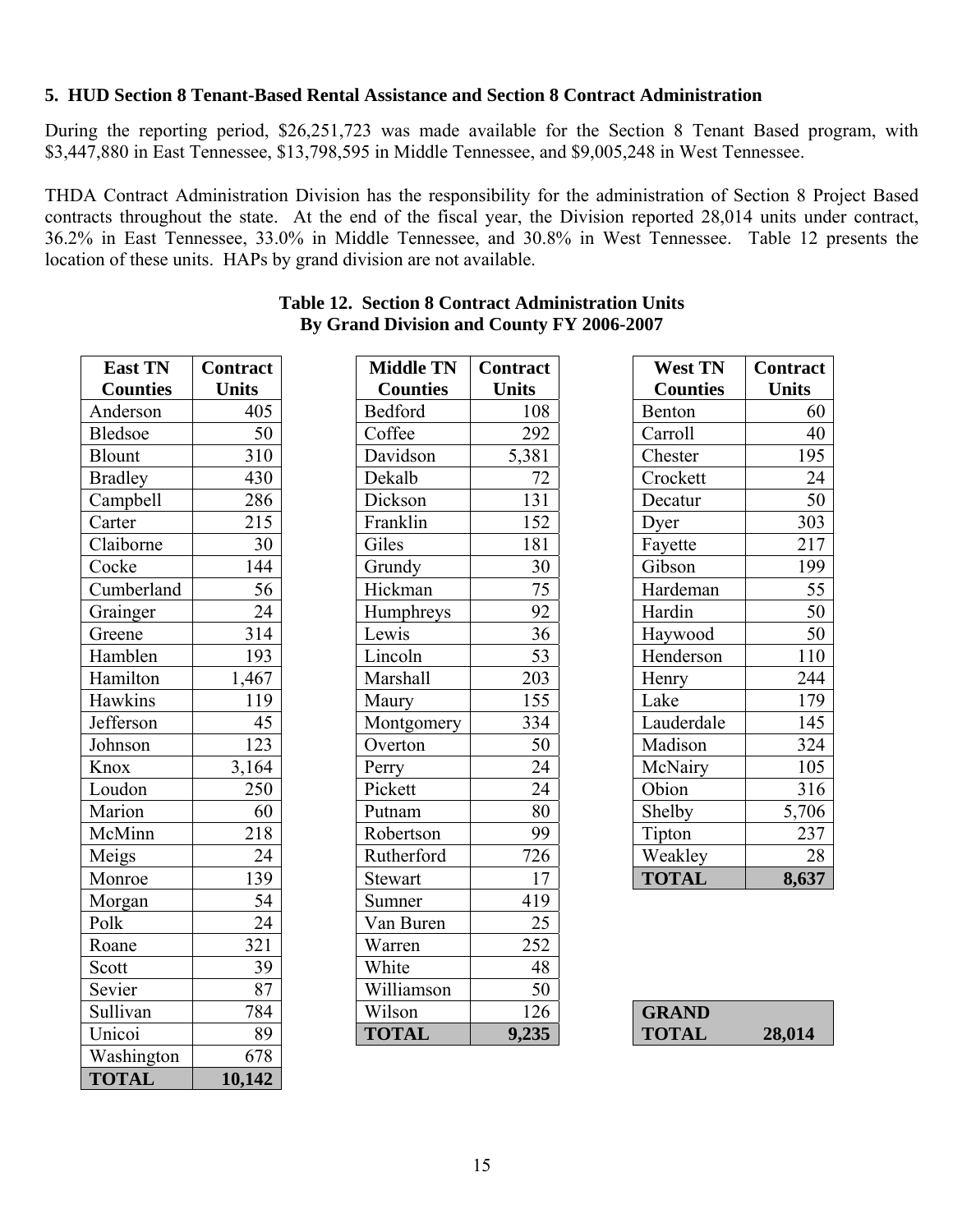#### **6. THDA Homeownership Programs**

Loans were made in 86 of the 95 counties in the State with the greatest number of loans, 49.6%, made in Middle Tennessee. The breakdown by Grand Division is shown in Table 13.

| <b>Grand Division</b> | % of Loans | # of Loans | <b>Amount of</b><br>Loans |
|-----------------------|------------|------------|---------------------------|
| East                  | 29.7%      | 1,187      | \$117,473,332             |
| Middle                | 49.6%      | 1,983      | \$228,355,436             |
| West                  | 20.7%      | 829        | \$83,033,789              |
| <b>Total</b>          | 100.0%     | 3,999      | \$428,862,557             |

# **Table 13. THDA Homeownership By Grand Division – FY 2006-2007**

#### **7. THDA House Repair Program**

The THDA House Repair Program is a partnership with the Rural Housing Service (RHS) of the U. S. Department of Agriculture to provide forgiveable loans for the repair of the homes of low-income people. The following table presents program activity by grand division at the end of the reporting period.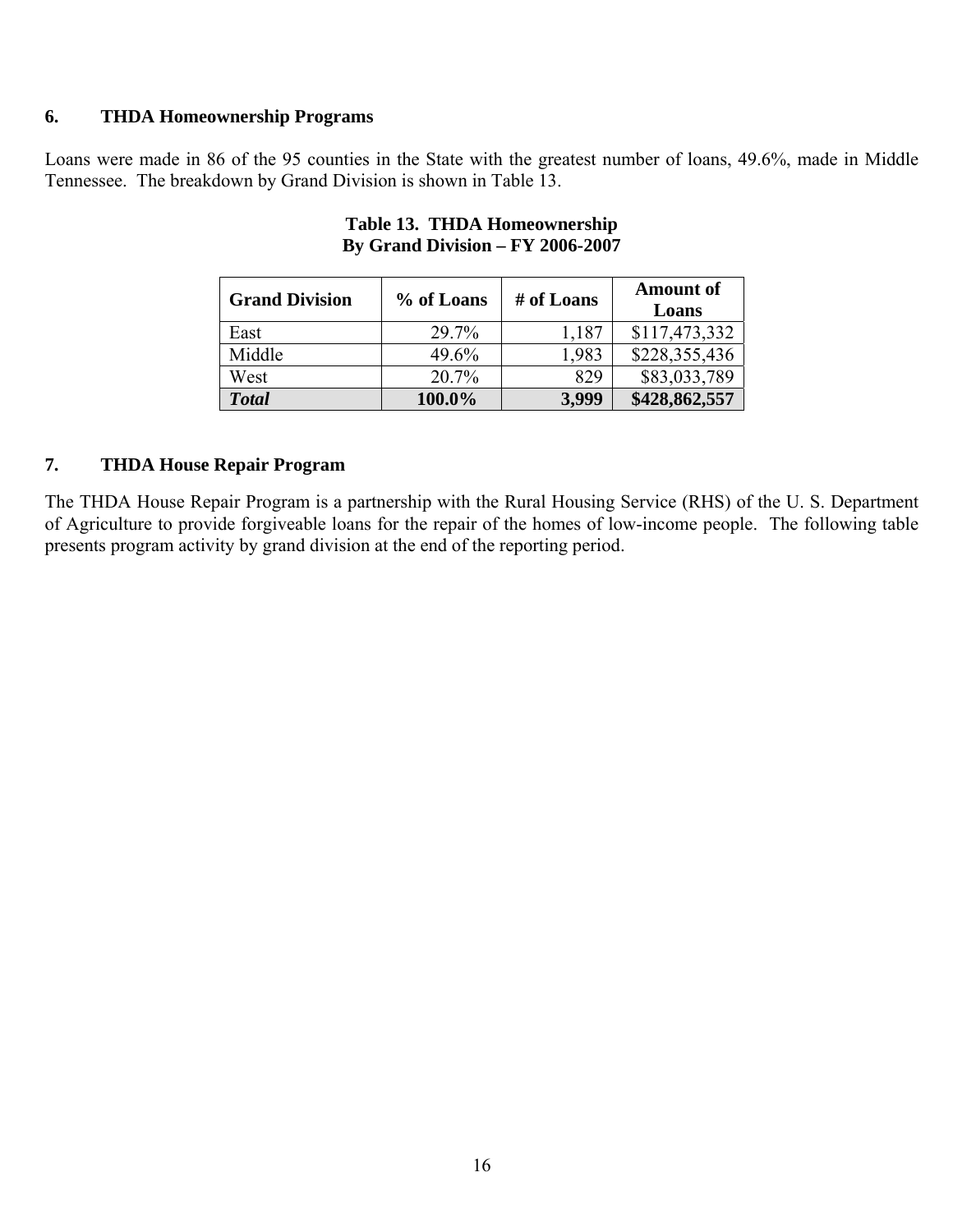|                   | <b>EAST</b>             |                     |
|-------------------|-------------------------|---------------------|
| County            | # Loan                  | Total \$            |
| <b>Bledsoe</b>    | $\overline{4}$          | \$12,143            |
| <b>Blount</b>     | $\overline{2}$          | \$5,520             |
| <b>Bradley</b>    | $\mathbf{1}$            | $\overline{$}1,187$ |
| Campbell          | 1                       | \$3,650             |
| <b>Claiborne</b>  | 10                      | \$63,710            |
| <b>Cumberland</b> | 1                       | \$3,550             |
| <b>Grainger</b>   | 3                       | \$18,560            |
| Greene            | $\overline{4}$          | \$12,224            |
| <b>Hamblen</b>    | $\overline{2}$          | \$10,100            |
| <b>Hamilton</b>   | $\mathbf{1}$            | \$5,000             |
| <b>Hancock</b>    | $\overline{3}$          | \$13,943            |
| <b>Hawkins</b>    | 8                       | \$38,739            |
| <b>Johnson</b>    | $\mathbf{1}$            | \$4,383             |
| <b>Marion</b>     | $\overline{4}$          | \$16,353            |
| <b>McMinn</b>     | $\overline{7}$          | \$33,920            |
| <b>Meigs</b>      | 1                       | \$1,849             |
| <b>Monroe</b>     | 3                       | \$19,870            |
| <b>Polk</b>       | $\overline{2}$          | \$2,672             |
| <b>Rhea</b>       | $\overline{4}$          | \$18,606            |
| <b>Scott</b>      | $\overline{\mathbf{3}}$ | \$12,150            |
| <b>Sevier</b>     | $\mathbf{1}$            | \$700               |
| <b>Sullivan</b>   | $\mathbf{1}$            | \$1,358             |
| Union             | 1                       | \$3,150             |
| Washington        | 1                       | \$2,809             |
| <b>Total East</b> | 69                      | \$306,146           |

| Table 14. FY 2006-2007 House Repair Program Activity by Grand Division |
|------------------------------------------------------------------------|
|------------------------------------------------------------------------|

| <b>EAST</b>       |                         |           |                     | <b>MIDDLE</b>  |           |
|-------------------|-------------------------|-----------|---------------------|----------------|-----------|
| <b>County</b>     | #Loan                   | Total \$  | <b>County</b>       | # Loan         | Total \$  |
| <b>Bledsoe</b>    | 4                       | \$12,143  | <b>Bedford</b>      |                | \$780     |
| <b>Blount</b>     | $\overline{2}$          | \$5,520   | Cannon              |                | \$3,525   |
| <b>Bradley</b>    |                         | \$1,187   | Clay                |                | \$6,912   |
| Campbell          | 1                       | \$3,650   | <b>Dekalb</b>       | 1              | \$3,087   |
| <b>Claiborne</b>  | 10                      | \$63,710  | <b>Dickson</b>      | $\overline{2}$ | \$7,242   |
| <b>Cumberland</b> |                         | \$3,550   | <b>Fentress</b>     | $\overline{c}$ | \$11,550  |
| Grainger          | 3                       | \$18,560  | Franklin            |                | \$4,166   |
| Greene            | 4                       | \$12,224  | Grundy              | 8              | \$35,511  |
| <b>Hamblen</b>    | $\overline{2}$          | \$10,100  | <b>Hickman</b>      |                | \$7,500   |
| <b>Hamilton</b>   |                         | \$5,000   | Houston             | 1              | \$775     |
| <b>Hancock</b>    | $\overline{\mathbf{3}}$ | \$13,943  | <b>Humphreys</b>    |                | \$5,347   |
| <b>Hawkins</b>    | 8                       | \$38,739  | <b>Jackson</b>      | $\overline{2}$ | \$9,444   |
| Johnson           |                         | \$4,383   | <b>Lawrence</b>     | $\overline{3}$ | \$8,150   |
| <b>Marion</b>     | 4                       | \$16,353  | Lewis               | $\overline{2}$ | \$1,947   |
| McMinn            | 7                       | \$33,920  | <b>Macon</b>        |                | \$1,657   |
| <b>Meigs</b>      |                         | \$1,849   | <b>Marshall</b>     | $\overline{2}$ | \$8,495   |
| Monroe            | $\overline{3}$          | \$19,870  | <b>Maury</b>        | $\overline{3}$ | \$13,290  |
| Polk              | $\overline{2}$          | \$2,672   | <b>Overton</b>      | 1              | \$4,000   |
| Rhea              | 4                       | \$18,606  | <b>Pickett</b>      | 5              | \$13,792  |
| Scott             | 3                       | \$12,150  | Putnam              | 3              | \$8,331   |
| Sevier            |                         | \$700     | Robertson           | $\overline{2}$ | \$2,010   |
| Sullivan          |                         | \$1,358   | <b>Rutherford</b>   |                | \$2,721   |
| Union             |                         | \$3,150   | Sequatchie          | 5              | \$21,581  |
| Washington        |                         | \$2,809   | <b>Van Buren</b>    | $\overline{c}$ | \$8,871   |
| <b>Total East</b> | 69                      | \$306,146 | White               |                | \$3,630   |
|                   |                         |           | <b>Total Middle</b> | 53             | \$194,314 |

| WEST               |                |           |  |  |  |  |  |  |
|--------------------|----------------|-----------|--|--|--|--|--|--|
| County             | # Loan         | Total \$  |  |  |  |  |  |  |
| Benton             | 3              | \$14,348  |  |  |  |  |  |  |
| Carroll            |                | \$7,500   |  |  |  |  |  |  |
| <b>Crockett</b>    |                | \$3,071   |  |  |  |  |  |  |
| <b>Dyer</b>        | 1              | \$7,500   |  |  |  |  |  |  |
| <b>Fayette</b>     | 10             | \$59,815  |  |  |  |  |  |  |
| Gibson             | 6              | \$20,045  |  |  |  |  |  |  |
| Hardeman           |                | \$3,750   |  |  |  |  |  |  |
| <b>Hardin</b>      | 1              | \$2,061   |  |  |  |  |  |  |
| <b>Haywood</b>     | $\overline{c}$ | \$6,675   |  |  |  |  |  |  |
| <b>Henry</b>       | 3              | \$4,614   |  |  |  |  |  |  |
| Lake               | 1              | \$2,964   |  |  |  |  |  |  |
| Lauderdale         | $\overline{2}$ | \$5,573   |  |  |  |  |  |  |
| <b>Tipton</b>      | 4              | \$27,892  |  |  |  |  |  |  |
| <b>Total West</b>  | 36             | \$165,808 |  |  |  |  |  |  |
| <b>GRAND TOTAL</b> | 158            | \$666,267 |  |  |  |  |  |  |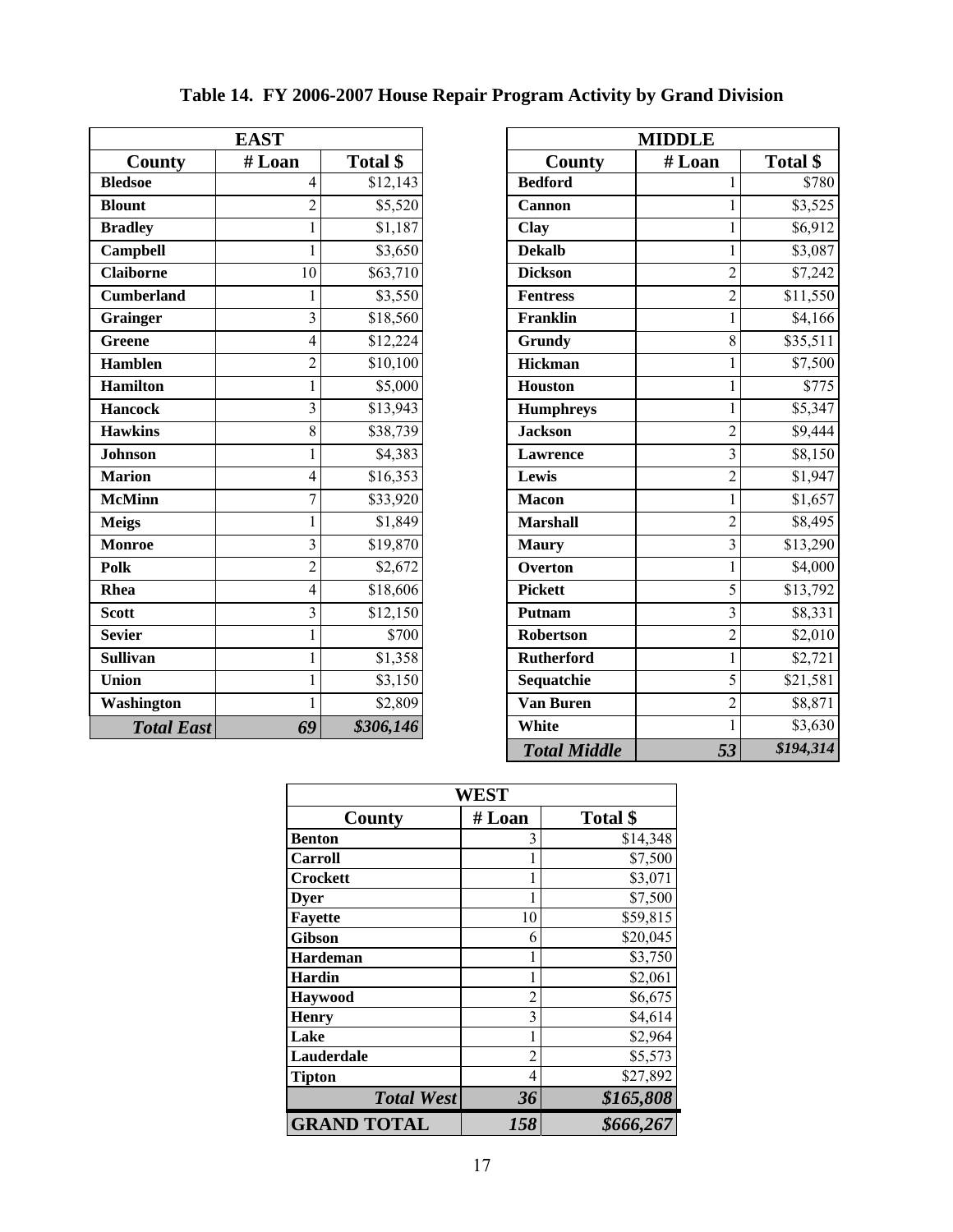# **8. Low Income Housing Tax Credit Program (LIHTC)**

Low Income Housing Tax Credits are allocated on a calendar year basis. During CY 2006, projects in 15 Tennessee counties received allocations for LIHTC, creating 2,057 units of affordable housing. Geographically, allocations were made in 7 East Tennessee counties, utilizing 50.8% of the total dollar allocation. In Middle Tennessee, allocations were made in 4 counties, utilizing 17.6% of the total dollar allocation, and in West Tennessee, allocations were made in 4 counties, utilizing 31.6% of the total allocations.

The following table presents additional information. It should be noted that a portion of the projects represented below will include Multi-Family Bond Authority reallocation as well as LIHTC and that 2,167 units are also included in the subsequent Multi-Family Bond Authority section which follows.

| <b>Grand Division</b> | County              | <b>Units</b>   | \$ Allocation |
|-----------------------|---------------------|----------------|---------------|
| East                  | Anderson            | 144            | \$1,141,625   |
|                       | <b>Bradley</b>      | 64             | \$557,779     |
|                       | Cumberland          | 28             | \$267,830     |
|                       | Hamilton            | 356            | \$2,340,993   |
|                       | Knox                | 268            | \$2,647,263   |
|                       | Sevier              | 50             | \$339,897     |
|                       | Sullivan            | 135            | \$978,085     |
|                       | <b>Total East</b>   | 1,045          | \$8,273,472   |
| Middle                | Coffee              | 0              | \$371,434     |
|                       | Davidson            | 136            | \$1,788,719   |
|                       | Montgomery          | 112            | \$1,223,348   |
|                       | Warren              | 114            | \$786,552     |
|                       | <b>Total Middle</b> | 362            | \$4,170,053   |
| West                  | Madison             | $\overline{0}$ | \$367,983     |
|                       | Crockett            | 64             | \$477,556     |
|                       | Shelby              | 482            | \$4,693,572   |
|                       | Weakley             | 104            | \$644,800     |
|                       | <b>Total West</b>   | 650            | \$6,183,911   |
|                       | <b>GRAND TOTAL</b>  | 2,057          | \$18,627,436  |

#### **Table 15. Low Income Housing Tax Credit Allocations by Grand Division: CY 2006**

#### **9. THDA Tax-Exempt Multi-Family Bond Authority**

In calendar year 2006, tax-exempt bond authority was reallocated to provide permanent financing for developments in 6 counties, which will result in a total of 2,167 units. Allocations were made in 1 East Tennessee county, 3 Middle Tennessee counties, and 2 West Tennessee counties. The following table presents additional data.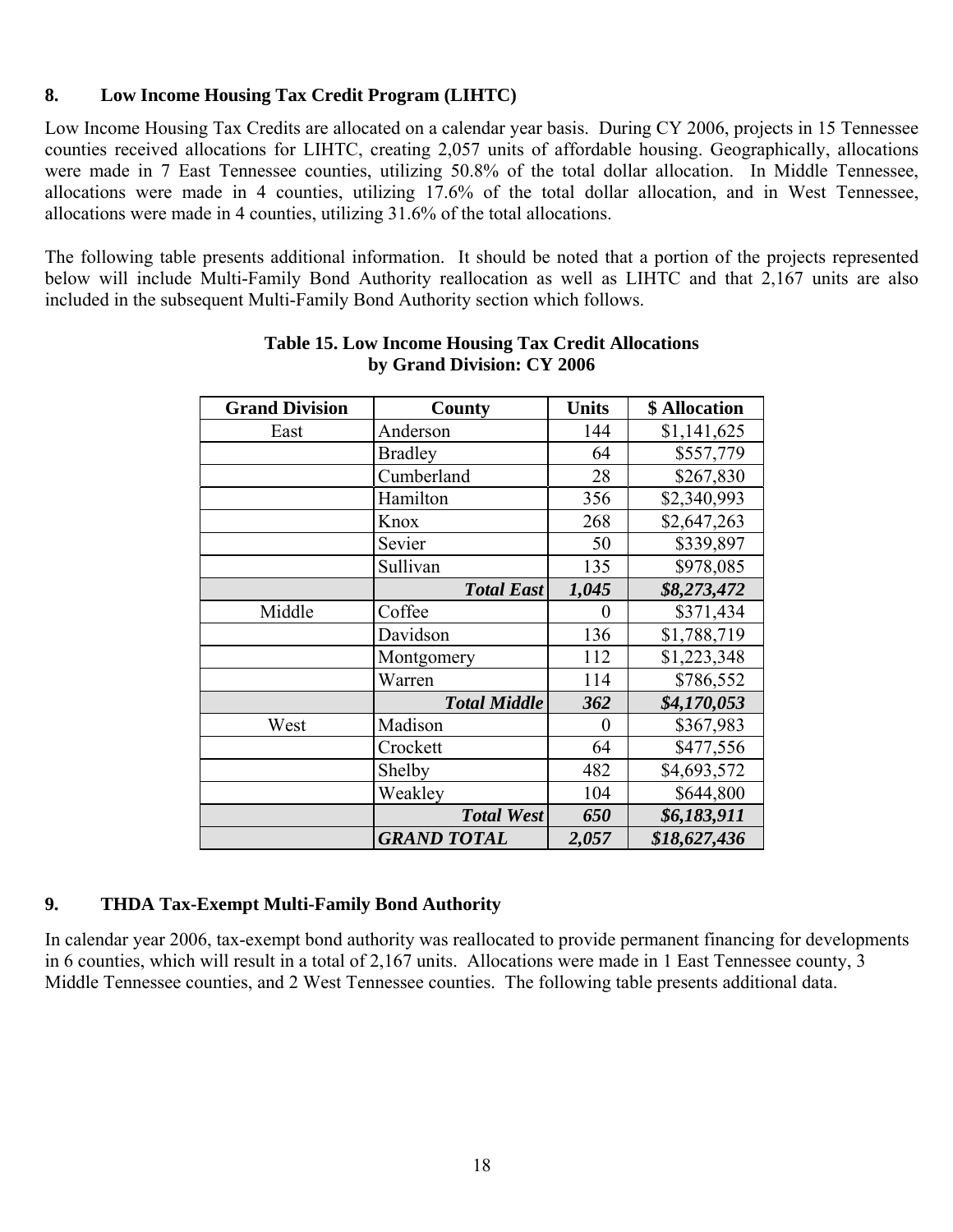| <b>Grand Division</b> | County              | # of Units | <b>Amount Allocated</b> |
|-----------------------|---------------------|------------|-------------------------|
| East                  | Knox                | 240        | \$8,950,000             |
|                       | <b>Total East</b>   | 240        | \$8,950,000             |
| Middle                | Coffee              | 213        | \$5,200,000             |
|                       | Davidson            | 888        | \$44,600,000            |
|                       | Montgomery          | 112        | \$4,165,000             |
|                       | <b>Total Middle</b> | 1,213      | \$53,965,000            |
| West                  | Madison             | 99         | \$5,100,000             |
|                       | Shelby              | 615        | \$20,730,000            |
|                       | <b>Total West</b>   | 714        | \$25,830,000            |
| <b>Total Awarded</b>  |                     | 2,167      | \$88,745,000            |

#### **Table 16. Tax-Exempt Multi-Family Bond Authority by Grand Division: CY 2006**

# **Summary**

Overall, Middle Tennessee received the largest portion of funds largely because of THDA's homeownership program. Table 17 provides greater details of the amount of funds awarded in each program.

| <b>PROGRAM</b>                                                               | <b>EAST TN</b> | <b>MIDDLE TN</b> | <b>WEST TN</b> | <b>TOTAL</b>  |
|------------------------------------------------------------------------------|----------------|------------------|----------------|---------------|
| GEOGRAPHIC DISTRIBUTION OF HUD INVESTMENTS REQUIRED IN THE CONSOLIDATED PLAN |                |                  |                |               |
| <b>CDBG</b>                                                                  | \$8,629,233    | \$8,085,130      | \$6,251,208    | \$22,965,571  |
| <b>HOME</b>                                                                  | \$6,489,215    | \$6,847,461      | \$3,589,447    | \$16,926,123  |
| <b>ADDI</b>                                                                  | \$240,000      | \$210,000        | \$65,000       | \$515,000     |
| <b>HOPWA</b>                                                                 | \$469,300      | \$154,858        | \$129,592      | \$753,750     |
| ESG*                                                                         | \$647,469      | \$511,030        | \$181,675      | \$1,340,174   |
| <b>Total</b>                                                                 | \$16,475,217   | \$15,808,479     | \$10,216,922   | \$42,500,618  |
| % of Total                                                                   | 37%            | 37%              | 24%            | 100%          |
| <b>GEOGRAPHIC DISTRIBUTION OF OTHER INVESTMENTS</b>                          |                |                  |                |               |
| Section 8                                                                    | \$3,447,880    | \$13,798,595     | \$9,005,248    | \$26,251,723  |
| Homeownership                                                                | \$117,473,332  | \$228,355,436    | \$83,033,789   | \$428,862,557 |
| <b>THDA House Repair Program</b>                                             | \$306,146      | \$194,314        | \$165,808      | \$666,267     |
| <b>LIHTC</b>                                                                 | \$8,273,472    | \$4,170,053      | \$6,183,911    | \$18,627,436  |
| Multi-Family Bond                                                            | \$8,950,000    | \$53,965,000     | \$25,830,000   | \$88,745,000  |
| <b>T</b> otal                                                                | \$138,450,830  | \$300,483,398    | \$124,218,756  | \$563,152,983 |
| % of Total                                                                   | 25%            | 53%              | 22%            | 100%          |
| <b>Grand Total</b>                                                           | \$154,926,047  | \$316,291,877    | \$134,435,678  | \$605,653,601 |
| % of Total                                                                   | 26%            | 52%              | 22%            | 100%          |

# **Table 17. Recap of Geographic Distribution - All Programs: FY 2006-2007**

**\*There is an additional \$57,615 that has either been used for State administrative fees or has remained unobligated. When added, the new total is \$1,414,939.**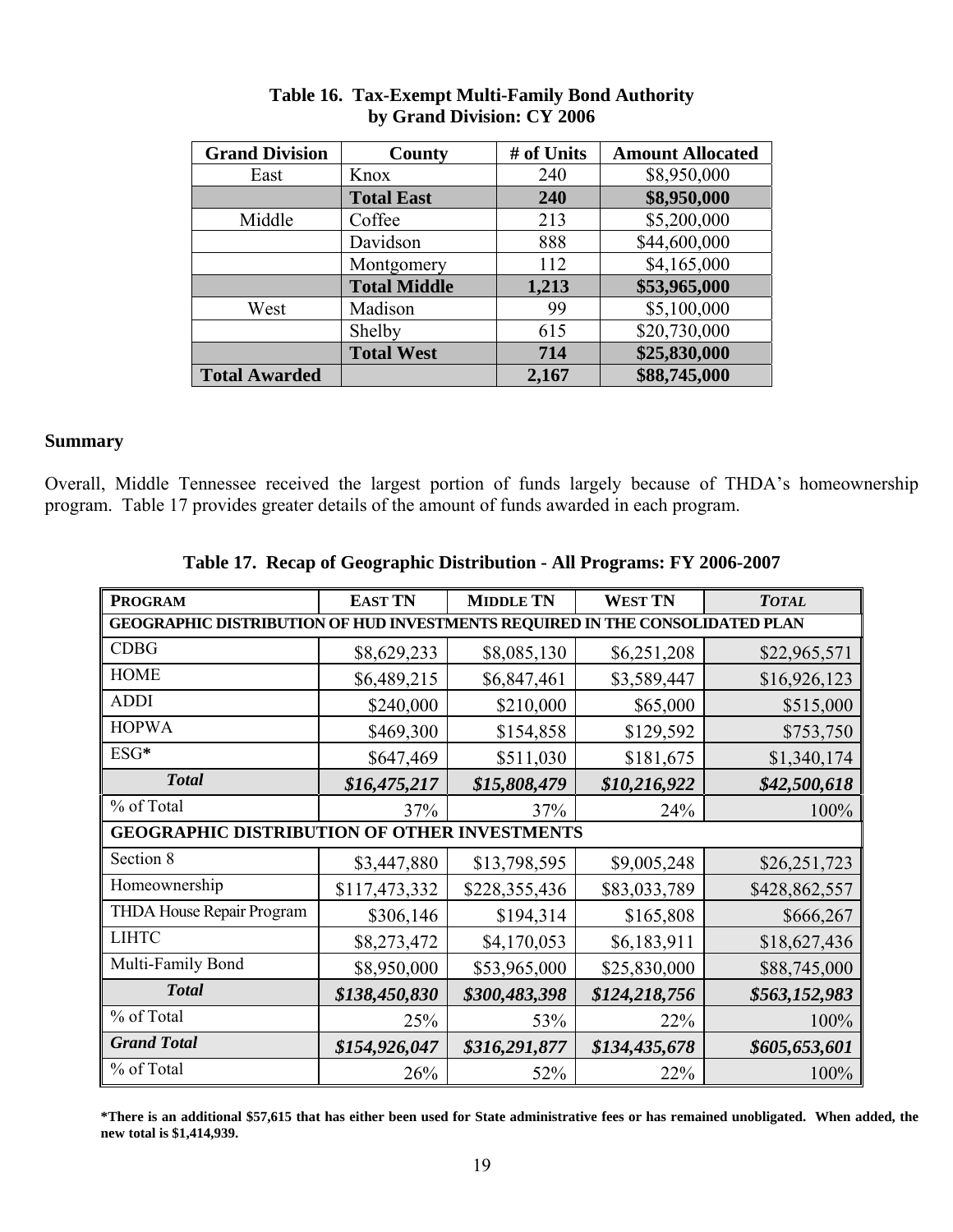#### **D) FAMILIES AND PERSONS ASSISTED INCLUDING RACIAL AND ETHNIC STATUS**

#### **1. Community Development Block Grant (CDBG) Small Cities Program**

The following table summarizes the data from the 2006 PER Part III: Civil Rights which reports on the CDBG Applicants and Beneficiaries, by race and gender characteristics. (Exhibit A) The racial categories are those reported in the PER. For the reporting period, the total for Applicants and Beneficiaries is 171,800 persons, with 24,484 minorities and 25,129 female heads of household.

| <b>Racial Category</b>                         | <b>Total Served</b> | $\frac{0}{0}$ |
|------------------------------------------------|---------------------|---------------|
| White                                          | 147,316             | 85.74%        |
| <b>Black/African American</b>                  | 20,013              | 11.64%        |
| Asian                                          | 437                 | 0.25%         |
| American Indian/Alaskan Native                 | 234                 | 0.13%         |
| Native Hawaiian/Other Pacific Islander         | 8                   | 0.01%         |
| American Indian/Alaskan Native & White         | 90                  | 0.05%         |
| Asian & White                                  | 65                  | 0.04%         |
| Black/African American & White                 | 623                 | 0.36%         |
| American Indian/Alaskan Native & Black/African | 71                  | $0.04\%$      |
| American                                       |                     |               |
| Other Multi-Racial                             | 2,998               | 1.74%         |
| <b>Total</b>                                   | 171,800             | 100.00%       |
| <b>Gender Characteristics</b>                  |                     |               |
| Female Head of Household                       | 25,129              | 14.63%        |

|  | Table 18. CDBG Program Demographics by Grant Year: FY 2006-2007 |  |
|--|-----------------------------------------------------------------|--|
|  |                                                                 |  |

Information on benefit to low- and moderate-income persons is also reported in the PER. The following table presents a summary of that information derived from CDBG contract closeouts. An expanded table is presented in Exhibit A. Based on that information, 2,265,020 persons are reported as beneficiaries, and of that number, 1,666,383 or 74% are low- and moderate-income persons.

#### **Table 19**. **CDBG Benefit to Low and Moderate Income Persons By Projects Pending Final Audit: FY 2006-2007**

|                                   | Total # of     | Total # of         | $%$ of |
|-----------------------------------|----------------|--------------------|--------|
| <b>Purpose</b>                    | <b>Persons</b> | <b>LMI Persons</b> | LMI    |
| <b>Total Economic Development</b> | 10,171         | 5,965              | 59%    |
| Total Housing                     | 6,491          | 5,831              | 90%    |
| <b>Total Public Facilities</b>    | 2,248,358      | 1,654,587          | 74%    |
| <b>GRAND TOTAL</b>                | 2,265,020      | 1,666,383          | 74%    |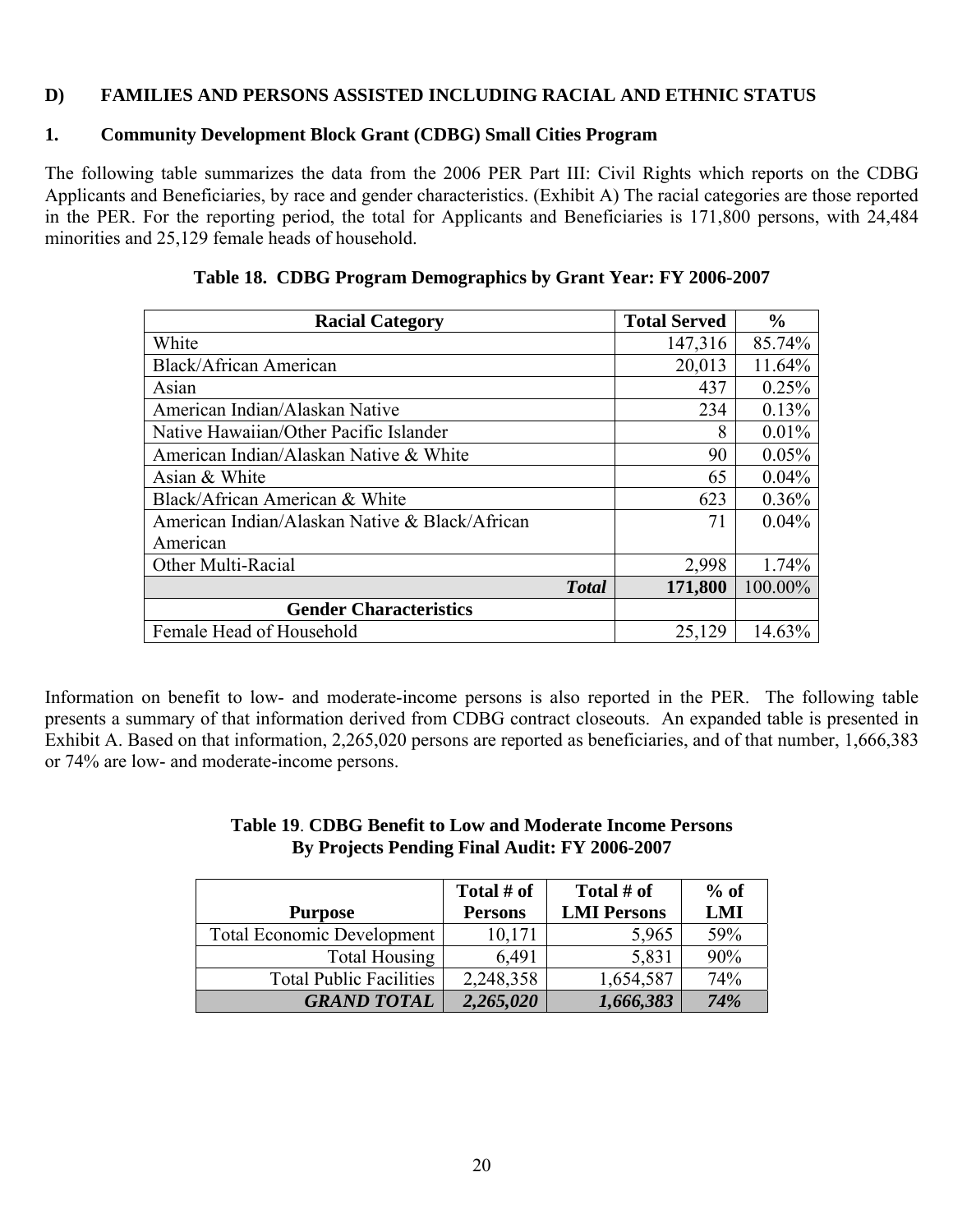#### **2. HOME Investments Partnership (HOME)**

For the HOME and ADDI programs, beneficiary information is obtained when the project completion report is entered into IDIS. During the reporting period, the HOME program assisted 539 units, with East Tennessee and Middle Tennessee each having 206 and 200 beneficiaries, respectively. Sixty-eight percent of the households were very low income. Through the ADDI program, 103 first time homebuyers received downpayment and closing cost assistance. The majority of ADDI households, 72%, were low income.

The following two tables provide further information, by program and income categories.

| % of Median         | <b>East TN</b> |             | <b>Middle TN</b> | <b>West TN</b> |             |             |             |             | <b>Totals</b> |               |
|---------------------|----------------|-------------|------------------|----------------|-------------|-------------|-------------|-------------|---------------|---------------|
|                     | <b>HOME</b>    | <b>ADDI</b> | <b>HOME</b>      | <b>ADDI</b>    | <b>HOME</b> | <b>ADDI</b> | <b>HOME</b> | <b>ADDI</b> | <b>Total</b>  | $\frac{6}{9}$ |
| $0\% - 30\%$        | 122            |             | 36               |                | 42          |             | 200         | v           | 200           | 31.2%         |
| $31\% - 50\%$       | 60             | 18          | 58               |                | 49          |             | 167         | 29          | 196           | 30.5%         |
| $51\% - 60\%$       |                | 18          | 50               |                | 13          |             | 74          | 28          | 102           | 15.9%         |
| $61\% - 80\%$       |                | 12          | 47               | 29             | 16          |             | 74          | 46          | 120           | 18.7%         |
| Vacant              |                |             |                  |                | 13          |             | 24          | $\theta$    | 24            | 3.7%          |
| <b>Totals</b>       | 206            | 48          | 200              | 42             | 133         | 13          | 539         | 103         | 642           | 100%          |
| <b>Grand Totals</b> | 254            |             | 242              |                | 146         |             | 642         |             |               |               |

**Table 20. Income Characteristics of HOME Beneficiaries: FY 2006-2007** 

**Table 21. Household Income of HOME Beneficiaries: FY 2006-2007** 

| % of Median         | <b>East TN</b> |             | <b>Middle TN</b> |             | <b>West TN</b>        |    | <b>Totals</b> |             |              |               |
|---------------------|----------------|-------------|------------------|-------------|-----------------------|----|---------------|-------------|--------------|---------------|
|                     | <b>HOME</b>    | <b>ADDI</b> | <b>HOME</b>      | <b>ADDI</b> | <b>HOME ADDI HOME</b> |    |               | <b>ADDI</b> | <b>Total</b> | $\frac{6}{9}$ |
| Very Low-0-50%      | 182            | 18          | 94               |             | 91                    |    | 367           | 29          | 396          | 61.7%         |
| $Low-51-80%$        | 22             | 30          | Q <sub>7</sub>   | 36          | 29                    |    | 148           | 74.         | 222          | 34.6%         |
| Vacant              |                |             |                  |             | 13                    |    | 24            |             | 24           | $3.7\%$       |
| <b>Totals</b>       | 206            | 48          | 200              | 42          | 133                   | 13 | 539           | 103         | 642          | 100%          |
| <b>Grand Totals</b> | 254            |             | 242              |             | 146                   |    | 642           |             |              |               |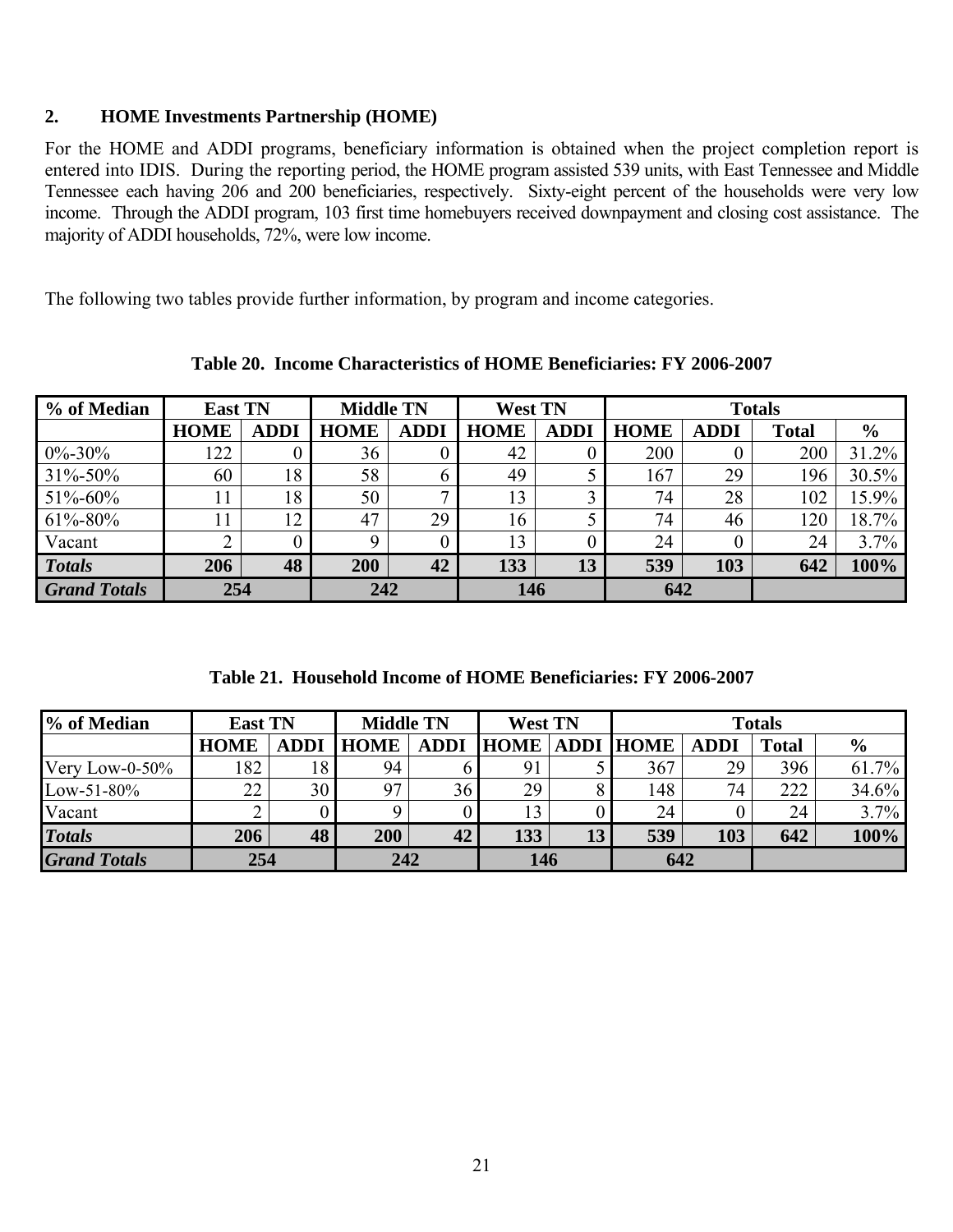Of the households served by the HOME program, 19% were minority; while in the ADDI program, 16% were minority. Table 22 reflects this information.

| Race                               | <b>East TN</b>   |                | <b>Middle TN</b> |                  | <b>West TN</b>   |                | <b>Totals</b>  |                |                  |               |
|------------------------------------|------------------|----------------|------------------|------------------|------------------|----------------|----------------|----------------|------------------|---------------|
|                                    | <b>HOME</b>      | <b>ADDI</b>    | <b>HOME</b>      | <b>ADDI</b>      | <b>HOME</b>      | <b>ADDI</b>    | <b>HOME</b>    | <b>ADDI</b>    | <b>Total</b>     | $\frac{6}{6}$ |
| White                              | 167              | 48             | 149              | 35               | 95               | 4              | 411            | 87             | 498              | 77.5%         |
| <b>Black</b>                       | 36               | $\theta$       | 42               | 7                | 24               | 9              | 102            | 16             | 118              | 18.4%         |
| Asian                              | $\boldsymbol{0}$ | $\overline{0}$ | $\boldsymbol{0}$ | $\boldsymbol{0}$ | $\boldsymbol{0}$ | $\overline{0}$ | $\overline{0}$ | $\overline{0}$ | $\boldsymbol{0}$ | $0.0\%$       |
| American Indian/Alaskan<br>& White | $\overline{0}$   | $\theta$       | $\overline{0}$   | $\overline{0}$   |                  | $\theta$       |                | $\theta$       |                  | $0.2\%$       |
| Hawaiian/Pacific<br>Islander       | $\boldsymbol{0}$ | $\overline{0}$ | $\overline{0}$   | $\boldsymbol{0}$ | $\boldsymbol{0}$ | $\theta$       | $\overline{0}$ | 0              | $\overline{0}$   | $0.0\%$       |
| Other Multi Racial                 |                  |                | $\overline{0}$   | $\boldsymbol{0}$ | $\overline{0}$   |                |                | 0              |                  | 0.2%          |
| Vacant                             | $\overline{2}$   | $\theta$       | 9                | $\overline{0}$   | 13               | 0              | 24             | 0              | 24               | 3.7%          |
| <b>Totals</b>                      | 206              | 48             | 200              | 42               | 133              | 13             | 539            | 103            | 642              | 100%          |
| <b>Grand Totals</b>                | 254              |                | 242              |                  | 146              |                | 642            |                |                  |               |
| <b>Ethnicity</b>                   | <b>East TN</b>   |                | <b>Middle TN</b> |                  |                  | <b>West TN</b> |                | <b>Totals</b>  |                  |               |
|                                    | <b>HOME</b>      | <b>ADDI</b>    | <b>HOME</b>      | <b>ADDI</b>      | <b>HOME</b>      | <b>ADDI</b>    | <b>HOME</b>    | <b>ADDI</b>    | Total            | $\frac{6}{6}$ |
| Hispanic                           |                  | 4              | 4                | 2                | 0                |                | 5              | 7              | 12               | 1.9%          |
| <b>Totals</b>                      | 5                |                | 6                |                  |                  |                | 12             |                |                  |               |

**Table 22. Race/Ethnicity Characteristics of HOME Beneficiaries: FY 2006-2007** 

The following two tables present household size and household type of HOME and ADDI beneficiaries. Fifty percent of households assisted with HOME funds were one-person households. In the ADDI program, 44% were one-person households.

| <b>HH</b> Size      | <b>East TN</b> |              | <b>Middle TN</b> |             | <b>West TN</b> |             | <b>Totals</b> |                  |              |               |  |  |
|---------------------|----------------|--------------|------------------|-------------|----------------|-------------|---------------|------------------|--------------|---------------|--|--|
|                     | <b>HOME</b>    | <b>ADDI</b>  | <b>HOME</b>      | <b>ADDI</b> | <b>HOME</b>    | <b>ADDI</b> | <b>HOME</b>   | <b>ADDI</b>      | <b>Total</b> | $\frac{6}{6}$ |  |  |
|                     | 131            | 17           | 70               | 22          | 71             | O           | 272           | 45               | 317          | 49.4%         |  |  |
|                     | 29             | 13           | 49               | b           | 26             | 4           | 104           | 23               | 127          | 19.8%         |  |  |
|                     | 18             | $\mathbf{z}$ | 27               | 6           | ⇁              | ↑           | 52            | 16               | 68           | $10.6\%$      |  |  |
|                     | 13             | 6            | 26               | h.          | ⇁              |             | 46            | 12               | 58           | $9.0\%$       |  |  |
|                     | 8              | 3            | 11               |             | <sub>b</sub>   |             | 25            | 4                | 29           | 4.5%          |  |  |
| 6                   | 4              | ↑            | 4                |             | $\mathbf 3$    |             | 11            | 3                | 14           | $2.2\%$       |  |  |
|                     |                | $\theta$     | 3                |             | 0              | 0           | 4             | $\boldsymbol{0}$ | 4            | $0.6\%$       |  |  |
| -8                  | $\theta$       | $\theta$     |                  |             |                |             |               | $\boldsymbol{0}$ |              | $0.2\%$       |  |  |
| Vacant              | ◠              | $\Omega$     | Q                |             | 13             |             | $\theta$      | $\overline{0}$   | 24           | 3.7%          |  |  |
| <b>Totals</b>       | 206            | 48           | 200              | 42          | 133            | 13          | 539           | 103              | 642          | 100%          |  |  |
| <b>Grand Totals</b> | 254            |              | 242              |             | 146            |             | 642           |                  |              |               |  |  |

Household Type also differs between the HOME and the ADDI programs. While the most frequent household type of HOME beneficiaries was elderly, 47%, the most frequent type of ADDI household was Single/Non-Elderly, 43%.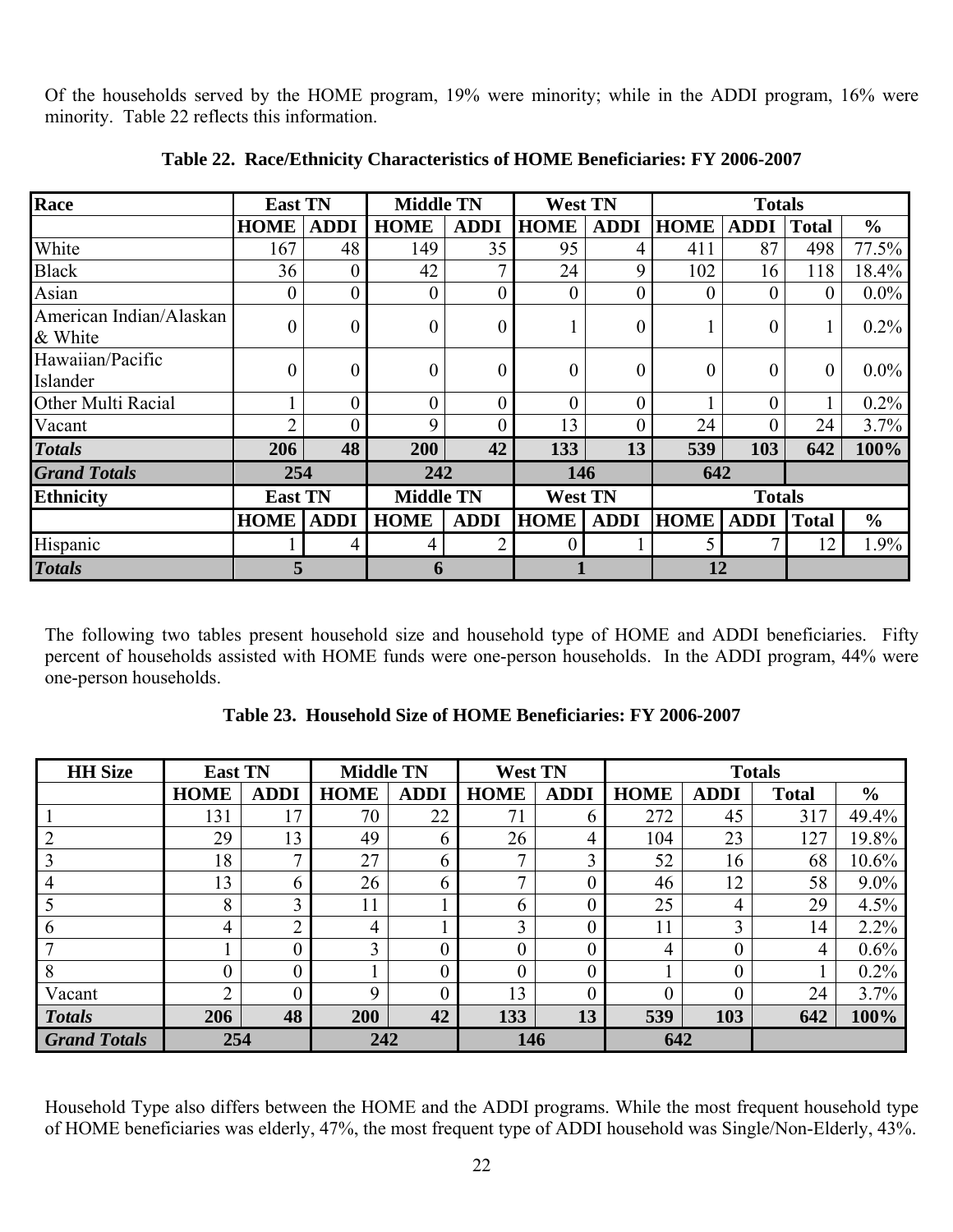| <b>HH</b> Type        | <b>East TN</b> |             | <b>Middle TN</b> |             | <b>West TN</b> |             | <b>Totals</b> |             |              |               |  |
|-----------------------|----------------|-------------|------------------|-------------|----------------|-------------|---------------|-------------|--------------|---------------|--|
|                       | <b>HOME</b>    | <b>ADDI</b> | <b>HOME</b>      | <b>ADDI</b> | <b>HOME</b>    | <b>ADDI</b> | <b>HOME</b>   | <b>ADDI</b> | <b>Total</b> | $\frac{6}{6}$ |  |
| Single/Non-Elderly    | 52             | 16          | 51               | 22          | 28             |             | 132           | 44          | 176          | 27.4%         |  |
| Elderly               | 109            |             | 71               |             | 75             |             | 255           |             | 256          | 39.9%         |  |
| Related/Single Parent | 20             | 14          | 30               | 10          | 3              |             | 53            | 29          | 82           | 12.8%         |  |
| Related/Two Parent    | 16             | 10          | 23               |             | 7              |             | 46            | 19          | 65           | $10.1\%$      |  |
| Other                 | <sub>b</sub>   |             | 16               |             | ⇁              |             | 29            | 10          | 39           | $6.1\%$       |  |
| Vacant                | ⌒              |             | Q                |             | 13             |             | 24            |             | 24           | 3.7%          |  |
| <b>Totals</b>         | 206            | 48          | 200              | 42          | 133            | 13          | 539           | 103         | 642          | 100%          |  |
| <b>Grand Totals</b>   | 542            |             | 242              |             | 146            |             | 642           |             |              |               |  |

#### **Table 24. Type of HOME Beneficiary Households: FY 2006-2007**

# **3. Housing Opportunities for Persons with AIDS (HOPWA)**

During this grant year, the HOPWA program reported 462 individuals with HIV/AIDS and 322 affected family members as beneficiaries of Short Term Rent, Mortgage and Utility payments.

The race/ethnicity of the beneficiaries is as follows:

| $67.21\%$ of which 4.39% are Hispanic |
|---------------------------------------|
| 30.87% of which 0.84% are Hispanic    |
| $1.02\%$                              |
| $0.64\%$                              |
| $0.13\%$                              |
| $0.13\%$ of which 100% are Hispanic   |
|                                       |

Hispanics comprised 3.19% of the total number served through Short Term Rent, Mortgage and Utility Payments.

Of the 784 persons who received housing assistance, 61.86 % were male, 38.14 % were female, and 50.13% were between the ages of 31 and 50.

#### **4. Emergency Shelter Grants (ESG)**

Information contained in Exhibit D was summarized into Table 25 to show demographic information on Emergency Shelter Grant Activity. Overall numbers indicate that more females than males received assistance across the state. This is probably reflective of the number of domestic violence programs receiving funding through the grant. Agencies continue to report the increasing incidents of families with young children becoming homeless. The increasingly diverse population is also becoming a part of the homeless population as the immigrant population in the State continues to grow. Most of the shelters in Tennessee cannot accommodate family units and thus the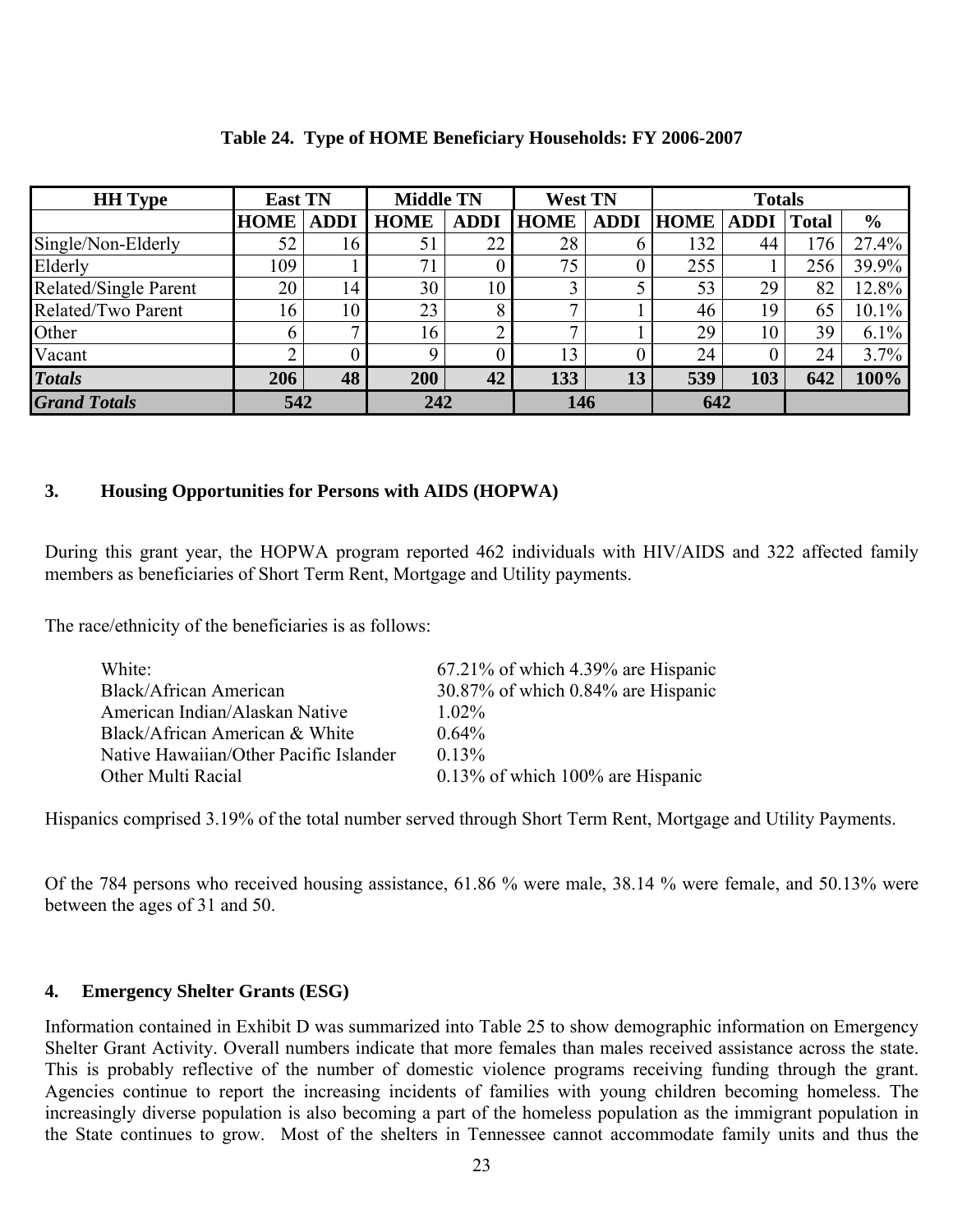families continue to encounter further disruption when fathers/ husbands must be sheltered apart from the wives and children. Agencies also report increasing numbers of homeless persons with physical disabilities, mental illness and drug/ alcohol problems for which placement options are limited.

| <b>EAST</b>                              |             |               | <b>MIDDLE</b>                        |             |               |
|------------------------------------------|-------------|---------------|--------------------------------------|-------------|---------------|
| <b>Agency</b>                            | <b>Male</b> | <b>Female</b> | Agency                               | <b>Male</b> | <b>Female</b> |
| <b>AIM Center</b>                        |             |               | Avalon                               | 31          | 131           |
| <b>Associated Catholic Charities</b>     | 14          | 28            | Bridges of Williamson County         | 476         | 1,109         |
| <b>CEASE</b>                             | 102         | 1,189         | <b>Buffalo Valley</b>                | 308         |               |
| <b>Cleveland Emergency Shelter</b>       | 1,989       | 1,570         | <b>Campus for Human Development</b>  | 77          |               |
| <b>Family Resource Agency</b>            | 76          | 456           | Domestic Violence Program            | 551         | 1,607         |
| <b>Frontier Health</b>                   | 17          | 22            | Downtown Ministry Center, Inc.       |             | 45            |
| Genesis House                            | 38          | 132           | Families In Crisis                   | 461         | 1,007         |
| H.O.P.E. Center                          | 314         | 817           | Good Neighbor Mission                | 43          | 48            |
| Johnson County Safe Haven                | 106         | 307           | Home Safe Inc                        | 365         | 1,065         |
| M.A.T.S.                                 | 190         | 116           | Mental Health Dev Disabilities       | 127         | 224           |
| Partnership for Adults, Family, Children | 29          | 145           | Metropolitan Develop and Housing     | 923         | 150           |
| <b>REACHS House of Hope</b>              | 129         | 463           | National Health Care Council         | 30          | 63            |
| Youth Emergency Shelter                  | 231         | 161           | <b>SECURE</b>                        |             |               |
| City of Bristol                          | 186         | 561           | The Shelter                          | 147         | 670           |
| City of Johnson City                     | 965         | 456           | <b>Upper Cumberland Dismas House</b> | 20          |               |
| City of Kingsport                        | $\theta$    | $\theta$      | YWCA of Nashville and Middle TN      | 79          | 441           |
| City of Oak Ridge                        | 242         | 481           | The City of Clarksville              | 614         | 1,096         |
| <b>Total For East Tennessee</b>          | 4,628       | 6,904         | The City of Murfreesboro             | 1,289       | 1,857         |
|                                          |             |               | <b>Total for Middle Tennessee</b>    | 5,404       | 9,385         |

# **Table 25. Emergency Shelter Grant Program Participants by Gender - FY 2006-2007**

| WEST                                 |             |               |
|--------------------------------------|-------------|---------------|
| Agency                               | <b>Male</b> | <b>Female</b> |
| <b>Behavioral Health Initiatives</b> | 18          |               |
| Damascus Road Inc                    |             |               |
| Matthew 25:40                        | 264         | 337           |
| Northwest Safe line                  | 253         | 616           |
| West Tennessee Legal Services        | 87          | 43            |
| <b>WRAP</b>                          | 217         | 2,633         |
| City of Jackson                      | 620         | 2,636         |
| <b>Total For West Tennessee</b>      | 1,416       | 6,239         |
| <b>Grand Total</b>                   | 14,068      | 25,213        |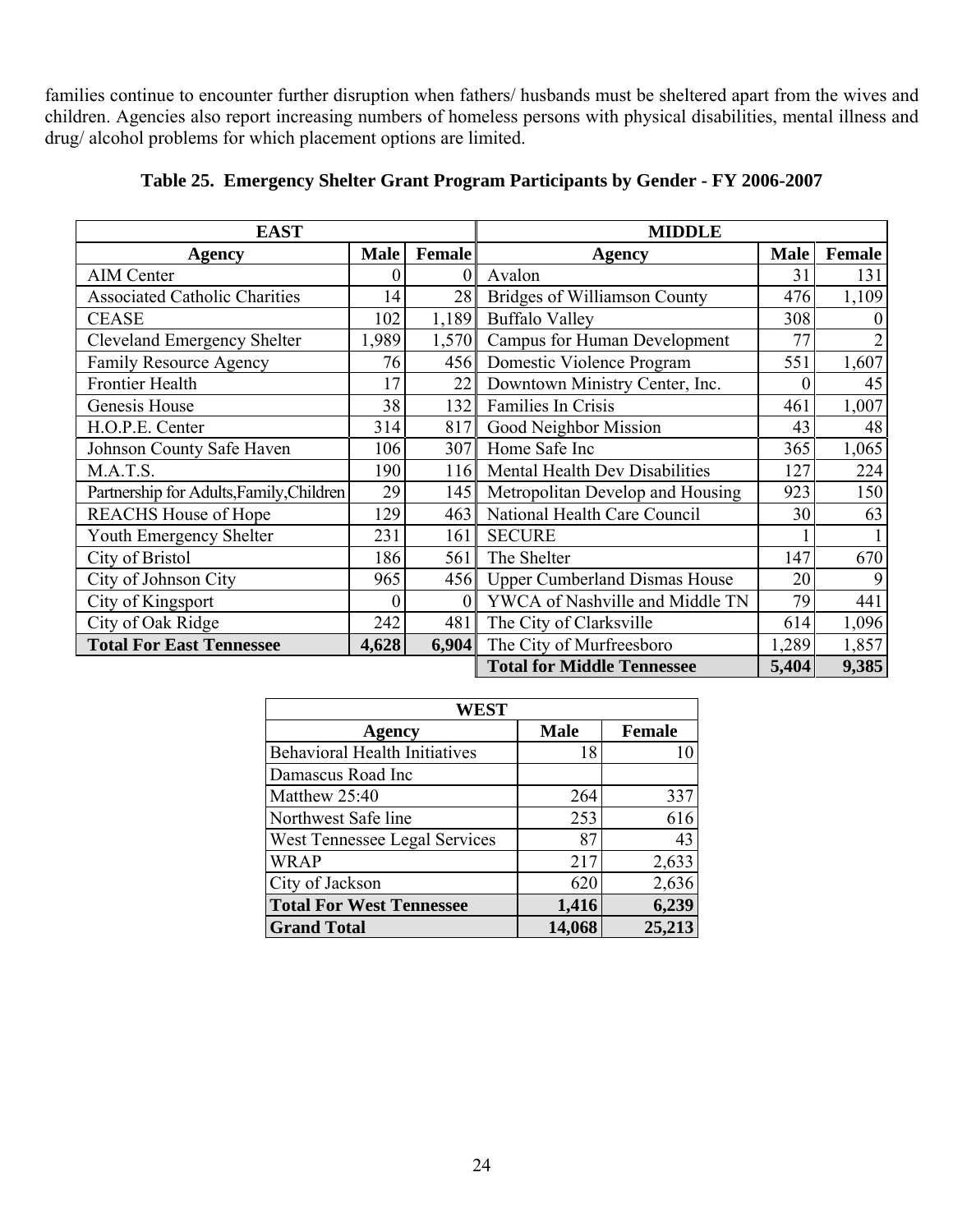| Table 26. Emergency Shelter Grant Program Participants by Race/Ethnicity, FY 2006-2007 |  |  |
|----------------------------------------------------------------------------------------|--|--|
|                                                                                        |  |  |

| Agency                               | White    | <b>Black</b><br>African<br>American | <b>Black</b><br>African<br>American<br>/White | <b>Native</b><br><b>Hawaiian</b><br>Pacific<br><b>Islander</b> | Asian            | Asian<br>&<br>White | American<br><b>Indian</b><br><b>Alaskan</b><br><b>Native</b> | American<br>Indian<br>Alaskan<br><b>Native</b><br>White | American<br>Indian/<br>Alaskan<br>Native/Black/<br>Af. American | <b>Balance/</b><br><b>Other</b> | <b>Total</b>     |
|--------------------------------------|----------|-------------------------------------|-----------------------------------------------|----------------------------------------------------------------|------------------|---------------------|--------------------------------------------------------------|---------------------------------------------------------|-----------------------------------------------------------------|---------------------------------|------------------|
| <b>Grand Division: East</b>          |          |                                     |                                               |                                                                |                  |                     |                                                              |                                                         |                                                                 |                                 |                  |
| Aim                                  | $\theta$ | $\theta$                            | $\theta$                                      | $\mathbf{0}$                                                   | $\boldsymbol{0}$ | $\boldsymbol{0}$    | $\theta$                                                     | $\theta$                                                | $\theta$                                                        | $\Omega$                        | $\boldsymbol{0}$ |
| <b>Associated Catholic Charities</b> | 33       | 4                                   | $\overline{c}$                                |                                                                | 0                | $\theta$            | $\theta$                                                     | $\boldsymbol{0}$                                        | $\mathbf{0}$                                                    |                                 | 42               |
| <b>CEASE</b>                         | 1,146    | 43                                  | $\theta$                                      |                                                                | 4                | $\boldsymbol{0}$    | $\overline{3}$                                               | $\boldsymbol{0}$                                        | $\mathbf{0}$                                                    | 94                              | 1,291            |
| <b>Cleveland Emergency Shelter</b>   | 2,891    | 191                                 | 43                                            | $\mathbf{0}$                                                   | $\boldsymbol{0}$ | $\boldsymbol{0}$    | 15                                                           | 10                                                      | 11                                                              | 398                             | 3,559            |
| Family Resource Agency               | 468      | 54                                  | $\mathbf{0}$                                  | $\overline{0}$                                                 |                  | $\theta$            | 5                                                            | $\boldsymbol{0}$                                        | $\boldsymbol{0}$                                                | 4                               | 532              |
| Fronter Health                       | 34       | 5                                   | $\mathbf{0}$                                  | $\boldsymbol{0}$                                               | $\boldsymbol{0}$ | $\boldsymbol{0}$    | $\boldsymbol{0}$                                             | $\boldsymbol{0}$                                        | $\boldsymbol{0}$                                                | $\theta$                        | 39               |
| Genesis House                        | 150      | 12                                  | $\overline{0}$                                | $\boldsymbol{0}$                                               | $\boldsymbol{0}$ | $\boldsymbol{0}$    | $\theta$                                                     | $\boldsymbol{0}$                                        | $\boldsymbol{0}$                                                | 8                               | 170              |
| H.O.P.E. Center                      | 1,083    | 40                                  | $\overline{0}$                                | 6                                                              | $\theta$         | $\theta$            | $\boldsymbol{0}$                                             | $\boldsymbol{0}$                                        | $\boldsymbol{0}$                                                | $\overline{2}$                  | 1,131            |
| Johnson County Safe Haven            | 392      | 2                                   | 5                                             | $\mathbf{0}$                                                   |                  | $\mathbf{0}$        | 0                                                            | $\boldsymbol{0}$                                        | $\boldsymbol{0}$                                                | 13                              | 413              |
| M.A.T.S.                             | 249      | 25                                  | $\overline{2}$                                | $\boldsymbol{0}$                                               |                  | $\theta$            | $\theta$                                                     | $\boldsymbol{0}$                                        | $\boldsymbol{0}$                                                | 29                              | 306              |
| Partnership for Adults, Fam, Child   | 74       | 90                                  | $\boldsymbol{0}$                              | $\boldsymbol{0}$                                               | $\theta$         | $\theta$            | 6                                                            | $\boldsymbol{0}$                                        | $\boldsymbol{0}$                                                | 4                               | 174              |
| <b>REACHES House of Hope</b>         | 587      | $\overline{2}$                      | $\boldsymbol{0}$                              | $\overline{0}$                                                 | $\boldsymbol{0}$ | $\boldsymbol{0}$    | $\boldsymbol{0}$                                             | $\boldsymbol{0}$                                        | $\boldsymbol{0}$                                                | 3                               | 592              |
| Youth Emergency Shelter              | 325      | 29                                  | 12                                            | $\boldsymbol{0}$                                               |                  | $\boldsymbol{0}$    | $\boldsymbol{0}$                                             | $\boldsymbol{0}$                                        | $\overline{0}$                                                  | 25                              | 392              |
| City of Bristol                      | 677      | 38                                  | $\theta$                                      | $\mathbf{0}$                                                   | 5                | $\boldsymbol{0}$    | 0                                                            | $\boldsymbol{0}$                                        | $\boldsymbol{0}$                                                | 27                              | 747              |
| City of Johnson City                 | 1,182    | 137                                 | 7                                             | $\overline{2}$                                                 | $\boldsymbol{0}$ | $\boldsymbol{0}$    | $\boldsymbol{0}$                                             | $\boldsymbol{0}$                                        | $\overline{0}$                                                  | 93                              | 1,421            |
| City of Kingsport                    | $\Omega$ | $\theta$                            | $\overline{0}$                                | $\boldsymbol{0}$                                               | $\boldsymbol{0}$ | $\theta$            | 0                                                            | $\boldsymbol{0}$                                        | $\boldsymbol{0}$                                                | $\Omega$                        | $\boldsymbol{0}$ |
| City of Oak Ridge                    | 463      | 239                                 | $\boldsymbol{0}$                              | $\theta$                                                       | 4                | $\boldsymbol{0}$    | 5                                                            | $\boldsymbol{0}$                                        | $\boldsymbol{0}$                                                | 12                              | 723              |
| <b>Total For East Tennessee</b>      | 9,754    | 911                                 | 71                                            | 10                                                             | 17               | $\bf{0}$            | 34                                                           | 10                                                      | 11                                                              | 714                             | 11,532           |
| <b>Grand Division: Middle</b>        |          |                                     |                                               |                                                                |                  |                     |                                                              |                                                         |                                                                 |                                 |                  |
| Avalon                               | 154      | 3                                   | $\overline{2}$                                | $\mathbf{0}$                                                   | 0                | $\overline{0}$      | 0                                                            | $\boldsymbol{0}$                                        | $\boldsymbol{0}$                                                | 3                               | 162              |
| Bridges of Williamson County         | 1,331    | 138                                 | $\theta$                                      | 6                                                              | 7                | $\overline{c}$      | $\overline{0}$                                               | $\boldsymbol{0}$                                        | $\boldsymbol{0}$                                                | 101                             | 1,585            |
| <b>Buffalo Valley</b>                | 173      | 135                                 | $\boldsymbol{0}$                              | $\boldsymbol{0}$                                               | $\boldsymbol{0}$ | $\boldsymbol{0}$    | $\boldsymbol{0}$                                             | $\boldsymbol{0}$                                        | $\boldsymbol{0}$                                                | $\theta$                        | 308              |
| Campus for Human Development         | 75       | 4                                   | $\boldsymbol{0}$                              | $\boldsymbol{0}$                                               | $\boldsymbol{0}$ | $\boldsymbol{0}$    | $\overline{0}$                                               | $\boldsymbol{0}$                                        | $\boldsymbol{0}$                                                | $\theta$                        | 79               |
| Domestic Violence Program            | 1,665    | 260                                 | $\theta$                                      | $\overline{0}$                                                 | 46               | $\boldsymbol{0}$    | 11                                                           | $\boldsymbol{0}$                                        | $\mathbf{0}$                                                    | 176                             | 2,158            |
| Downtown Ministry Center, Inc.       | 29       | 6                                   | 4                                             | 5                                                              | $\boldsymbol{0}$ | $\boldsymbol{0}$    |                                                              | $\boldsymbol{0}$                                        | $\boldsymbol{0}$                                                | $\boldsymbol{0}$                | 45               |
| Families In Crisis                   | 1,432    | 26                                  | $\boldsymbol{0}$                              | $\overline{0}$                                                 | $\theta$         | $\overline{0}$      | $\overline{0}$                                               | $\mathbf{0}$                                            | $\boldsymbol{0}$                                                | 10                              | 1,468            |
| Good Neighbor Mission                | 68       | 21                                  | $\overline{2}$                                | $\theta$                                                       | 0                | $\overline{0}$      | $\theta$                                                     | $\boldsymbol{0}$                                        | $\boldsymbol{0}$                                                | $\theta$                        | 91               |
| Home Safe Inc                        | 919      | 111                                 | $\theta$                                      | 8                                                              | 8                | $\overline{0}$      |                                                              | $\boldsymbol{0}$                                        | $\vert 0 \vert$                                                 | 383                             | 1,430            |
| Mental Health Dev Disabilities       | 224      | 93                                  | $\boldsymbol{0}$                              | $\mathbf{0}$                                                   | $\overline{0}$   | 0                   | 16                                                           | 3                                                       | $\overline{c}$                                                  | 11                              | 349              |
| <b>MDHA</b>                          | 710      | 344                                 | $\boldsymbol{0}$                              | $\mathbf{0}$                                                   |                  | $\overline{0}$      | 0                                                            | $\boldsymbol{0}$                                        | $\boldsymbol{0}$                                                | 17                              | 1,073            |
| National Health Care Council         | 68       | 24                                  | $\boldsymbol{0}$                              | $\overline{0}$                                                 | $\overline{0}$   | $\overline{0}$      | $\boldsymbol{0}$                                             | $\theta$                                                | $\boldsymbol{0}$                                                | 1                               | 93               |
| <b>SECURE</b>                        | 821      | 714                                 |                                               | $\overline{0}$                                                 |                  | 0                   | 0                                                            | $\boldsymbol{0}$                                        | $\boldsymbol{0}$                                                | 16                              | 1,553            |
| The Shelter                          | 773      | 27                                  | $\overline{2}$                                | $\Omega$                                                       | $\theta$         | $\theta$            | $\overline{0}$                                               | $\mathbf{0}$                                            | $\boldsymbol{0}$                                                | 15                              | 817              |
| <b>Upper Cumberland Dismas House</b> | 27       |                                     | $\overline{0}$                                | $\overline{0}$                                                 | $\theta$         | $\theta$            | $\boldsymbol{0}$                                             | $\mathbf{0}$                                            | $\boldsymbol{0}$                                                |                                 | 29               |
| YWCA of Nashville and Mid TN         | 239      | 194                                 | 31                                            | $\overline{0}$                                                 | 8                | $\overline{0}$      | 5                                                            | $\boldsymbol{0}$                                        | $\boldsymbol{0}$                                                | 43                              | 520              |
| The City of Clarksville              | 990      | 637                                 | $\theta$                                      | 4                                                              | 6                | $\overline{0}$      | 13                                                           | $\boldsymbol{0}$                                        | $\boldsymbol{0}$                                                | 250                             | 1,900            |
| The City of Murfreesboro             | 2,364    | 508                                 | 13                                            | 3                                                              | 49               | $\boldsymbol{0}$    | 38                                                           | 0                                                       | $\boldsymbol{0}$                                                | 171                             | 3,146            |
| <b>Total for Middle Tennessee</b>    | 12,062   | 3,246                               | 55                                            | 26                                                             | 127              | $\overline{2}$      | 85                                                           | $\mathbf{3}$                                            | $\boldsymbol{2}$                                                | 1,198                           | 16,806           |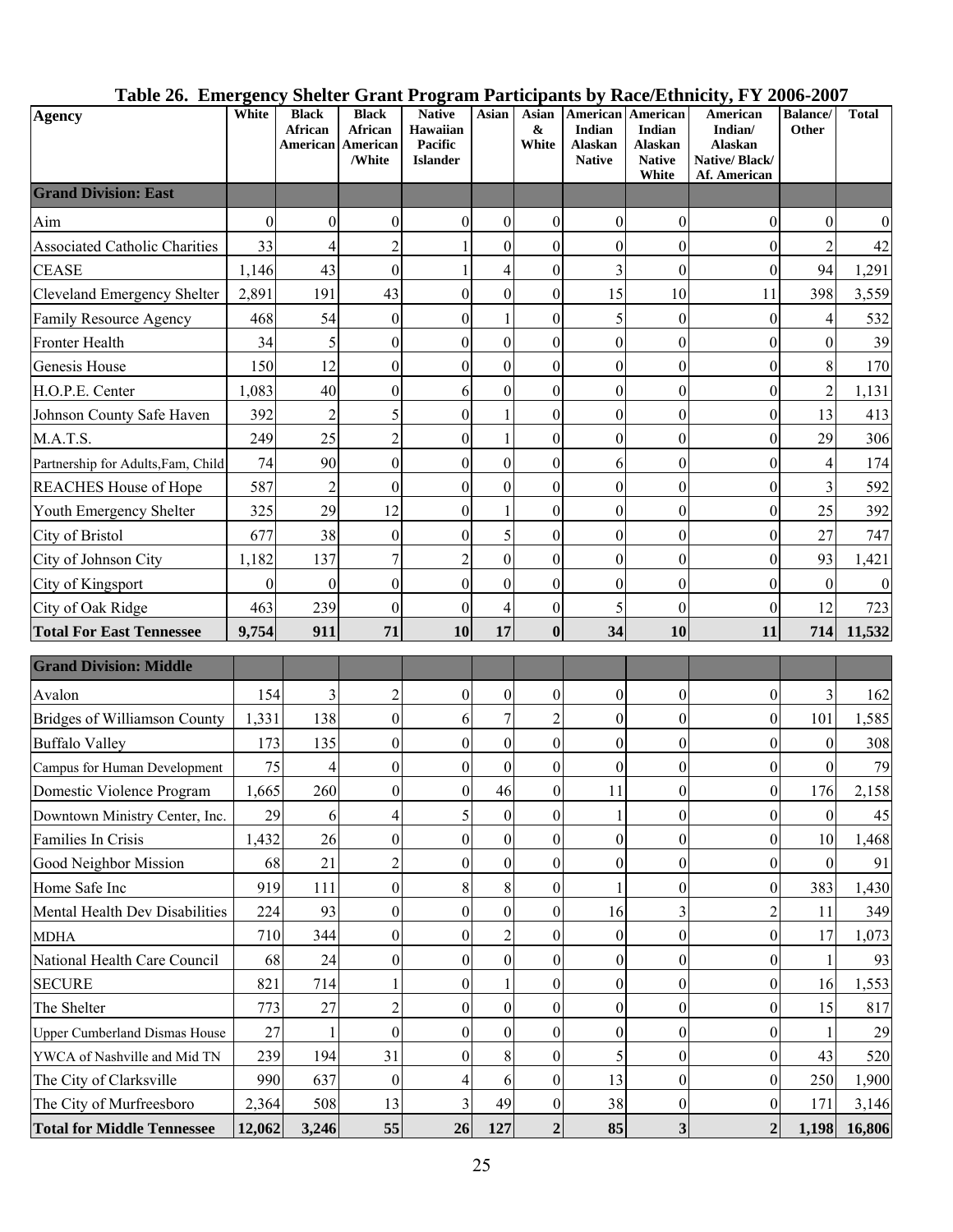| Agency                               | White | <b>Black</b><br>African<br>American | <b>Black</b><br>African<br>American<br>/White | <b>Native</b><br><b>Hawaiian</b><br>Pacific<br><b>Islander</b> | Asian | Asian<br>&<br>White | American<br>Indian<br><b>Alaskan</b><br><b>Native</b> | American<br>Indian<br>Alaskan<br><b>Native</b><br>White | American<br>Indian/<br><b>Alaskan</b><br>Native/Black/<br>Af. American | <b>Balance</b> /<br>Other | <b>Total</b> |
|--------------------------------------|-------|-------------------------------------|-----------------------------------------------|----------------------------------------------------------------|-------|---------------------|-------------------------------------------------------|---------------------------------------------------------|------------------------------------------------------------------------|---------------------------|--------------|
| <b>Grand Division: West</b>          |       |                                     |                                               |                                                                |       |                     |                                                       |                                                         |                                                                        |                           |              |
| Behavioral Health Initiatives        |       | 19                                  | $\theta$                                      |                                                                |       | $\Omega$            |                                                       | $\theta$                                                | $\theta$                                                               | $\theta$                  | 28           |
| Damascus Road Inc                    | 326   | 174                                 | 15                                            |                                                                | 0     | $\theta$            |                                                       | $\Omega$                                                | $\overline{0}$                                                         | 164                       | 680          |
| Matthew 25:40                        | 368   | 222                                 | 8                                             |                                                                | 0     | $\theta$            |                                                       | $\theta$                                                | $\theta$                                                               |                           | 601          |
| Northwest Safe line                  | 647   | 205                                 |                                               |                                                                |       |                     |                                                       | $\theta$                                                | $\theta$                                                               | 15                        | 869          |
| <b>West Tennessee Legal Services</b> | 28    | 100                                 | 0                                             |                                                                |       | $\Omega$            |                                                       | $\Omega$                                                | $\theta$                                                               |                           | 130          |
| <b>WRAP</b>                          | 1,614 | 1,141                               | 2                                             |                                                                | 15    | $\theta$            |                                                       |                                                         | $\Omega$                                                               | 66                        | 2,850        |
| City of Jackson                      | 1,281 | 1,859                               | 12                                            |                                                                | 12    | $\Omega$            |                                                       |                                                         | $\theta$                                                               | 76                        | 3,256        |
| <b>Total For West Tennessee</b>      | 4,269 | 3,720                               | 37                                            | 8                                                              | 27    | $\boldsymbol{0}$    | 15                                                    | 12                                                      | $\bf{0}$                                                               | 326                       | 8,414        |
| Grand Total 26,085                   |       | 7,877                               | 163                                           | 44                                                             | 171   |                     | 134                                                   | 25                                                      | 13                                                                     | 2,238                     | 36,752       |

Because clients may indicate more than one race/ethnicity category, the totals do not agree with gender totals and are not representative of totals of individuals.

# **5. HUD Section 8 Tenant-Based and Project-Based Rental Assistance Program**

In the fiscal year, THDA managed both Tenant-Based and Project-Based Section 8 programs through the Divisions of Rental Assistance and Contract Administration, respectively. The following two tables present various demographic information about the tenants assisted in the programs.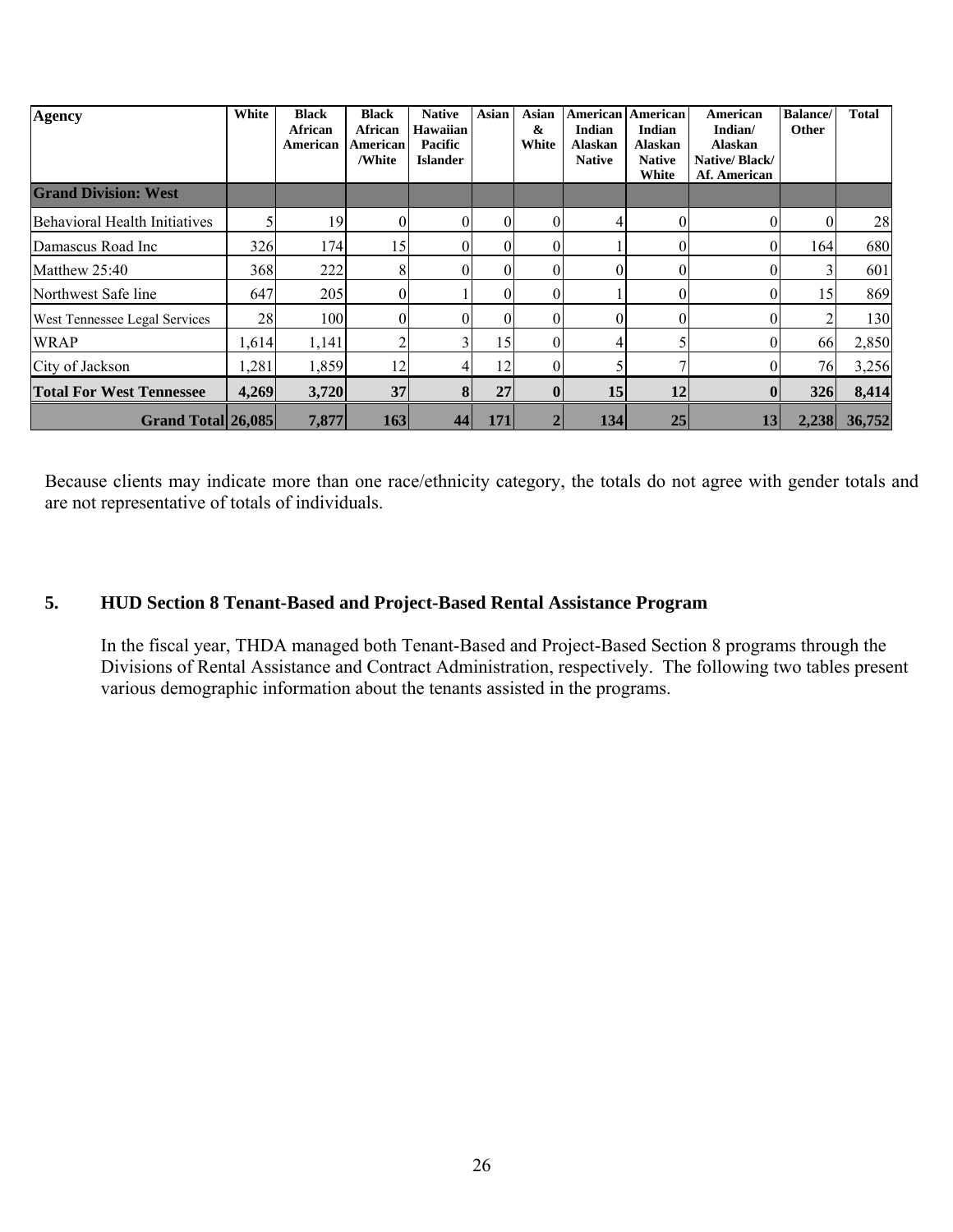| <b>Total Participants for Fiscal Year</b> | 6,776    |
|-------------------------------------------|----------|
| <b>Household Income*</b>                  |          |
| With any wages                            | 35.40%   |
| With any TANF                             | 23.86%   |
| With any SS/SSI                           | 48.13%   |
| With any Child Support                    | 26.05%   |
| With any Other Income                     | 20.00%   |
|                                           |          |
| <b>Section 8 Rental Assistance</b>        |          |
| <b>Annual Income*</b>                     |          |
| \$0                                       | $1.17\%$ |
| \$1 to \$5,000                            | 17.77%   |
| \$5,001 to \$10,000                       | 39.92%   |
| \$10,001 to \$15000                       | 19.38%   |
| \$15,001 to \$20,000                      | 11.23%   |
| \$20,001 to \$25,000                      | 5.73%    |
| $>$ \$25,000                              | 4.80%    |
|                                           |          |
| <b>Family Type**</b>                      |          |
| Age $62+$                                 | 11.56%   |
| Age<62, with Disability                   | 28.91%   |
| Families with Dependants                  | 64.17%   |
| <b>Race/Ethnicity</b>                     |          |
| Minority                                  | 58.25%   |
| Non-Minority                              | 41.75%   |
|                                           |          |
| <b>Household Size</b>                     |          |
| 0 Bedroom                                 | 2.38%    |
| 1 Bedroom                                 | 11.53%   |
| 2 Bedrooms                                | 37.04%   |
| 3 Bedrooms                                | 42.95%   |
| 4 Bedrooms                                | 5.67%    |
| > 4 Bedrooms                              | $0.43\%$ |

**Table 27. Section 8 Tenant Based Rental Assistance Program Selected Demographic Information FY 2006-2007** 

\* Household income includes the income for all household members.

\*\*The family type categories of age 62 and over and less than age 62 with a disability include only those families where the head of household or spouse is either age 62 or over or has a disability.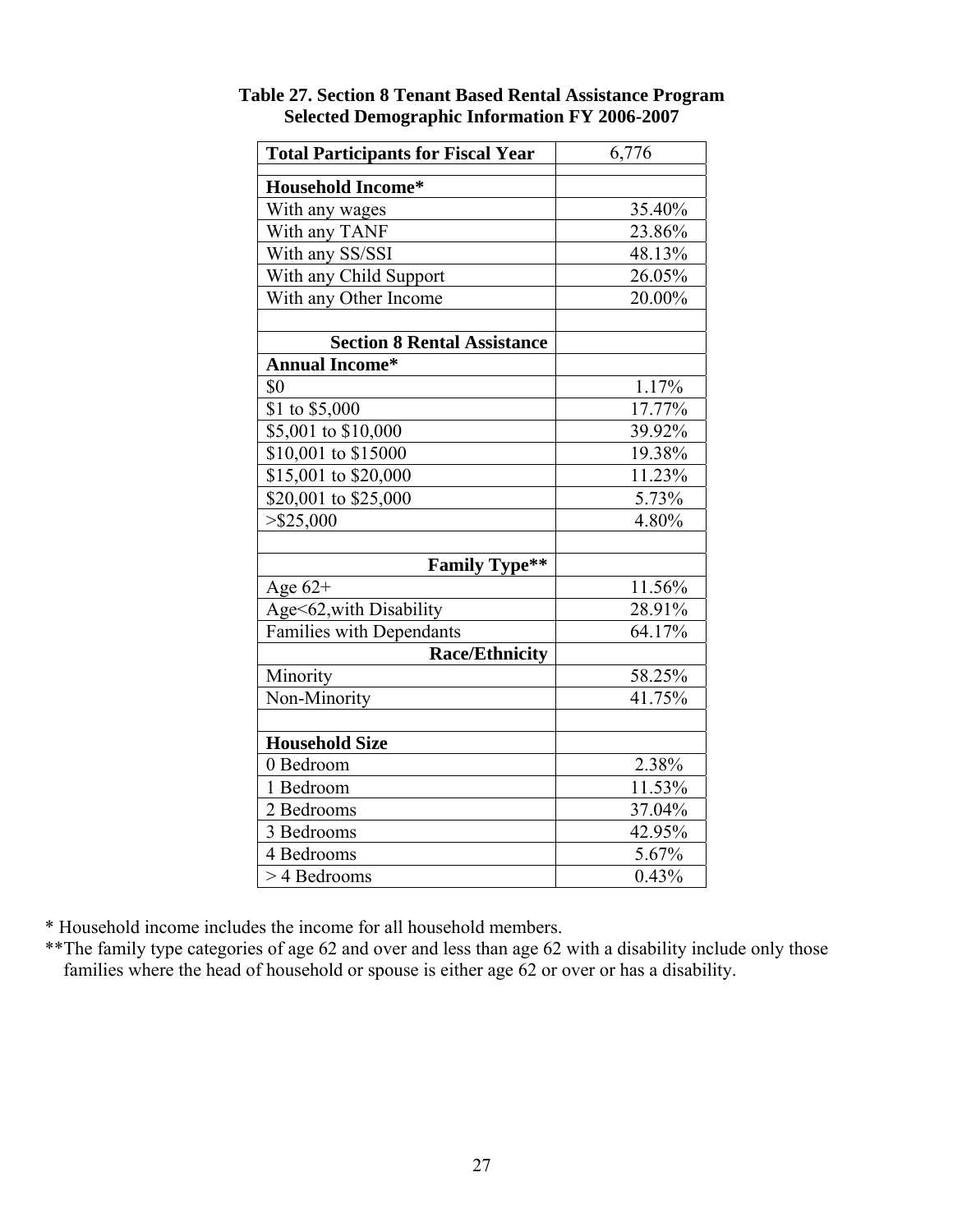The following tables present Section 8 Project-Based tenant information which encompasses all households benefiting from this program throughout the fiscal year, including move-ins and move-outs. Note that the total may vary from the previous section which presented the location of units by county, whereas the following tables are based upon actual participants. Table 29 represents those units financed with THDA mortgages.

|         | <b>Grand Division</b> |         |              |
|---------|-----------------------|---------|--------------|
| East    | <b>Middle</b>         | West    | <b>TOTAL</b> |
| 10,031  | 9,078                 | 9,150   | 28,259       |
|         |                       |         |              |
| 95.4%   | 93.4%                 | 96.6%   | 95.1%        |
| 4.4%    | 6.5%                  | 3.3%    | 4.7%         |
| 0.2%    | 0.1%                  | 0.1%    | 0.2%         |
| $0.0\%$ | $0.0\%$               | $0.0\%$ | $0.0\%$      |
| 40.5%   | 43.6%                 | 37.0%   | 40.4%        |
|         |                       |         |              |
| 77.7%   | 61.9%                 | 31.4%   | 57.6%        |
| 21.3%   | 36.4%                 | 68.2%   | 41.3%        |
| 1.0%    | 1.7%                  | 0.4%    | 1.1%         |
|         |                       |         |              |
| 0.8%    | 1.1%                  | 0.4%    | 0.8%         |
|         |                       |         |              |
| 80.1%   | 80.5%                 | 79.0%   | 79.9%        |
| 19.9%   | 19.5%                 | 21.0%   | 20.1%        |
|         |                       |         |              |

# **Table 28. Non-THDA Financed Section 8 Project-Based Tenant Characteristics FY 2006-2007 by Grand Division**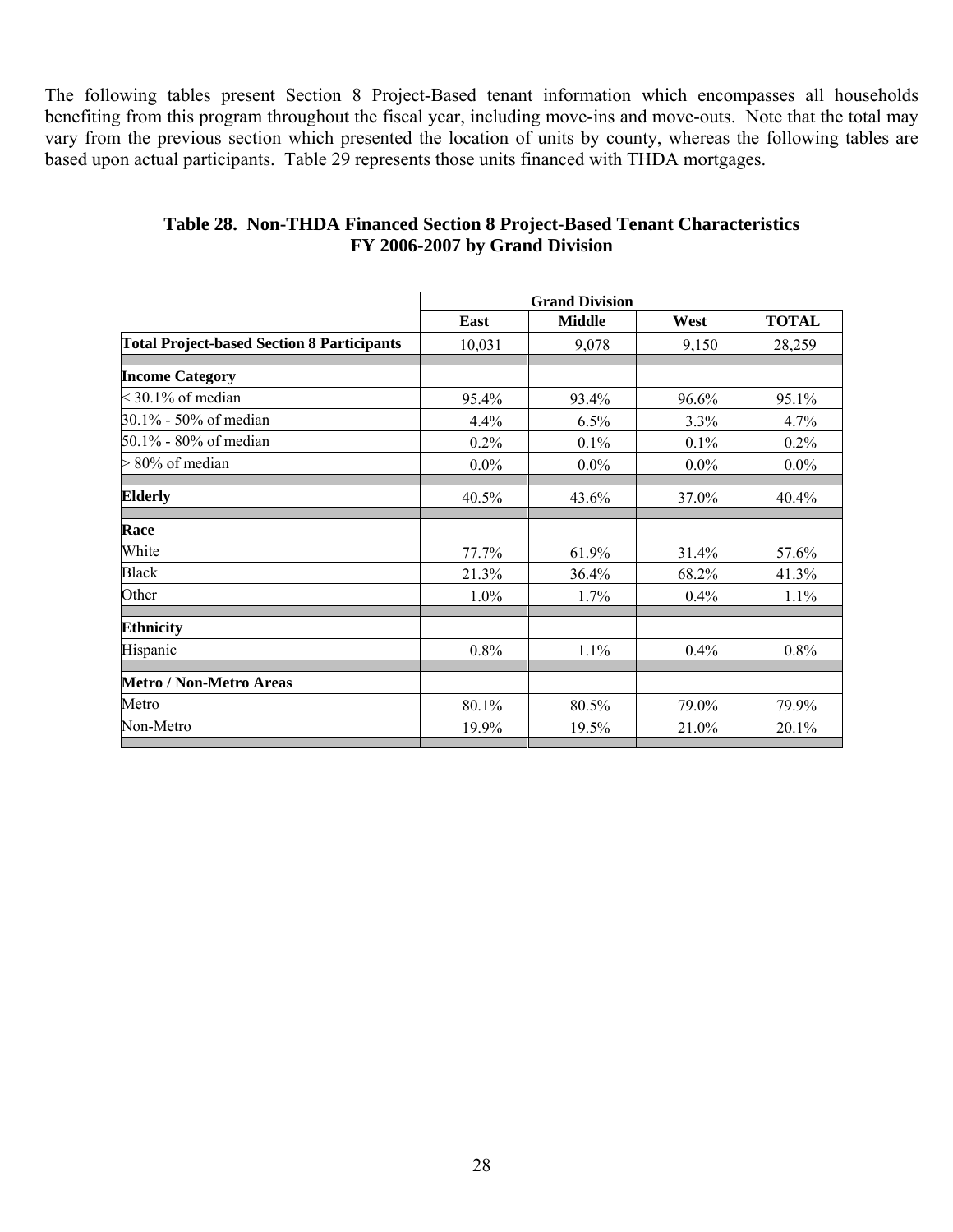|                                                   | East    | <b>Middle</b> | West    | <b>TOTAL</b> |
|---------------------------------------------------|---------|---------------|---------|--------------|
| <b>Total Project-based Section 8 Participants</b> | 865     | 419           | 313     | 1,597        |
| <b>Income Category</b>                            |         |               |         |              |
| $<$ 30.1% of median                               | 92.8%   | 94.5%         | 97.4%   | 94.2%        |
| 30.1% - 50% of median                             | 6.9%    | 5.5%          | 2.6%    | 5.7%         |
| 50.1% - 80% of median                             | 0.2%    | $0.0\%$       | $0.0\%$ | 0.1%         |
| 80% of median<br>⊳                                | $0.0\%$ | $0.0\%$       | $0.0\%$ | $0.0\%$      |
| <b>Disabled</b>                                   | 18.8%   | 29.8%         | 18.1%   | 21.0%        |
| <b>Elderly</b>                                    | 18.8%   | 29.8%         | 18.1%   | 21.0%        |
| Race                                              |         |               |         |              |
| White                                             | 90.2%   | 74.7%         | 21.4%   | 72.6%        |
| <b>Black</b>                                      | 8.8%    | 24.1%         | 78.6%   | 26.5%        |
| Other                                             | 1.0%    | 1.2%          | $0.0\%$ | 0.9%         |
| <b>Ethnicity</b>                                  |         |               |         |              |
| Hispanic                                          | 1.3%    | 0.2%          | $0.0\%$ | 0.8%         |
| Metro / Non-Metro Areas                           |         |               |         |              |
| Metro                                             | 79.1%   | 71.8%         | 85.0%   | 78.3%        |
| Non-Metro                                         | 21.9%   | 28.2%         | 15.0%   | 21.7%        |

#### **Table 29. THDA Financed Section 8 Project-Based Tenant Characteristics FY 2006-2007 by Grand Division**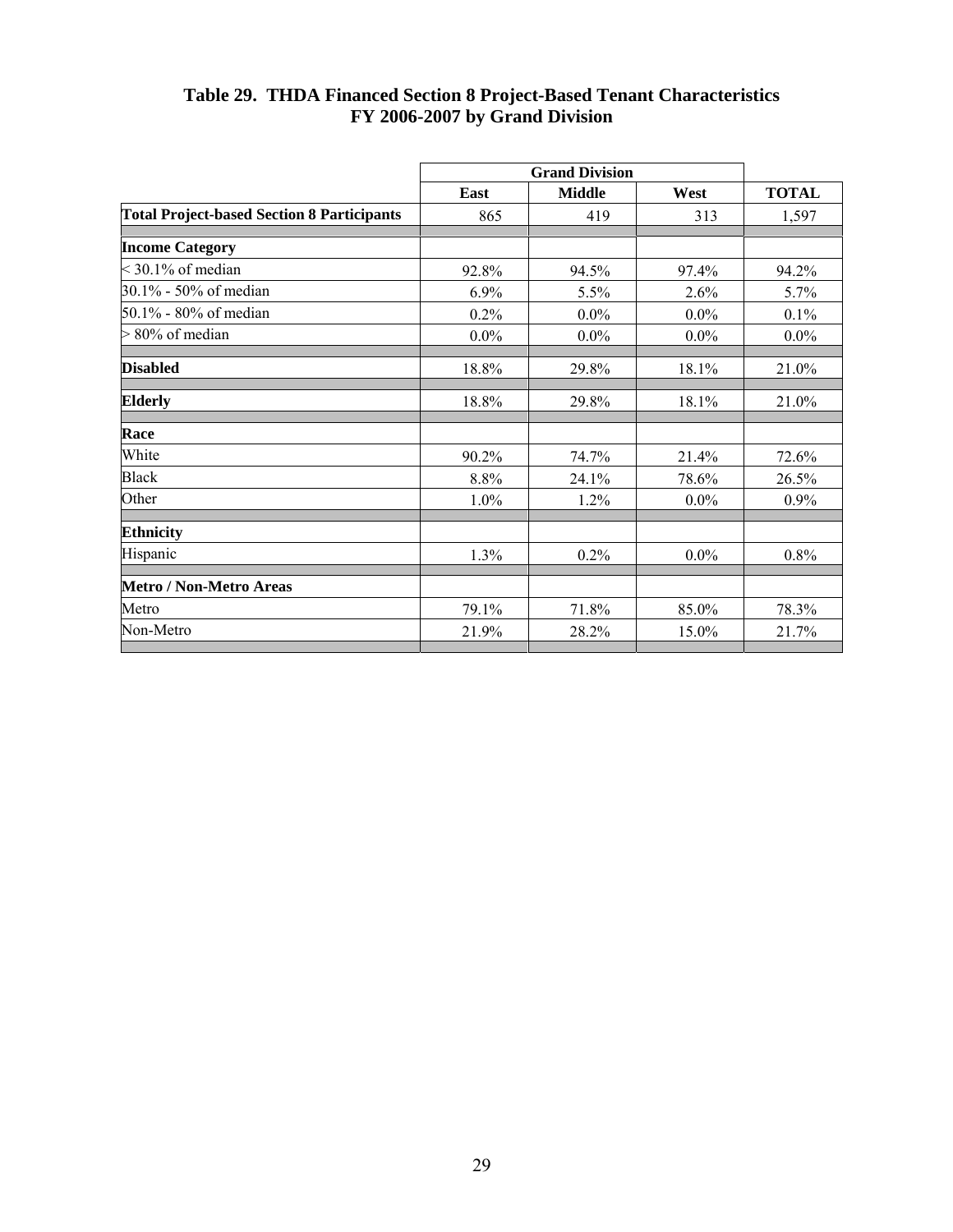# **6. THDA Homeownership Programs**

Demographics for the Homeownership programs are as follows: The largest number of Great Start loans was made to married with children households, followed by both single female and single male households. The largest number of Great Advantage loans was made to single female households, followed by married with child and single male households. The largest number of Great Rate loans was made to single female households, followed by single male and married with child households. The majority of New Start loans were made to female with child households. Additional information is presented in Table 30.

#### **Table 30. THDA Mortgage Programs by Household Type FY 2006-2007**

|                  |     | <b>Great Start</b> |                 |      |                 | <b>Great Advantage</b> |    |                |      | <b>Great Rate</b> |                   |         |                | <b>New Start</b> |           |    |    |    |      |                |
|------------------|-----|--------------------|-----------------|------|-----------------|------------------------|----|----------------|------|-------------------|-------------------|---------|----------------|------------------|-----------|----|----|----|------|----------------|
| Household Size   |     |                    | 3 <sup>1</sup>  | $4+$ | <b>All</b>      |                        |    | 3              | $4+$ | <b>All</b>        |                   |         | 3 <sup>1</sup> | $4+$             | All       |    |    |    | $4+$ | <b>All</b>     |
| <b>Type</b>      |     |                    |                 |      |                 |                        |    |                |      |                   |                   |         |                |                  |           |    |    |    |      |                |
| Married Couple   |     | 118                |                 |      | 118             |                        | 25 | 0              | 0    | 25                |                   | 8 3 5 6 | 0              |                  | 364       |    |    | 0  |      | $\overline{3}$ |
| Single Male 158  |     | 0                  |                 |      | 158             | 45                     | 0  | $\theta$       |      | 45                | 679               |         | 0              |                  | 679       |    |    |    |      | 5 <sup>1</sup> |
| Single Female    | 168 | 0                  |                 |      | 168             | 52                     | 0  | $\overline{0}$ |      | 52                | 726               |         |                |                  | 726       | 16 |    |    |      | 16             |
| Other            |     | 60                 | 8.              | 6    | 74 <sub>1</sub> |                        | 13 | $\overline{0}$ | 0    | 13                | $\overline{0}$    | 196     | 33             | 10               | 239       |    |    |    |      | 9              |
| Male w/ child    |     |                    |                 |      | 8               |                        |    | 0              | 0    |                   | 8                 | 21      | 21             | 22               | 72        |    |    |    |      |                |
| Female w/ child  | 0   | 46                 | 21              | 19   | 86              |                        | 8  | 6              | ◠    | 18                | 7 <sup>1</sup>    | 150     | 98             | 35               | 290       |    | 13 | .7 | 13   | 43             |
| Married w/ child |     | $\theta$           | 94              | 83   | 177             |                        |    | 24             | 26   | 50                | $\overline{0}$    |         | 0 27           | 264              | 535       | 0  | 0  |    |      | 14             |
| All              |     |                    | 328 229 130 112 |      | 799             | 98                     | 47 | 30             | 29   |                   | 204 1.428 723 423 |         |                |                  | 331 2,905 | 21 | 19 | 26 | 25   | 91             |

Income levels averaged \$41,907 for the Great Start program, \$42,415 for the Great Advantage program and \$39,938 for the Great Rate program, lower for Great Start than last year and slightly higher for Great Rate compared with last year. The highest average income in the Great Start and Great Rate programs is married couple with child. The highest average income in the Great Advantage program is female with child and in the New Start program is male with child.

#### **Table 31. THDA Mortgage Programs Average Income by Household Type - FY 2006-2007**

|                  | <b>Great Start</b>     |               | <b>Great Advantage</b> |               | <b>Great Rate</b> |               | <b>New Start</b>  |               |
|------------------|------------------------|---------------|------------------------|---------------|-------------------|---------------|-------------------|---------------|
| <b>Household</b> | Total #                | Average       | Total #                | Average       | Total #           | Average       | Total #           | Average       |
|                  | <b>Type Households</b> | <b>Income</b> | <b>Households</b>      | <b>Income</b> | <b>Households</b> | <b>Income</b> | <b>Households</b> | <b>Income</b> |
| Married Couple   | 118                    | \$45,404      | 25                     | \$46,265      | 364               | \$44,269      |                   | \$26,072      |
| Single Male      | 158                    | \$38,412      | 45                     | \$38,735      | 679               | \$37,208      |                   | \$17,135      |
| Single Female    | 168                    | \$37,363      | 52                     | \$38,050      | 726               | \$36,285      | 16                | \$16,640      |
| Other            | 74                     | \$44,063      | 13                     | \$45,991      | 239               | \$42,739      |                   | \$22,343      |
| Male w/ child    | 18                     | \$42,164      |                        | \$46,365      | 72                | \$40,080      |                   | \$26,624      |
| Female w/child   | 86                     | \$39,287      | 18                     | \$47,476      | 290               | \$37,525      | 43                | \$23,692      |
| Married w/ child | 177                    | \$47,352      | 50 <sup>1</sup>        | \$45,510      | 535               | \$45,436      | 14                | \$25,081      |
| <b>All</b>       | 799                    | \$41,907      | 204                    | \$42,415      | 2,905             | \$39,938      | 91                | \$22,283      |

The following two tables present mortgage program data by race/ethnicity and age. During the reporting period, 82.4% of all mortgages were made to non-minorities and 17.6% were made to minorities. Households age 29 and younger accounted for 57.3% of all mortgages.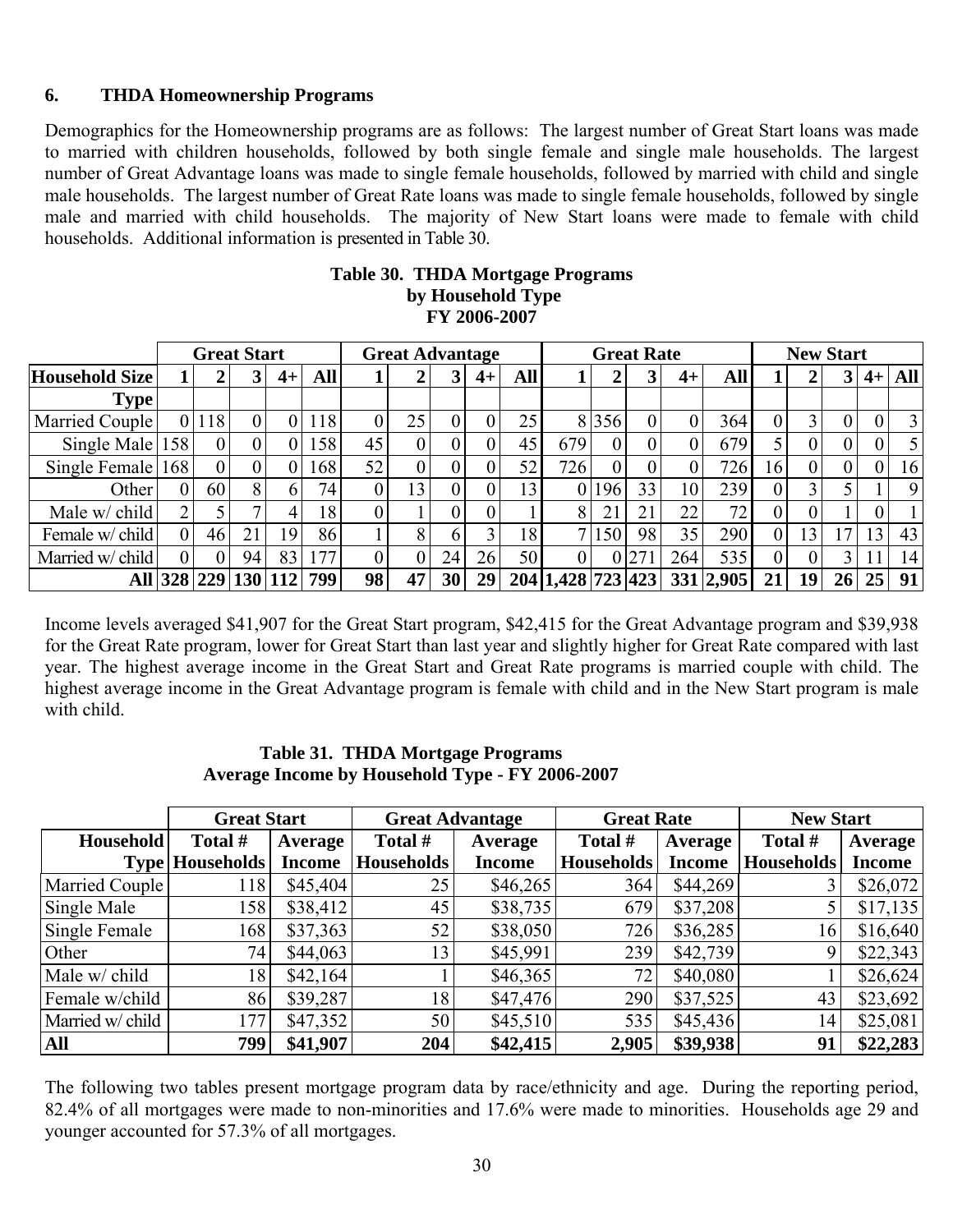| Table 32. THDA Mortgage Programs by<br>Race/Ethnicity FY 2006-2007 |          |          | Table 33. THDA Mortgage Programs by Age<br>FY 2006-2007 |          |          |  |
|--------------------------------------------------------------------|----------|----------|---------------------------------------------------------|----------|----------|--|
| Race                                                               | # Served | % Served | <b>Age Group</b>                                        | # Served | % Served |  |
| White                                                              | 3,295    | 82.4%    | <25                                                     | 1,072    | 26.8%    |  |
| <b>Black</b>                                                       | 633      | 15.8%    | $25-29$                                                 | 1,220    | 30.5%    |  |
| Asian/Pacific Islander                                             | 41       | 1.0%     | $30 - 34$                                               | 585      | 14.6%    |  |
| Amer. Indian/Alaskan Native                                        | n        | 0.2%     | $35 - 39$                                               | 378      | 9.5%     |  |
| Native American                                                    |          | 0.2%     | $40 - 44$                                               | 261      | 6.5%     |  |
| Other                                                              | 17       | $0.4\%$  | $45 +$                                                  | 483      | 12.1%    |  |
| All                                                                | 3,999    | 100.0%   | All                                                     | 3,999    | 100.00%  |  |
| <b>Ethnicity</b>                                                   | # Served | % Served |                                                         |          |          |  |
| Hispanic                                                           | 73       | 1.8%     |                                                         |          |          |  |

| 32. THDA Mortgage Programs by |                |          |  | Table 33. THDA Mortgage Programs by Age |          |          |  |
|-------------------------------|----------------|----------|--|-----------------------------------------|----------|----------|--|
| Race/Ethnicity FY 2006-2007   |                |          |  | FY 2006-2007                            |          |          |  |
| <b>Race</b>                   | # Served       | % Served |  | <b>Age Group</b>                        | # Served | % Served |  |
|                               | 3,295          | 82.4%    |  | $<$ 25                                  | 1,072    | 26.8%    |  |
|                               | 633            | 15.8%    |  | 25-29                                   | 1,220    | 30.5%    |  |
| c Islander                    | 41             | $1.0\%$  |  | $30 - 34$                               | 585      | 14.6%    |  |
| n/Alaskan Native              |                | 0.2%     |  | 35-39                                   | 378      | 9.5%     |  |
| rican                         |                | 0.2%     |  | 40-44                                   | 261      | 6.5%     |  |
|                               | $\overline{7}$ | 0.4%     |  | $45 +$                                  | 483      | 12.1%    |  |
| All                           | 3,999          | 100.0%   |  | All                                     | 3,999    | 100.00%  |  |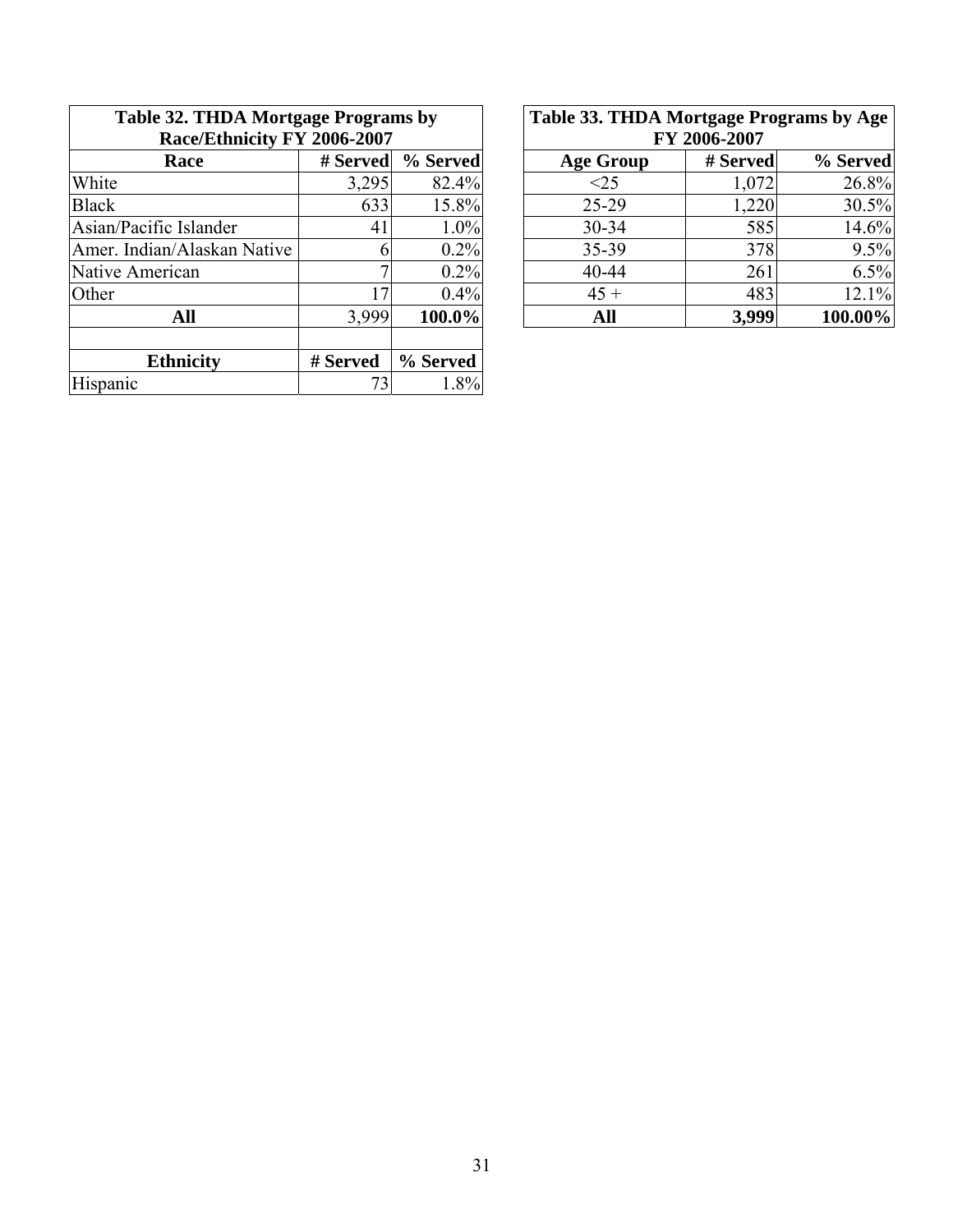# **7. THDA House Repair Program**

The THDA House Repair Grant program, a partnership with Rural Housing Services of the USDA, continued into this reporting period. Presented below is summary beneficiary data by grand division.

|                      | <b>EAST</b>      | <b>MIDDLE</b>         | <b>WEST</b>      | <b>TOTAL</b>   | $\frac{0}{0}$ |
|----------------------|------------------|-----------------------|------------------|----------------|---------------|
| <b>INCOME</b>        |                  |                       |                  |                |               |
| <b>VERY LOW</b>      | 69               | 53                    | 36               | 158            | 100.00%       |
| <b>TOTALS</b>        | 69               | 53                    | 36               | 158            | 100.00%       |
| <b>RACE</b>          |                  |                       |                  |                |               |
| <b>WHITE</b>         | 62               | 49                    | 13               | 124            | 78.48%        |
| <b>BLACK</b>         | $\overline{7}$   | $\overline{4}$        | 21               | 32             | 20.25%        |
| <b>ASIAN</b>         | $\boldsymbol{0}$ | $\boldsymbol{0}$      | $\overline{2}$   | $\overline{2}$ | 1.27%         |
| <b>TOTALS</b>        | 69               | 53                    | 36               | 158            | 100.00%       |
| <b>ETHNICITY</b>     |                  |                       |                  |                |               |
| <b>HISPANIC</b>      | $\mathbf{2}$     | $\boldsymbol{0}$      | $\mathbf{1}$     | $\overline{3}$ | 100.00%       |
| <b>TOTALS</b>        | $\overline{2}$   | $\boldsymbol{\theta}$ | $\boldsymbol{l}$ | $\overline{3}$ | 100.00%       |
| <b>HH SIZE</b>       |                  |                       |                  |                |               |
| $\mathbf{1}$         | 39               | 34                    | 19               | 92             | 58.23%        |
| $\overline{2}$       | 25               | 18                    | 9                | 52             | 32.91%        |
| $\overline{3}$       | $\overline{3}$   | $\mathbf{0}$          | 4                | $\overline{7}$ | 4.43%         |
| $\overline{4}$       |                  |                       | $\mathbf{1}$     | $\overline{3}$ | 1.90%         |
| $\overline{5}$       | $\mathbf{1}$     | $\boldsymbol{0}$      | $\mathbf{1}$     | $\overline{2}$ | 1.27%         |
| $\overline{6}$       | $\boldsymbol{0}$ | $\boldsymbol{0}$      | $\mathbf{1}$     | $\mathbf{1}$   | 0.63%         |
| $\overline{7}$       | $\theta$         | $\overline{0}$        |                  | 1              | 0.63%         |
| <b>TOTALS</b>        | 69               | 53                    | 36               | 158            | 100.00%       |
| <b>HH TYPE</b>       |                  |                       |                  |                |               |
| SINGLE/NON-ELDERLY   | 1                | $\overline{4}$        | 3                | 8              | 5.06%         |
| <b>ELDERLY</b>       | 61               | 46                    | 26               | 133            | 84.17%        |
| <b>SINGLE PARENT</b> | $\overline{2}$   | 1                     | $\boldsymbol{0}$ | 3              | 1.90%         |
| <b>TWO PARENT</b>    |                  | $\boldsymbol{0}$      | $\mathbf{1}$     | $\sqrt{2}$     | 1.27%         |
| <b>OTHER</b>         |                  | $\boldsymbol{0}$      | $\mathbf{1}$     | $\overline{2}$ | 1.27%         |
| <b>DISABLED</b>      | $\overline{3}$   | $\overline{2}$        | $\overline{5}$   | 10             | 6.33%         |
| <b>TOTALS</b>        | 69               | 51                    | 31               | 158            | 100.00%       |

#### **Table 34. THDA House Repair Grant Program Selected Household Characteristics by Grand Division FY 2006-2007**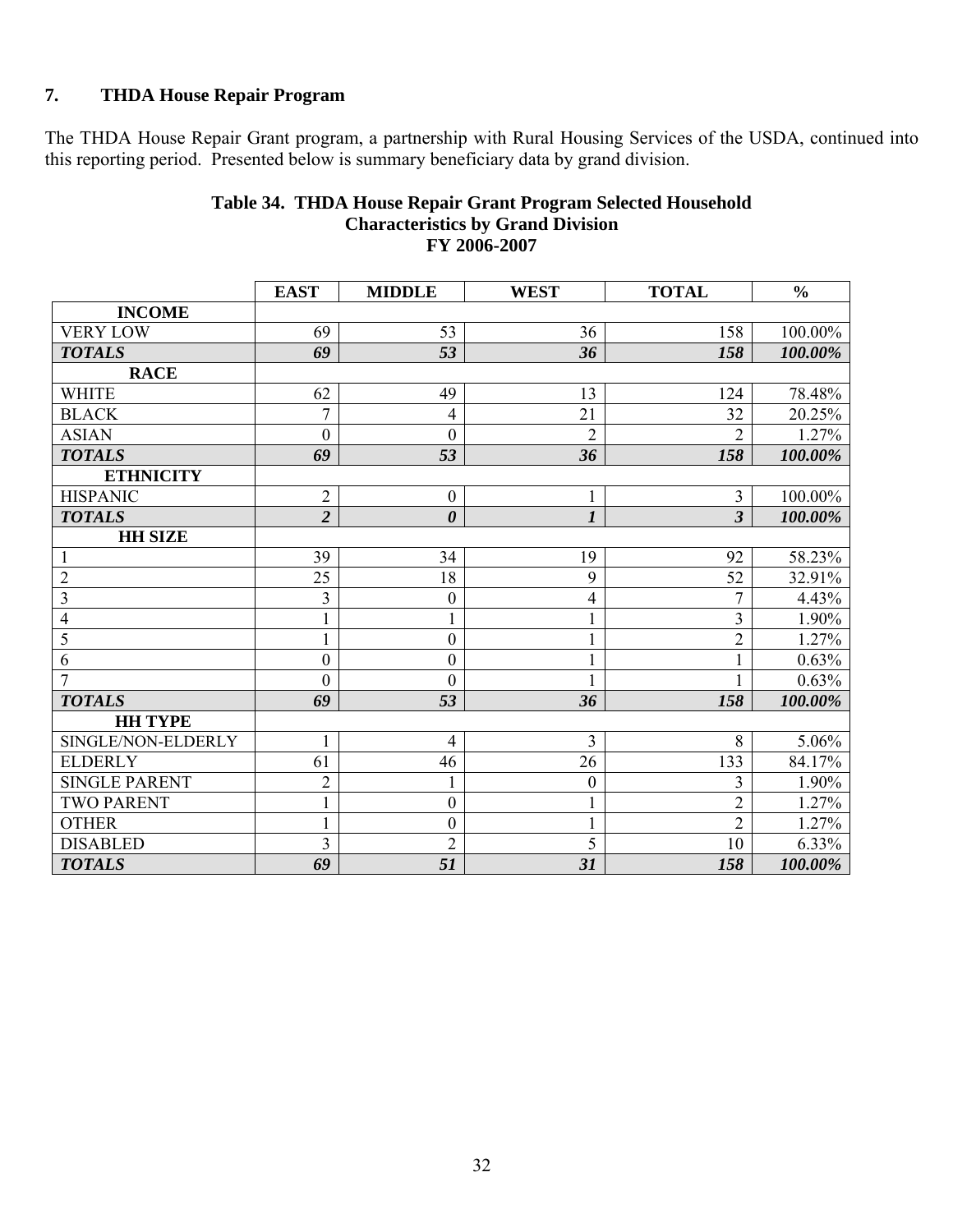# **8. Low Income Housing Tax Credit Program (LIHTC)**

Demographic information on actual tenants is not collected under this program. However, certain information is available from applications concerning size of units to be built/rehabilitated and percentage of units to be reserved for certain population groups. The following table is based on that information.

| <b>Total Units</b>                      | 2,057                   |
|-----------------------------------------|-------------------------|
|                                         |                         |
| <b>Household Size</b>                   | <b>Percent of Total</b> |
| 0 Bedroom                               | 3.26%                   |
| 1 Bedroom                               | 22.89%                  |
| 2 Bedrooms                              | 42.08%                  |
| $3+$ Bedrooms                           | 31.77%                  |
|                                         |                         |
| <b>Units Reserved for Income Groups</b> |                         |
| $\leq 60\%$ Area Median Income (AMI)    | 100.00%                 |
|                                         |                         |
| <b>Units Reserved for Special Needs</b> |                         |
| Elderly                                 | $.09\%$                 |
| <b>Physically Disabled</b>              | $.04\%$                 |

# **Table 35. LIHTC Units Authorized, CY 2006 Selected Information**

# **9. Tax-Exempt Multi-Family Bond Authority**

No demographic information is compiled for this program.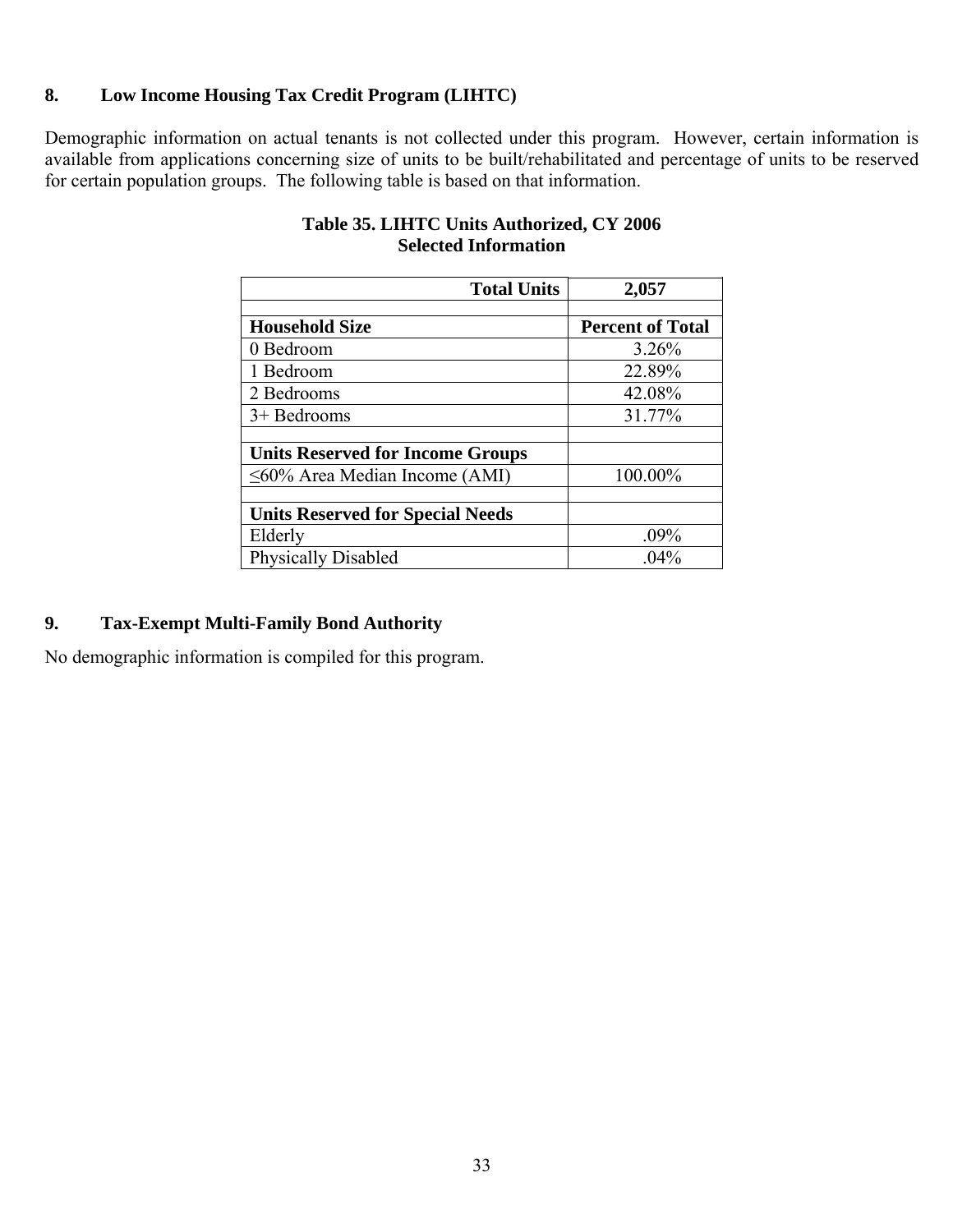#### **Summary**

Information on the numbers of families and persons assisted is maintained in different forms. Information for CDBG, and ESG is in the form of persons. HOPWA provided information both on individual beneficiaries and on family beneficiaries. Information on the remaining programs was in the form of households. Table 36 reflects these separately.

| <b>PROGRAM</b>                         | <b>NON-MIN</b> | <b>MIN</b> | <b>HH<sub>S</sub></b> | <b>PERSONS</b> | <b>FEMALE HH</b> |  |  |
|----------------------------------------|----------------|------------|-----------------------|----------------|------------------|--|--|
| PROGRAMS REQUIRED BY CONSOLIDATED PLAN |                |            |                       |                |                  |  |  |
| <b>CDBG</b>                            | 147,316        | 24,484     |                       | 171,800        | 25,129           |  |  |
| HOME(1)                                | 411            | 104        | 515                   |                |                  |  |  |
| <b>ADDI</b>                            | 87             | 16         | 103                   |                |                  |  |  |
| <b>ESG</b>                             | 26,085         | 8,928      |                       | 35,013         |                  |  |  |
| HOPWA(2)                               | 501            | 283        |                       | 784            |                  |  |  |
| <b>Total</b>                           | 174,400        | 33,815     |                       |                |                  |  |  |
| <b>OTHER PROGRAMS</b>                  |                |            |                       |                |                  |  |  |
| Section 8 RA                           | 2,829          | 3,947      | 6,776                 |                |                  |  |  |
| Section 8 CA                           | 17,436         | 12,420     | 29,856                | -              |                  |  |  |
| Homeownership                          | 3,295          | 704        | 3,999                 |                |                  |  |  |
| House Repair Program                   | 124            | 34         | 158                   |                |                  |  |  |
| <b>LIHTC</b>                           | n/a            | n/a        | 2,057                 |                |                  |  |  |
| Multifamily Bond Authority $(3)$       | n/a            | n/a        | 606                   |                |                  |  |  |
| <b>Total</b>                           | 23,684         | 17,105     |                       |                |                  |  |  |
| <b>Grand Total</b>                     | 198,084        | 50,920     | 44,070                | 207,597        | 25,129           |  |  |

# **Table 36. 2006-2007 Recap of Families and Persons Assisted All Programs**

(1) The HOME program reported 24 vacant units which are not included in this summary.

(2) HOPWA includes 322 beneficiary families and 462 individuals.

(3) To avoid double counting, 1,561 units are included with LIHTC.

Because the Non-minority and Minority columns may represent either households or persons, depending on the program, totals are not given.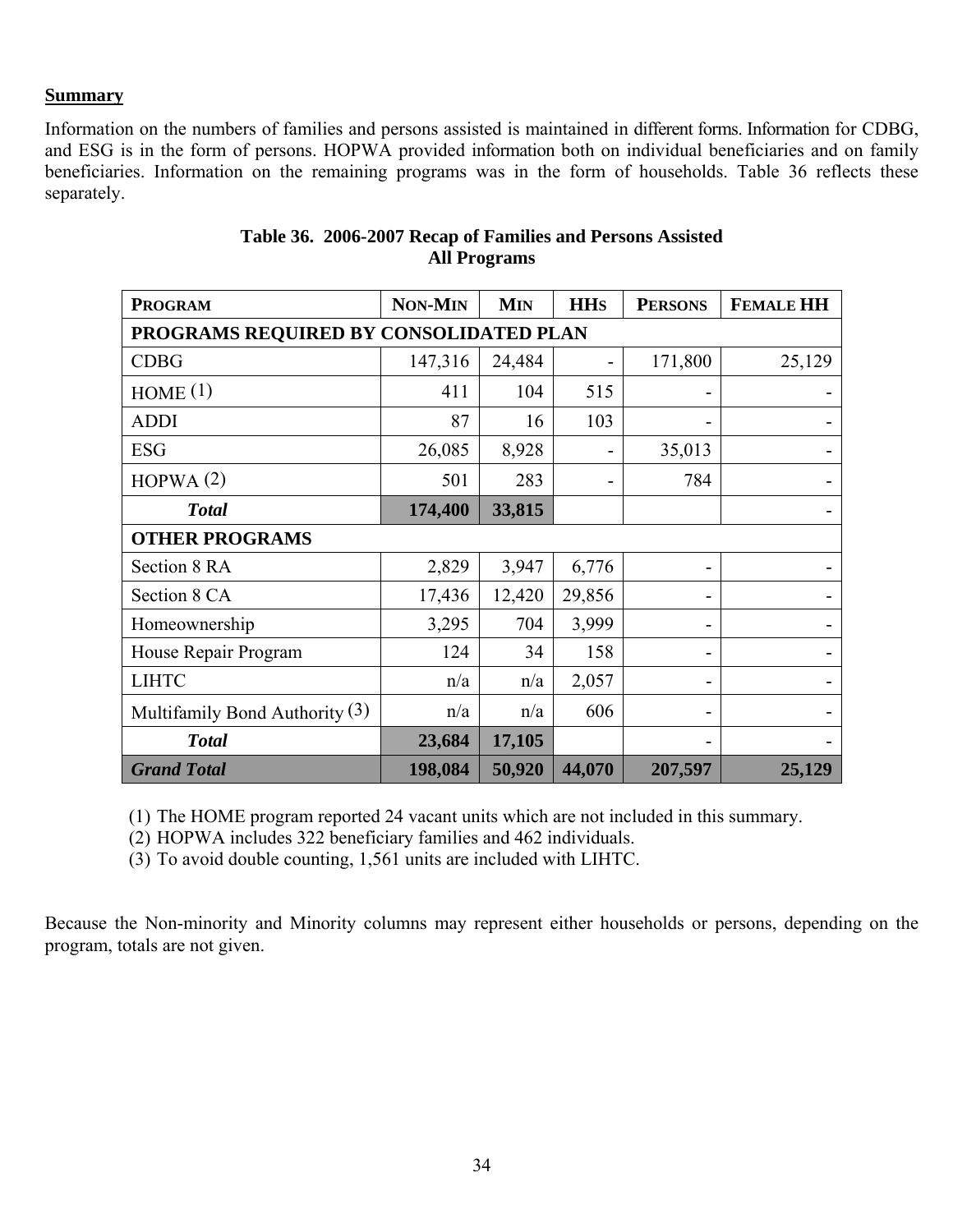# **E) ACTIONS TAKEN TO AFFIRMATIVELY FURTHER FAIR HOUSING**

The State of Tennessee carried out a variety of activities to affirmatively further fair housing as described below.

The *Tennessee Fair Housing Matters* conference, held in April, was the fourth year of the partnership involving Tennessee Housing Development Agency, Tennessee Department of Economic and Community Development, Tennessee Human Rights Commission, The City of Murfreesboro, Community Development Department, and two Metropolitan Nashville-Davidson County agencies: Metropolitan Development and Housing Agency (MDHA) and Metropolitan Human Relations Commission. Over 130 housing practitioners, advocates, and consumers from across the state gathered to hear presentations on a variety of issues and to participate in discussions of fair housing issues. Through the partnering process, the results of state and local agency activities to affirmatively further fair housing are amplified, and duplicative efforts are avoided.

The *Quad State Fair Housing & Equal Opportunity Conference* was established fifteen years ago with the purpose of bringing together civil rights practitioners and advocates related to housing equality, equal employment opportunity, diversity and inclusion and civil rights. A representative from Tennessee Housing Development Agency sat on the planning committee and made a presentation during the conference held in March, 2007.

The Department of Economic and Community Development continues to work with recipients of CDBG funds to update the Analysis of Impediments. At this time 86 communities have completed updates, and 26 are working toward completion. This process will continue.

The THDA Tennessee Homebuyer Education Initiative continued in this reporting period. West Tennessee Legal Services conducted the initial fair housing component of this effort and developed training materials for the trainers to use in their homebuyer education sessions. Homebuyer Education participants receive a manual that includes fair housing information. A Spanish language manual is also available.

The HOME program continues to distribute a guide to the Fair Housing Act to every grantee and every beneficiary of the program. In addition, HOME grantees were given fair housing information, written in Spanish, for beneficiaries. Both HOME and CDBG programs provide all grantees with the State list of minority and female contractors.

The Section 8 Rental Assistance Division works on a continuing basis with West Tennessee Legal Services to provide Fair Housing Training for staff and landlords.

THDA worked with the Office of the Governor to have April declared Fair Housing Month.

Through the Homeownership program, the State continued to target first time homebuyers, including minorities and women, in order to make homeownership available and to encourage non-concentration of minorities in certain census tracts. During the reporting period, 17.6% of loan recipients were minorities.

As a part of its ESG program, the State continues to give funding priority to those shelter grantees that make their facilities accessible to persons with physical disabilities. The program also required its grantees to do a self-study of Section 504 compliance to assure accessibility for persons with disabilities.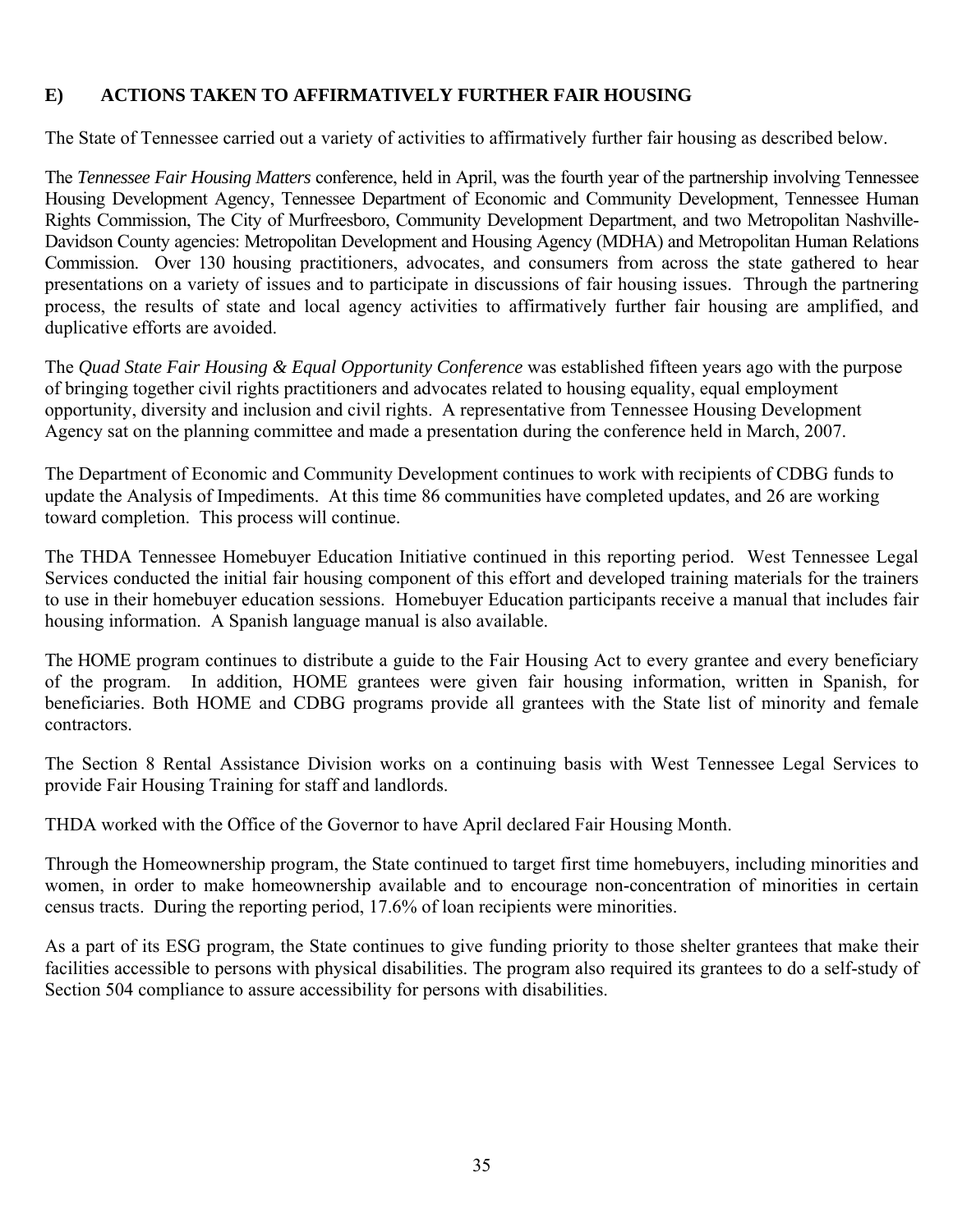#### **F) OTHER ACTIONS INDICATED IN THE STRATEGIC PLAN AND ACTION PLAN**

#### **Section 8 Family Self Sufficiency Program**

Family Self Sufficiency (FSS) is a requirement of the HUD Section 8 Housing Choice Voucher Program which began in 1990 as an effort to enable Section 8 participants to become self sufficient or independent of welfare assistance. The program is administered by the Rental Assistance Division of THDA with additional federal funds to support FSS staff.

Participants sign a five-year contract in which they agree to find employment and identify goals which they must reach for achieving financial independence. Staff assists participants in identifying goals and provides referrals for resources in the community. Participants are eligible for the establishment of an escrow account which is based on increased income as a result of employment. The funds in the escrow account may be accessed by the participant once the contract is fulfilled or the family is paying all their rent.

There are currently 212 families participating in the program across the state. Already 124 families have completed the program. Of the 124 who completed the program, 114 received escrow funds. At least 29 families used the escrow fund toward the purchase of a home.

#### **Section 8 to Homeownership Program**

The THDA Section 8 to Homeownership Program offers a mortgage subsidy to low-income families who are not able to afford to purchase a home through traditional financing. In the Housing Choice Voucher program, families typically pay 30% of their monthly-adjusted income (or the family's Total Tenant Payment) toward homeownership expenses, and THDA pays the difference between the family's Total Tenant Payment and the actual monthly mortgage payment. The mortgage assistance payment must be paid directly to the lender or loan servicing company, and not to the family. At the end of the reporting period, June 30, 2007, 47 home closings had occurred using this program.

#### **Lead-Based Paint**

Title X of the Federal Lead-Based Paint regulation became effective on September 15, 2000, and, on September 26, 2000, the Tennessee Department of Environment and Conservation (TDEC) developed a certification program and compiled a registry of certified lead inspectors, testing laboratories, contractors and training facilitators.

In April 2001, HUD and EPA issued a joint memorandum to clarify Title X requirements for rehabilitation of housing to clarify the definition of abatement under regulations issued by EPA and HUD and to assert that HUD and EPA regulations are complementary. On May 2, 2001, THDA and TDEC issued a joint memorandum that allows for the use of HUD regulations in rehabilitation projects. TDEC certified lead-based paint professionals must be used. These joint efforts have enabled rehabilitation efforts to resume.

THDA distributes to all grantees the Lead Chapter of the HOME operations manual, providing further guidance for compliance with HUD regulations.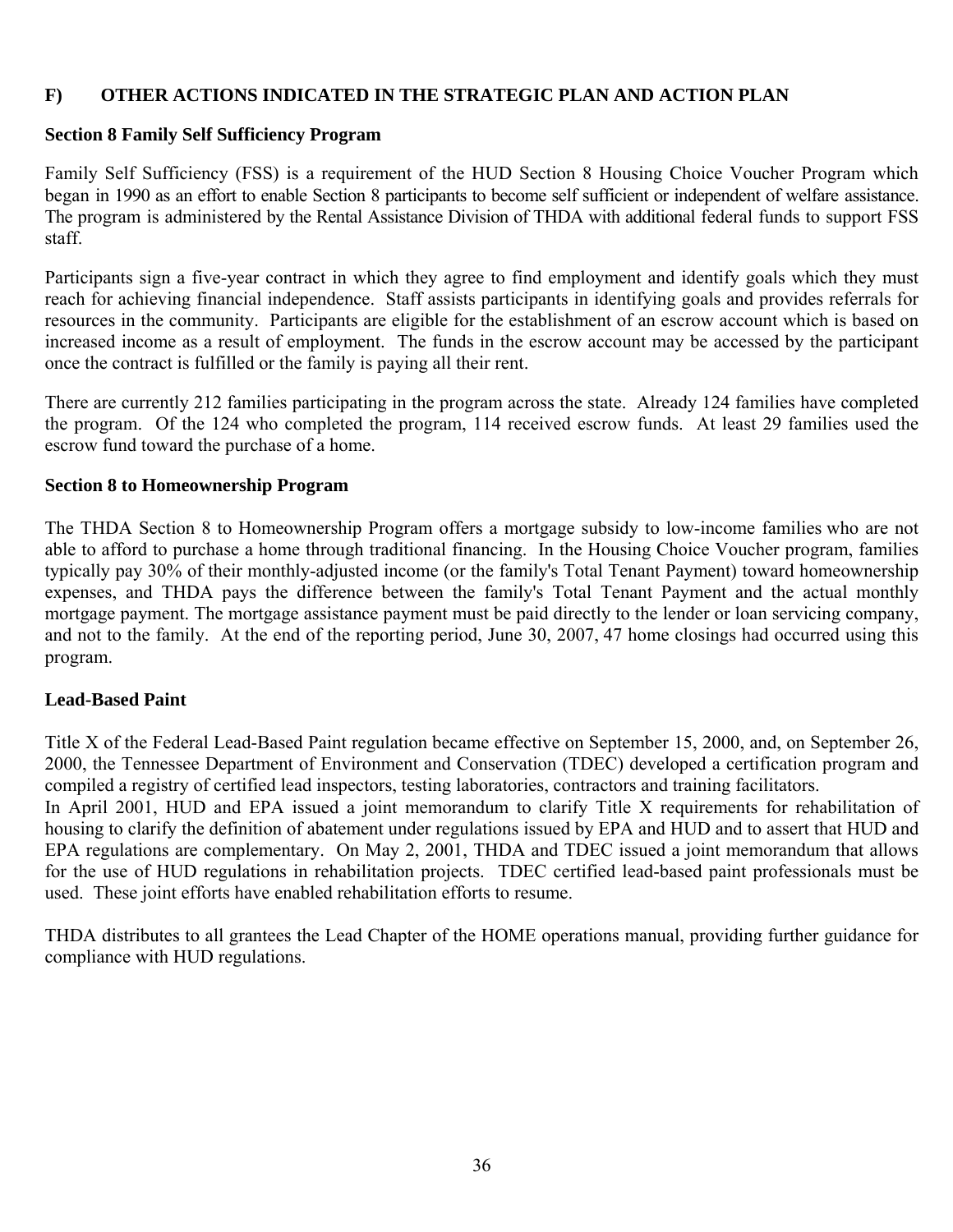# **Part II Assessment of Annual Performance**

The Consolidated Plan established two priorities:

1. Housing Priority: Low-and Moderate-Income Households

Tennessee will encourage that funding priority be given for housing that serves low- and moderate-income households. These are households whose income is 80 percent or less of the median family income for the particular area.

2. Community Development Priority: Serious and Resolvable Community Development Problems

Tennessee will encourage that funding priority be given to programs and projects that address serious and resolvable community development problems.

To address these priorities, the Consolidated Plan established four foundational goals and eleven policy initiatives, all of which are broad in scope and not easily measured. For purposes of discussion and assessment of annual performance, the focus will be on the four foundational goals. The foundation goals and policy initiatives are as follows:

#### **Foundation Goals:**

- 1) Provide Decent Housing
- 2) Provide a Suitable Living Environment
- 3) Provide Expanded Economic Opportunities
- 4) Improve the Effectiveness of Programs

#### **Policy Initiatives:**

- 1) Increase the availability of affordable housing and preserve the affordable housing stock.
- 2) Help homeless persons and persons at risk of becoming homeless to obtain appropriate housing.
- 3) Increase the supply of supportive housing for persons with special needs.

4) Revitalize deteriorating or deteriorated neighborhoods and improve the safety and livability of neighborhoods and communities.

5) Reduce the isolation of persons by income or race within a community or area and increase the fair access to quality public and private facilities and services.

6) Restore and preserve properties of an historic, aesthetic, or architectural value and conserve energy resources.

7) Make mortgage financing available to low and moderate income persons at reasonable rates using nondiscriminatory lending practices.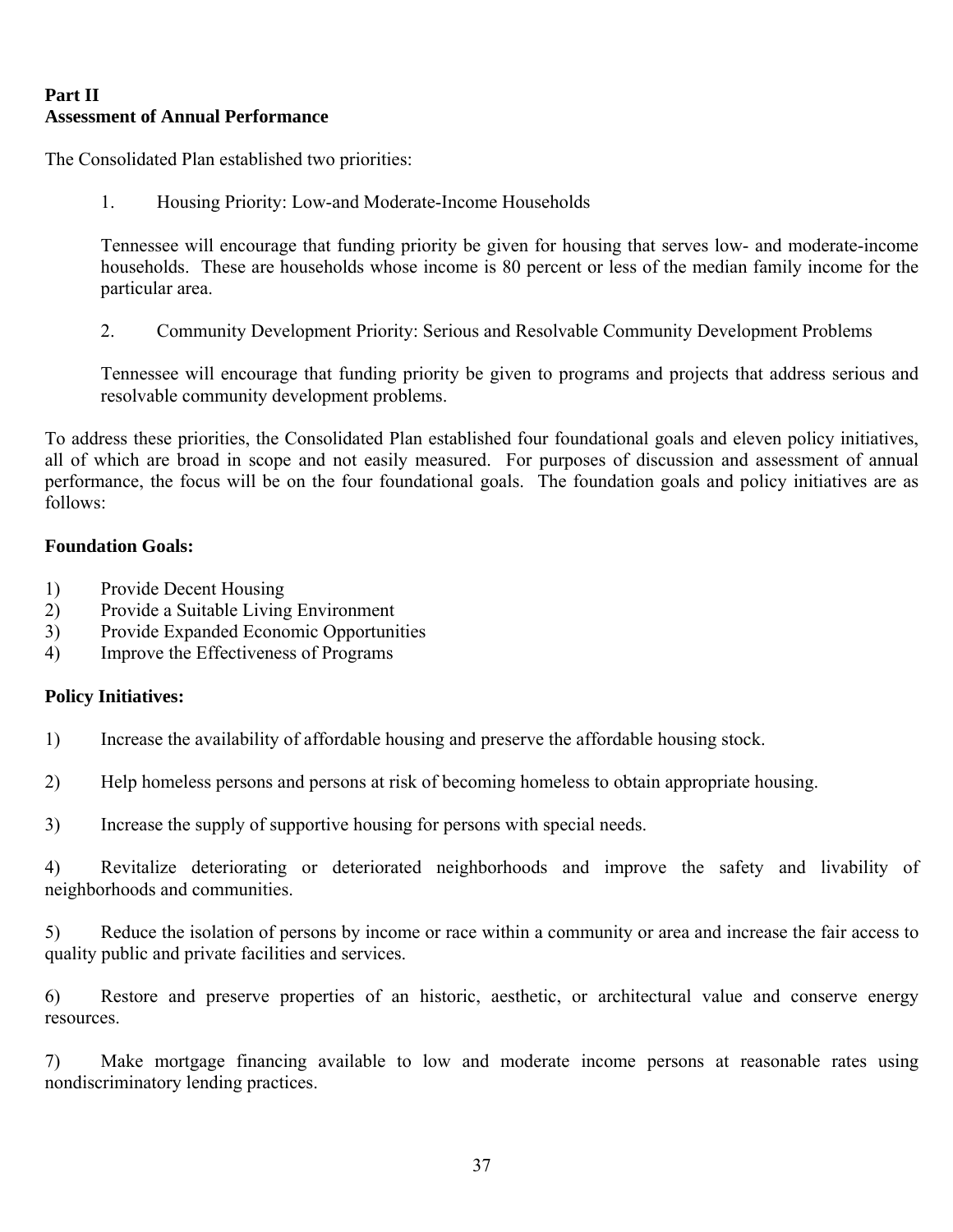8) Increase the access to capital and credit for community, economic, small business, and entrepreneurial development.

9) Increase the accessibility of jobs in relation to housing that is affordable to low-income persons.

10) Increase job training, skill development, education, empowerment, and self-sufficiency opportunities for low-income persons to reduce generational poverty.

11) Strengthen and extend the effectiveness of programs and public/private partnerships.

#### **Assessment of Annual Performance**

1. Provide Decent Housing

The State of Tennessee showed significant performance in this area. The State increased the availability of affordable housing by making below market-rate mortgage loans to 3,999 low- to moderate-income first-time homebuyers. This was accomplished through the THDA homeownership programs. The ADDI program assisted 103 first-time homebuyers.

An increase in the availability of affordable rental housing was accomplished through the rehabilitation or new construction of rental housing utilizing the HOME and LIHTC funded programs. Grant awards and tax credit allocations were made in these programs that are expected to create 2,711 new or improved rental units, which include those units created through the Multi-Family Bond Authority program. No data was available on the number of new units actually completed during the reporting period. The HOME Special Needs set aside funded 72 units of housing.

The State preserved the affordable housing stock by utilizing the CDBG and HOME programs for owner-occupied rehabilitation projects. Information was available for HOME on the number of units funded, of which there were 297. Through the CDBG housing rehabilitation program, 207 low and moderate income home owners now live in safe, decent housing. Through the THDA House Repair Program 158 households received housing rehabilitation assistance.

This foundational goal also encompasses assisting homeless persons and persons at risk of becoming homeless. Through the State-administered ESG and HOPWA programs, 39,743 persons and 322 families were assisted. This number includes all persons reported as being served under the ESG program and those persons receiving assistance under HOPWA.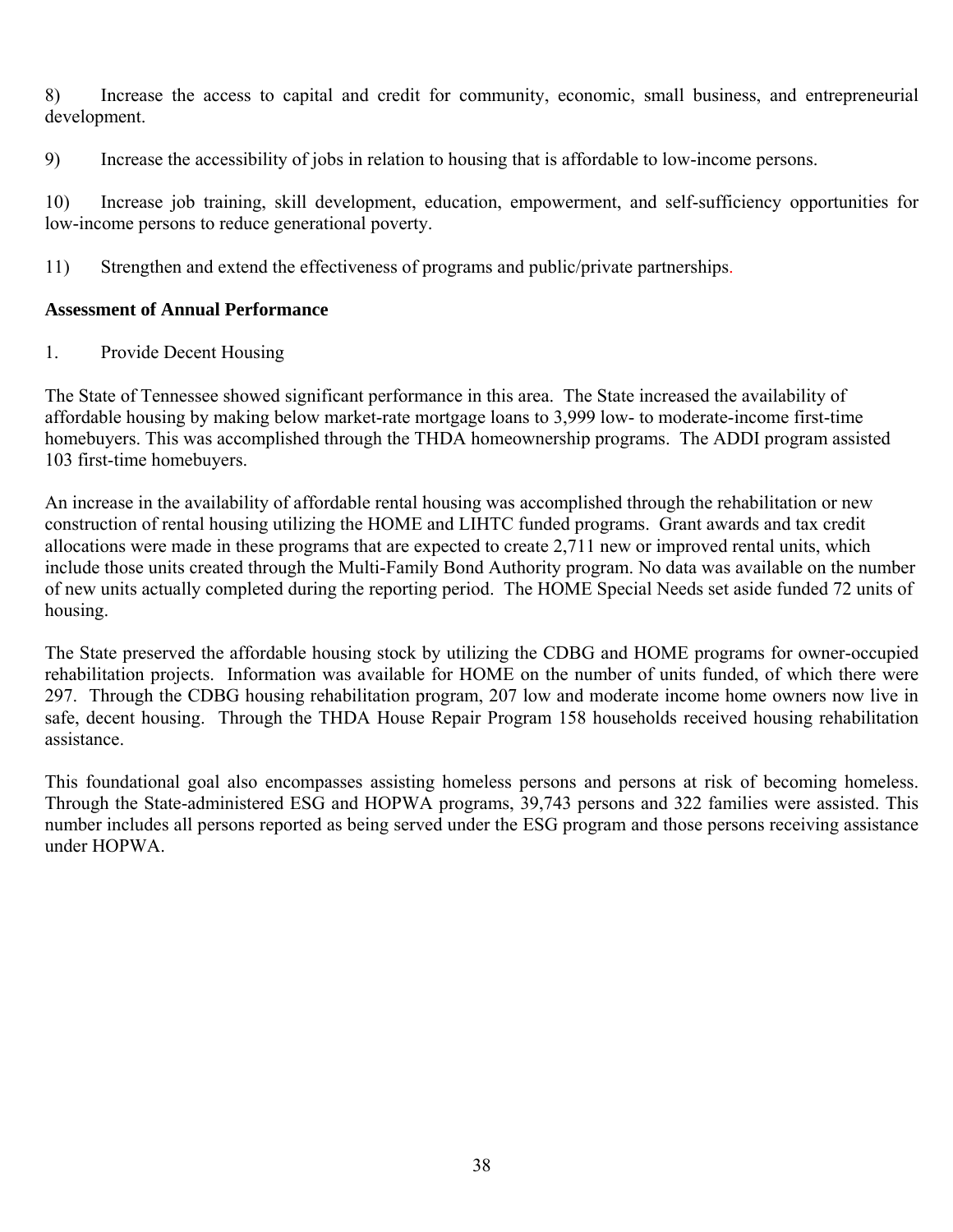#### 2. Provide a Suitable Living Environment

The HOME program provides funds for single family construction and rehabilitation which, when coupled with local neighborhood community programs, contribute to sustaining and building quality neighborhoods and communities. The American Dream Downpayment Initiative (ADDI), Home Buyer Education, Rental Assistance Section 8 to Homeownership, and Family Self Sufficiency (FSS) all help families and individuals invest in their personal futures and their communities.

The majority of CDBG program funding goes to public facility projects which improve or expand water, wastewater, and drainage and flood control systems, all of which contribute to the sustainability of a suitable living environment.

#### 3. Provide Expanded Economic Opportunities

Under this foundational goal in the Consolidated Plan, it was mentioned that mortgages should be offered at below market rates in every area of the State. THDA's homeownership programs continue to do this, and the ADDI program also addresses this goal.

Through ECD, the economic development component of the CDBG program resulted in new jobs for 5,965 who were determined to be low and moderate income persons prior to hiring.

Relative to increased accessibility to jobs, job training, etc., the THDA Rental Assistance Division continues to administer the Family Self Sufficiency Program.

Having a safe, affordable, decent place to call home is the foundation of economic well being for a family and is essential for community sustainability.

#### 4. Improve the Effectiveness of Programs

This year the representatives of the Consolidated Plan programs continued discussions and meetings in which the common visions and goals are established. The effectiveness of the programs should continue to improve.

This fiscal year represents a continuation of the 2005-2010 Consolidated Plan and we continue to work towards achieving implementation of performance measure systems.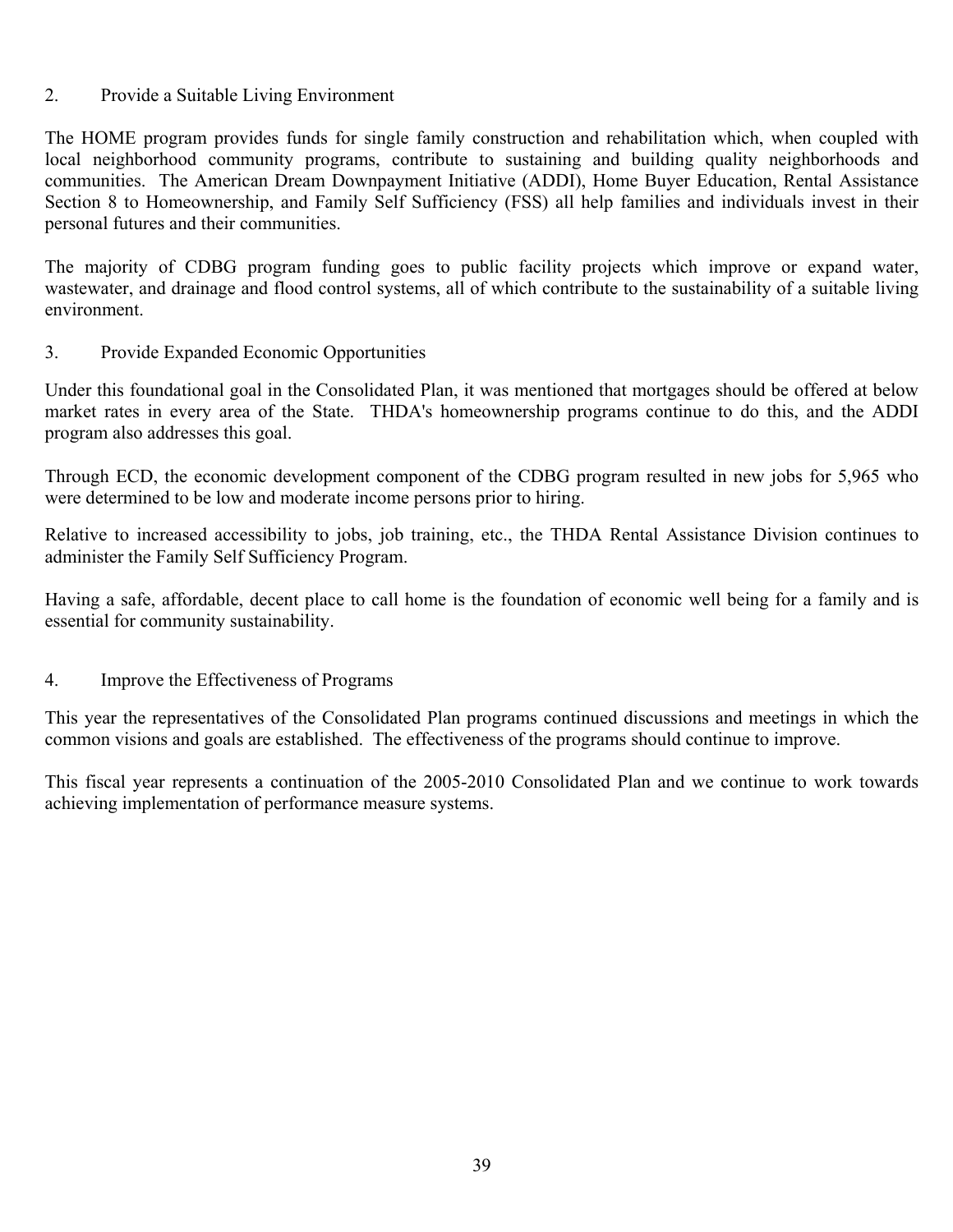#### **Future Actions**

The State of Tennessee will continue its efforts to implement the Consolidated Plan. We will continue working on implementing our new five-year plan; continue to work with public housing authorities as they adopt their long-term plans, and work to improve reporting in uniform ways. We will continue to work toward a truly consolidated program by exploring ways to make it easier for eligible entities to access federal and state funds to meet the housing needs of low- and moderate-income citizens throughout Tennessee. We will continue to report on the amount of dollars awarded, and activities funded in the CDBG, HOME, ESG and HOPWA programs. We also report on the ways in which the programs provide decent housing, a suitable living environment, and expanded economic opportunity. The state does not carry out these programs nor provide direct services, rather we make funds available to local governments as well as non-profit agencies who deliver services to local communities and individuals in need. We will continue our efforts toward development and utilization of performance measurement systems.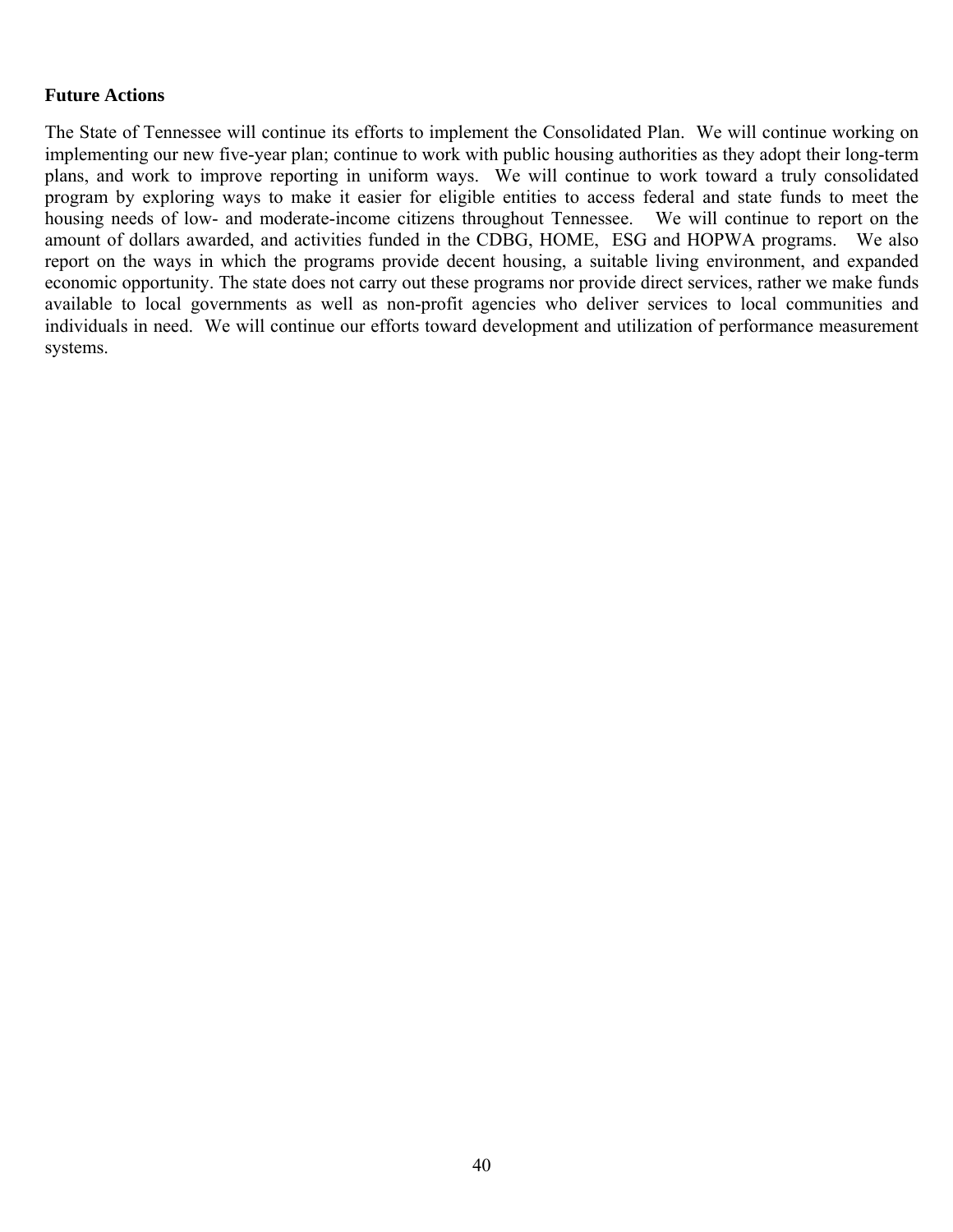# **A) EVALUATION OF THE JURISDICTION'S PROGRESS IN MEETING ITS SPECIFIC OBJECTIVE OF PROVIDING AFFORDABLE HOUSING**

#### **Affordable Housing**

The State of Tennessee made considerable progress in providing affordable housing during this reporting period. Several policy initiatives stated in the Consolidated Plan were addressed through the housing activities discussed in this document. A brief evaluation of each program and the particular objective addressed appears below. A full evaluation of the State's progress in providing affordable housing is in Exhibit E, the CHAS Annual Performance Report.

#### **1. Community Development Block Grant (CDBG) Small Cities Program**

Information provided in the PER showed the CDBG program assisting 207 low- and moderate-income homeowners with housing rehabilitation. This activity specifically addressed Policy Initiatives 1 and 4.

# **2. HOME Investments Partnership (HOME)**

The HOME program addressed affordable housing units through homeowner rehabilitation, rental rehabilitation, homeownership, and new construction, assisting 422 low-income households. The percentage of benefit to low-and moderate-income households is 100%. This activity specifically addressed Policy Initiatives 1, 3, and 4.

#### **3. Housing Opportunities for Persons with AIDS (HOPWA)**

The HOPWA program provided housing assistance to 462 individuals plus 322 families. This activity specifically addressed Policy Initiatives 2 and 3.

#### **4. Emergency Shelter Grants (ESG)**

The ESG program contributed to the addition of 11 shelter beds. This activity is specifically addressed in the Policy Initiatives 2, 3, and 5.

#### **5. HUD Section 8 Tenant-Based and Project-Based Rental Assistance Program**

At the end of the reporting period, the Section 8 Tenant Based program provided rental assistance to 6,776 households and the Section 8 Project-Based program provided 29,856 rental units. In addition, the Family Self-Sufficiency Program continued. These activities specifically addressed Policy Initiatives 1, 2, 3, 9, and 10.

#### **6. THDA Homeownership Programs**

THDA Homeownership program assisted 3,999 low- and moderate-income households in the purchase of their first home. The ADDI program assisted 103 first-time low- and moderate-income homebuyers. These activities specifically addressed Policy Initiatives 1 and 7.

# **7. THDA House Repair**

The House Repair program provided a total of 158 units of affordable housing; of these, 21.52% will assist minority households. These activities specifically addressed Policy Initiatives 1 and 4.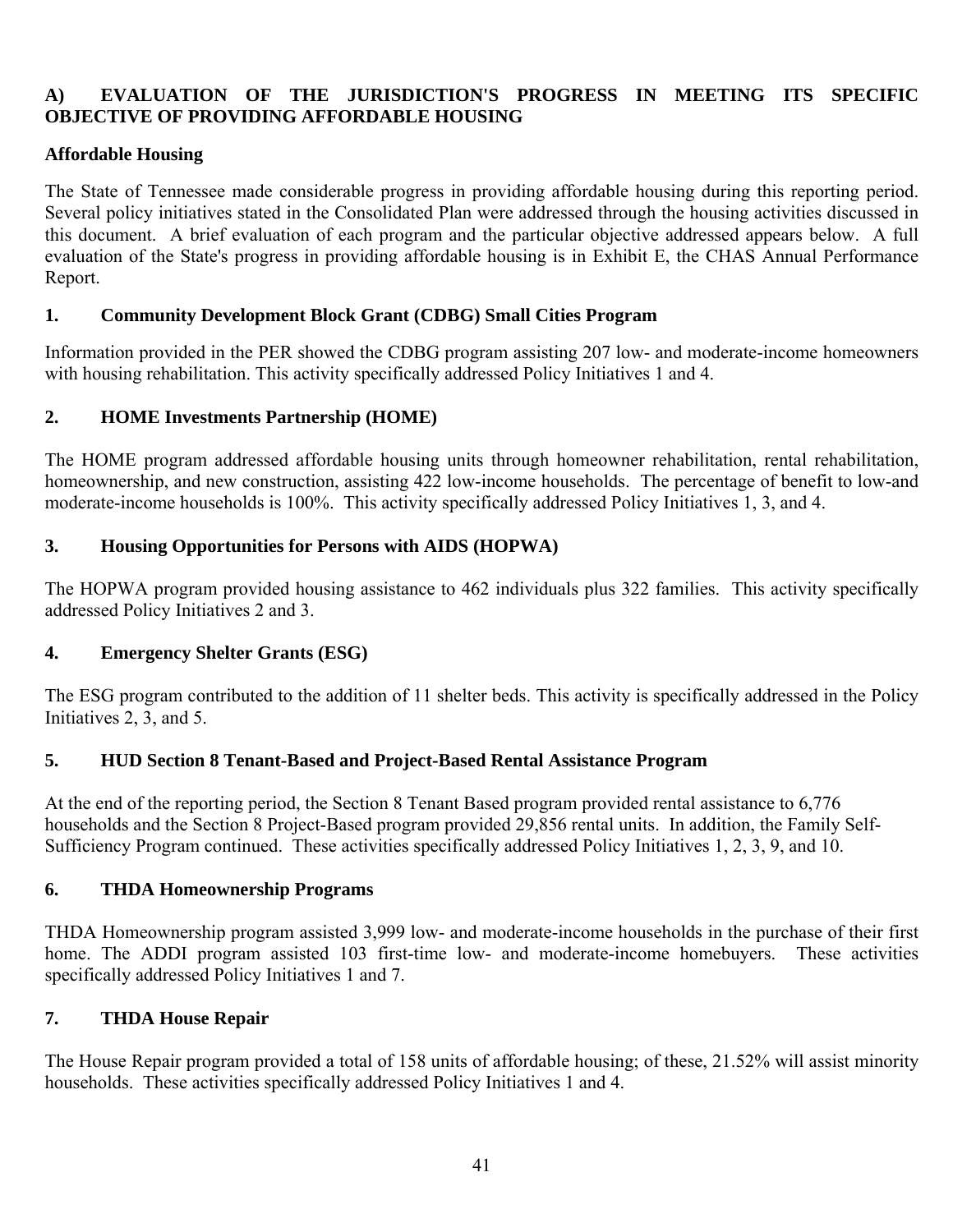# **8. Low Income Housing Tax Credit Program (LIHTC)**

During calendar year 2006, LIHTC were allocated in 15 counties to be used to develop 2,057 units of affordable housing. This activity specifically addressed Policy Initiatives 1, 4, 9, and 11.

# **9. Multi-Family Bond Authority Program**

In CY 2006, the Multi-Family Bond Authority program allocation to local issuers will be used for the development of 2,167 units of multi-family rental housing, with all but 606 also receiving LIHTC allocations. This activity specifically addressed Policy Initiatives 1, 4, 9, and 11.

#### **Summary - All Programs**

The numbers, demographics, and types of families assisted can be seen in various tables contained in Section D. Families and Persons Assisted Including Racial and Ethnic Status.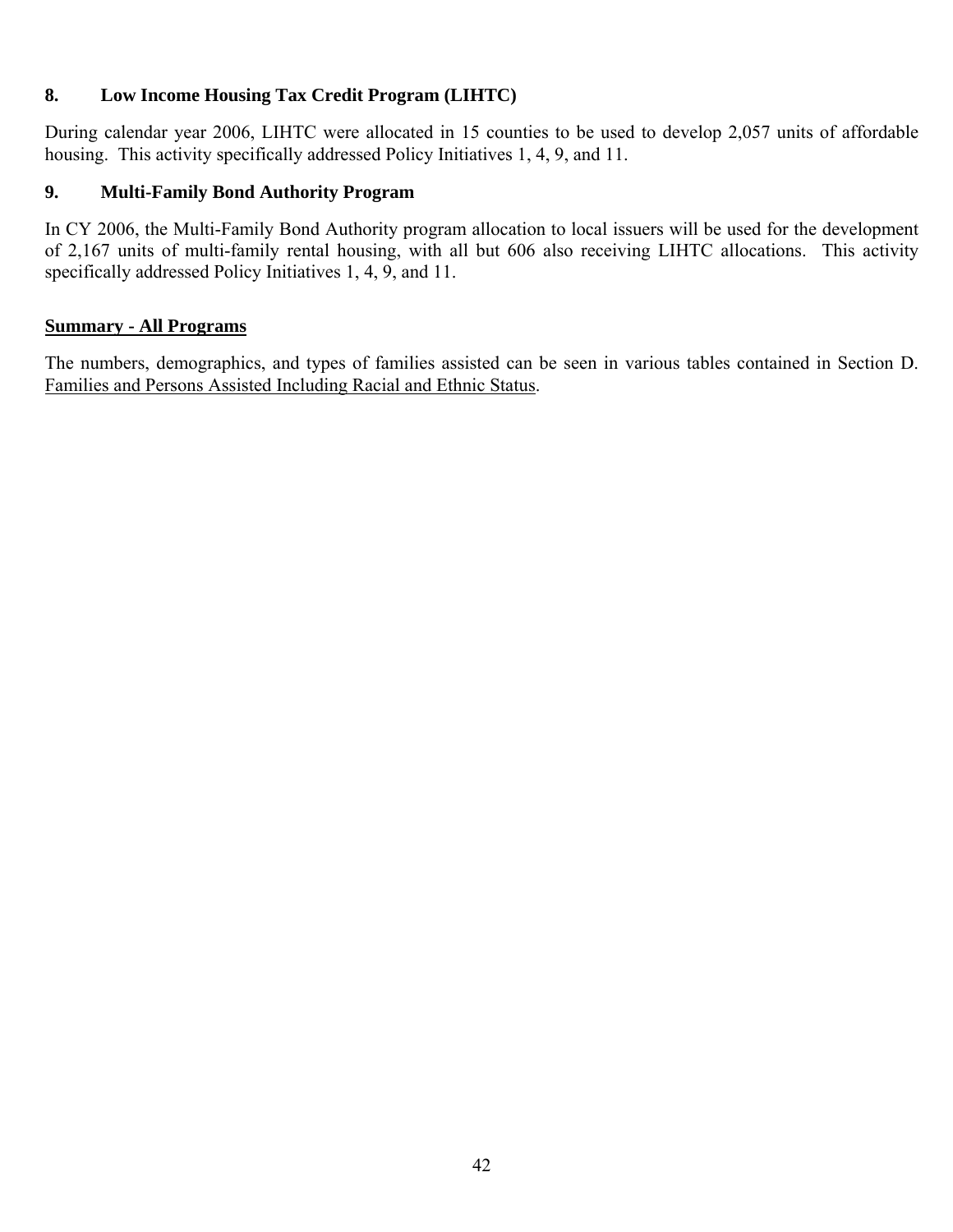# **B) ADDITIONAL INFORMATION**

#### **1. Community Development Block Grant (CDBG) Small Cities Program**

Table 2 shows that under the CDBG program, the majority of funds, or 82.98%, were awarded for public facility activities. Installation and/or rehabilitation of water sewer systems were the primary use of funds in the public facilities category. Other activities included economic development, residential rehabilitation, acquisition/disposition, and relocation. These activities specifically addressed Policy Initiatives 1, 4, 5, 8, and 9.

# **2. HOME Investments Partnership (HOME)**

The HOME program awarded 50 grants assisting 422 housing units for low-income households. Results from onsite inspections and an assessment of jurisdiction's affirmative marketing actions and outreach to minority-owned and women-owned businesses are explained in Exhibit B. Owner and tenant characteristics are provided in Tables 20 through 24.

#### **Public Comments**

The State of Tennessee published a notice in seven newspapers in the State inviting public comments on the Summary Annual Performance Report. The notice was published on September 8, 2007, allowing a 15-day comment period and instructing interested citizens on locations where they could review the Annual Performance Report as well as make comments. The notice appeared in the following publications:

Memphis Commercial Appeal Jackson Sun Nashville Tennessean Clarksville Leaf-Chronicle Chattanooga Free Press Knoxville News-Sentinel Johnson City Press

Copies of the Summary Annual Performance Report were distributed to the nine Development District offices throughout the State and posted to the THDA website. At the end of the public comment period, September 25, 2007, no public comments were received.